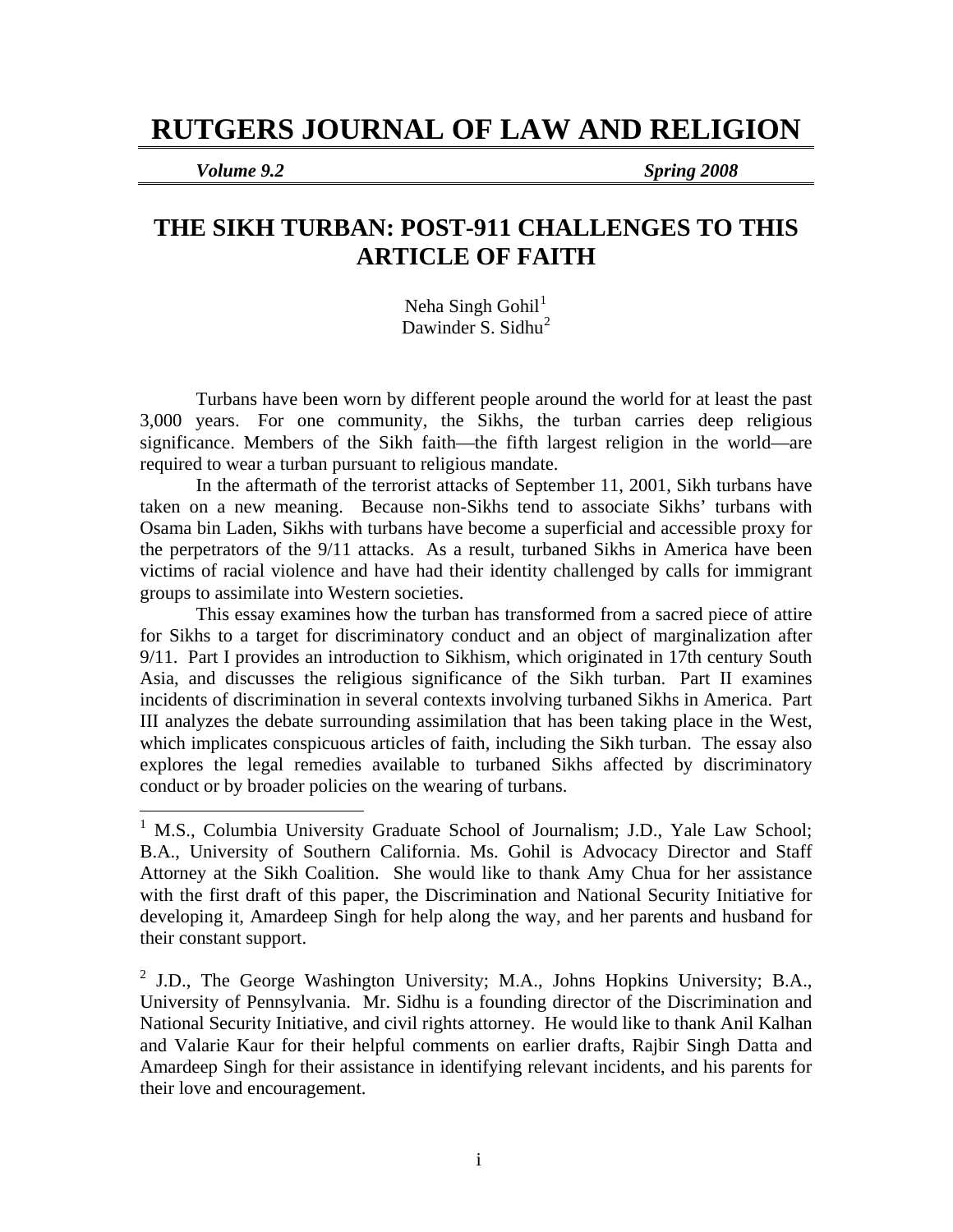The essay attempts, for the first time, to report on Sikh concerns, which, until now, have largely been subsumed in broader discussions of the post-9/11 climate.

## **Table of Contents**

| <b>Introduction</b>                                                     | 1  |
|-------------------------------------------------------------------------|----|
| <b>Sikhism and the Sikh Turban</b><br>L.                                | 8  |
| A. Founding and Early Development of Sikhism                            | 8  |
| B. Symbolic and Physical Aspects of the Sikh Turban                     | 12 |
| C. Turbans in Other Communities                                         | 15 |
| II. The Tangible Challenge to the Sikh Turban: Violence and             | 18 |
| <b>Discriminatory Conduct</b>                                           |    |
| A. Harassment                                                           | 20 |
| B. Detention                                                            | 22 |
| C. Violence                                                             | 23 |
| D. Denial of Entry into Public Places                                   | 26 |
| E. Employment Discrimination                                            | 28 |
| F. Profiling                                                            | 35 |
| G. Conclusion                                                           | 36 |
| <b>III.</b> The Intellectual Challenge to the Sikh Turban: Assimilation | 38 |
| by way of Eliminating Conspicuous Articles of Faith                     |    |
| A. The Introduction of the Sikh Turban to the West                      | 38 |
| B. The Global Call for Assimilation after 9/11                          | 43 |
| C. The State of the Multicultural Union                                 | 53 |
| D. Conclusion                                                           | 59 |
| <b>IV. Conclusion</b>                                                   | 60 |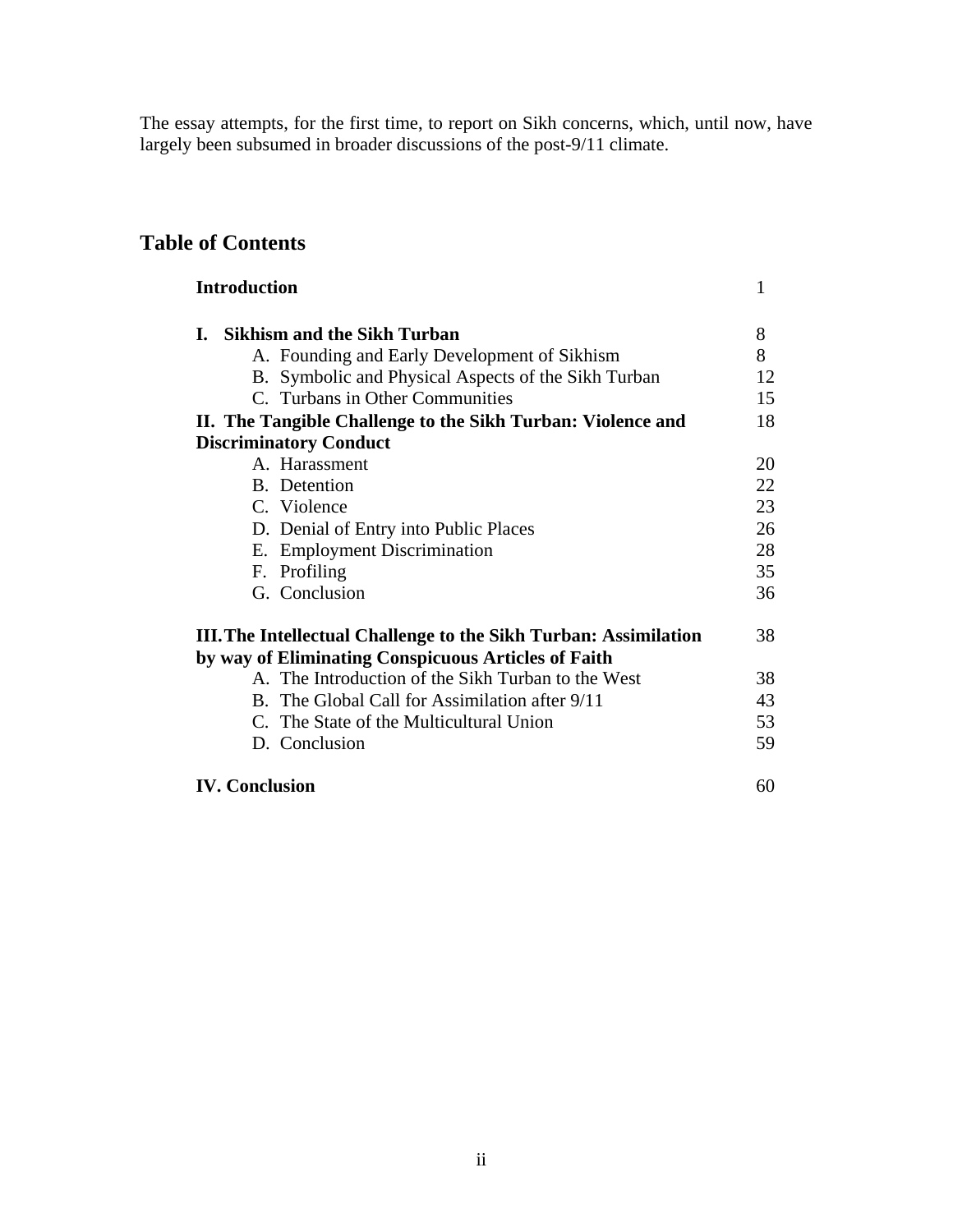#### **Introduction**

 $\overline{a}$ 

 Ten to twenty feet of cloth, neatly folded and wrapped around one's head until it completely covers one's hair. This particular headdress has been worn for hundreds of years and for a variety of reasons—from protection against the weather to signifying royal status.

 For members of the Sikh religion, however, the turban is not a fashion trend or indicia of social standing—it is an essential part of their faith. Sikhs are required to wear turbans pursuant to religious mandate. They consider it to be an outward manifestation of their devotion to God and solemn adherence to the strictures of their religion. It has been this way ever since the Sikh religion was formally established in the Punjab region of South Asia in 1699.

 Over three hundred years later, in the aftermath of the terrorist attacks of September 11, 2001, the turban has been assigned a different meaning. In contemporary post-9/11 America, the perceived similarity of Sikhs with turbans to Osama bin Laden has made the turbaned Sikhs, already one of the most visible minority groups in the United States, a superficial and accessible proxy for the elusive bin Laden and his distant al-Qaeda regime.<sup>[3](#page-2-0)</sup>

 As a result, some Americans have directed their post-9/11 rage towards Sikhs. In particular, Sikhs with turbans in the United States have been murdered, stabbed, assaulted, verbally harassed, discriminated against in the workplace, and refused service in places of public accommodation, among other things.

At the same time, turbaned Sikh-Americans have also faced a broader attack on their identity, leading them to question whether and to what extent their faith is compatible with Western society. In several democratic nations, conspicuous religious clothing, especially the Muslim veil, are considered marks of separation and demonstrative proof of a stubborn refusal to assimilate into mainstream society. This largely European debate concerning the proper balance between multiculturalism and integration has necessarily placed visible articles of faith, including the Sikh turban, under intense scrutiny in the United States as well.

These tangible and intellectual challenges to the Sikh turban $4$  have resulted in serious consequences for turbaned Sikhs in America. More than physical violence, Sikhs

<span id="page-2-0"></span><sup>3</sup> *See* Leti Volpp, *The Citizen and the Terrorist*, 49 UCLA L. REV. 1575, 1590 (2002) ("Sikh men, who are religiously mandated to wear turbans, have been conflated with Osama Bin Laden and have suffered significant violence[.]").

<span id="page-2-1"></span><sup>&</sup>lt;sup>4</sup> As used in this Article, the "tangible" challenge is characteristically direct in nature, is generally carried out by ordinary citizens, and its immediate impact is local, that is to the victims and to members of the Sikh community in that region, though the long-term aggregate effects may be broader. The "intellectual" challenge is, by contrast, more abstract in nature, is generally engaged in by government agents or influential media outlets, and is, at a minimum, national in terms of impact, due to the question of whether individuals who wear certain religious clothing should be permitted to wear those articles of faith in a particular society.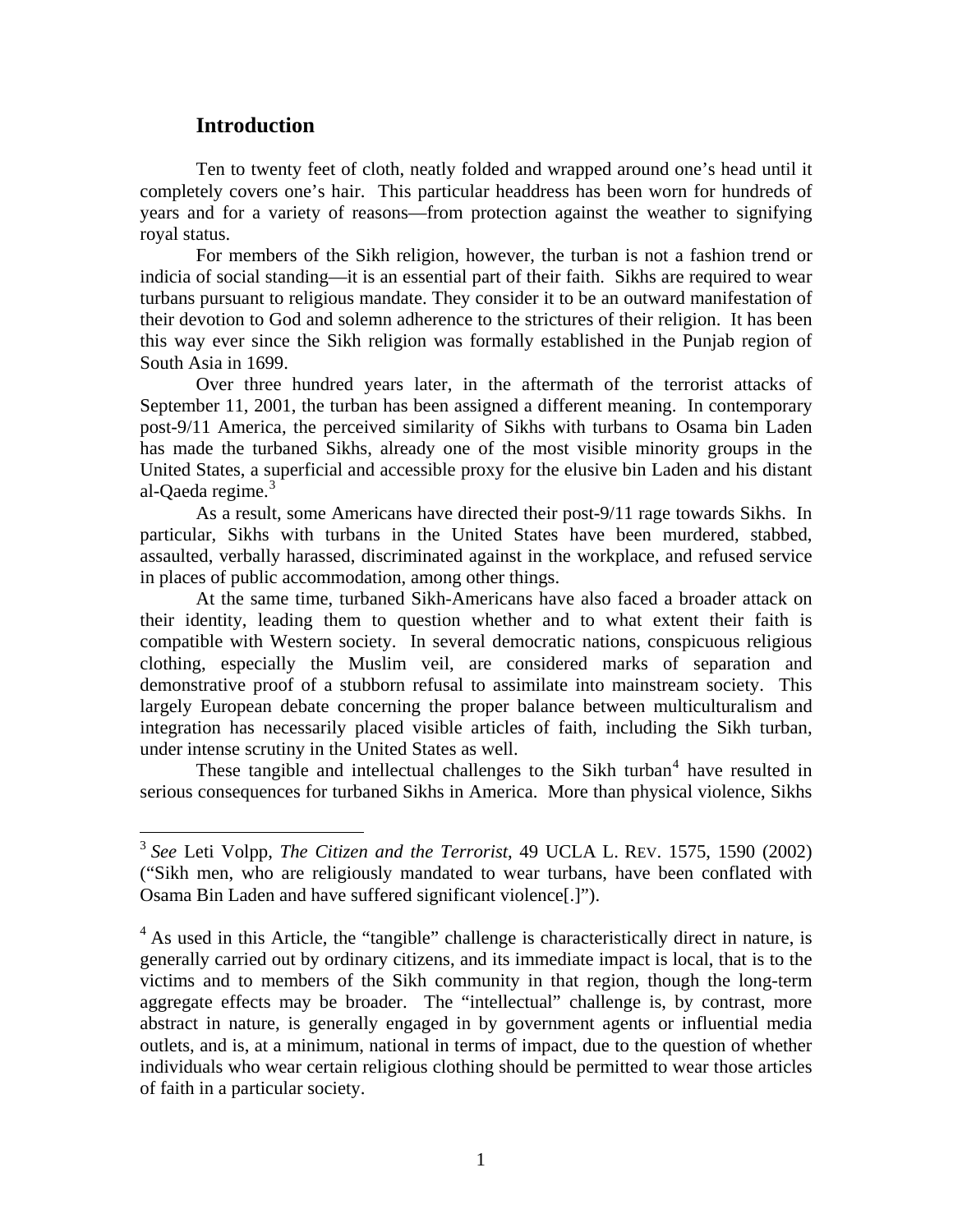in America are wondering whether they are truly members of this political community<sup>[5](#page-3-0)</sup> and whether the American legal system is sufficient to protect them from the post-9/11 emotion.<sup>[6](#page-3-1)</sup> They are also wrestling with the importance of the turban itself, despite the longstanding belief that it must be worn.<sup>[7](#page-3-2)</sup> In short, the Sikh sense of belonging to the American experiment, their faith in the rule of law in America, and Sikh identity itself are in jeopardy.

 The central purpose of this Article is to examine the turban as a sacred piece of attire for Sikhs and as a target for discriminatory conduct and an object of marginalization after 9/11. While the post-9/11 backlash has been discussed in other contexts,  $\delta$  particularly as it relates to Muslims, Arabs, and South Asians,  $\delta$  serious study

<span id="page-3-1"></span><sup>6</sup> For example, previous legal commentary has indicated that it is unclear whether American law would prohibit legislation similar to the French ban on conspicuous articles of faith in public schools, which includes a ban on Sikh turbans. *See infra* Part III.

<span id="page-3-2"></span><sup>7</sup> *See* Jeremy Page, *Sikhs head for the barber and turn their backs on tradition*, TIMES ONLINE (UK), Nov. 24, 2006, *available at* 

<http://www.timesonline.co.uk/tol/news/world/asia/article648044.ece>[hereinafter *Sikhs head for the barber*]. "Western intolerance of religious symbols and a series of street attacks are prompting young men to shed their hair and turbans . . . . Many young Sikh men who have cut their hair say that they did so to escape the humiliation of turban searches at Western airports or to avoid being mistaken for Muslims. They cite Balbri [sic] Singh Sodi [sic], a petrol station owner shot dead in Arizona on September 15, 2001. His American killer, bent on revenge for 9/11, thought that Mr Sodi's [sic] turban indicated that he was an Arab . . . . But worrying as racist attacks are, Sikh elders are even more concerned by a broader official crackdown on overt expressions of religious identity in the West, especially in Europe." *Id*.

<span id="page-3-3"></span><sup>8</sup> Existing articles have discussed, for example:

2) Government policies, including immigration: Muneer I. Ahmad, *A Rage Shared by Law: Post-September 11 Racial Violence as Crimes of Passion*, 92 CAL. L. REV. 1259

<span id="page-3-0"></span> $\overline{a}$ 5 *See* Videotape, *Dastaar: Defending Sikh Identity*, *available at*  <http://www.mrsikhnet.com/index.php/2006/08/23/dastaar-defending-sikh-identity>

<sup>[</sup>hereinafter Dastaar Video]. Amric Singh Rathour, a turbaned Sikh who was asked to remove his turban in order to serve with the New York Police Department, noted, "[w]hen you're ridiculed and discriminated against, you feel inhuman, you feel different, and you want to feel the same. Even though I was born and raised here, I felt that this wasn't my country." *Id.*

<sup>1)</sup> Racial profiling, including: Racial Farah Brelvi, *Un-American Activities: Racial Profiling and the Backlash after Sept. 11*, 48 FED. LAW. 69 (2001) (offering a critical analysis of racial profiling during times of war); Thomas M. McDonnell, *Targeting the Foreign Born by Race and Nationality: Counter-Productive in the "War on Terrorism,"* 16 PACE INT'L L. REV. 19 (2004) (criticizing the effectiveness and morality of profiling of Arabs, Muslims, Sikhs, and South Asians in the aftermath of 9/11);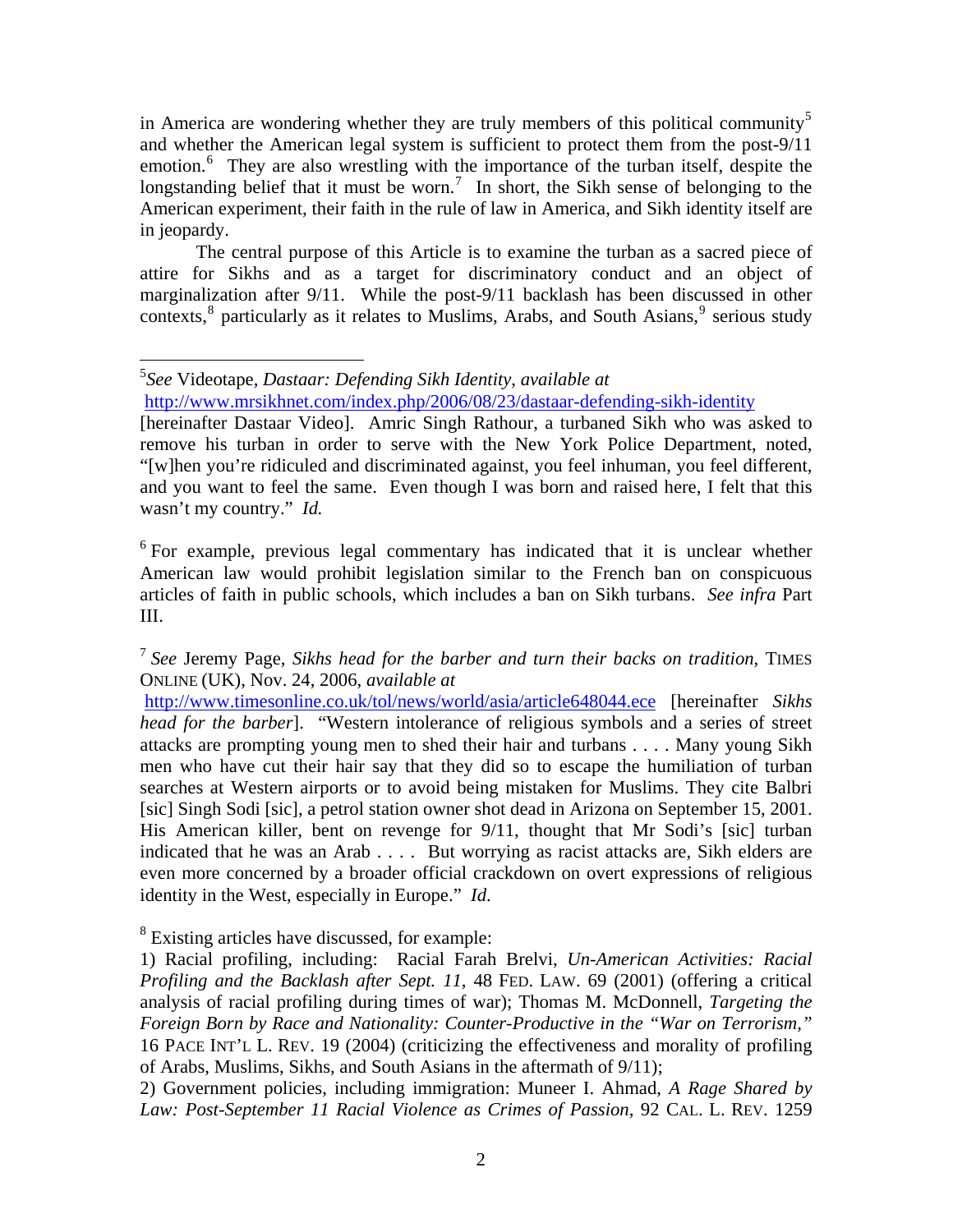of Sikhs, the community that is said to have "borne the disproportionate brunt of hate violence in the aftermath of September  $11$ ,"<sup>[10](#page-4-0)</sup> has not been offered.<sup>11</sup> This Article

 $\overline{a}$ 

(Oct. 2004) (discussing public and private racial violence against Muslims, Arabs, South Asians, and Sikhs after 9/11); Sameer M. Asha, *Immigration Enforcement and Subordination: The Consequences of Racial Profiling after September 11*, 34 CONN. L. REV. 1185 (2002) (discussing immigration enforcement following the 9/11 attacks); 3) Identity issues: Volpp, *supra* note 3, at 1526 ("suggest[ing] that September 11 facilitated the consolidation of a new identity category that groups together persons who appear Middle Eastern, Arab, or Muslim, whereby members of this group are identified as terrorists and dis-identified as citizens."); Jagdish J. Bijlani, *Neither Here Nor There: Creating a Legally and Politically Distinct South Asian Racial Identity*, 16 BERKELEY LA RAZA L.J. 53, 54 (2005) (exploring "the argument that because of their collective racialized experience, South Asians should be identified as a legally and politically distinct racial group for the limited purpose of encouraging group empowerment."); and 4) Civil liberties generally after 9/11: Erwin Chemerinsky, *Civil Liberties and the War on Terrorism*, 45 WASHBURN L.J. 1 (2005) (arguing that civil liberties are in a state of peril after 9/11).

 $9<sup>9</sup>$  A number of excellent resources exist on challenges to these communities after 9/11. *See* Deborah Ramirez & Stephanie Woldenberg, *Balancing Security and Liberty in a Post-September 11th World: The Search for Common Sense in Domestic Counterterrorism Policy*, 14 TEMP. POL. & CIV. RTS. L. REV. 495, 495 (2005) (arguing that "racial profiling of Arabs and Muslims does not make operational sense because it fails to help in narrowing down a list of potential terrorist subjects and succeeds only in alienating . . . the largely untapped linguistic and cultural expertise that the Arab and Muslim communities can bring to the table with law enforcement in a joint effort to prevent future acts of terrorism."); Susan M. Akram & Kevin R. Johnson, *Race, Civil Rights, and Immigration Law After September 11, 2001: The Targeting of Arabs and Muslims*, 58 N.Y.U. ANN. SURV. AM. L. 295 (2002) (examining the demonization of Arabs and Muslims); Dalia Hashad, *Stolen Freedoms: Arabs, Muslims, and South Asians in the Wake of Post 9/11 Backlash*, 81 DENV. U. L. REV. 735, 735 (2004) (chronicling "government-instituted discrimination and racist implementation of policy" after 9/11).

<span id="page-4-1"></span><span id="page-4-0"></span><sup>10</sup> Ahmad, *supra* note 8, at 1330 n.174 ("Many Sikh men, who wear turbans and long beards, were targeted in post-September 11 hate violence because they were mistaken to be Muslim. As a result, Sikhs have borne the disproportionate brunt of hate violence in the aftermath of September 11."). *See* Tamar Lewin & Gustav Niebuhr, *A Nation Challenged: Violence, Attacks, and Harassment Continue on Middle Eastern People and Mosques*, N.Y. TIMES, Sept. 18, 2001, at B5 ("Perhaps even more than Muslims, Sikhs in the United States have been singled out for harassment since the terrorist attacks, perhaps because the long beards and turbans prescribed by their Indian religion give them a visual resemblance to the terrorist Osama bin Laden and the Taliban."); Laurie Goodskin, *American Sikhs Contend They Have Become a Focus of Profiling at Airports*, N.Y. TIMES, Nov. 10, 2001, at B6 ("Sikh travelers say that since the Sept. 11 terrorist attacks they have been singled out for questioning by the police and security workers at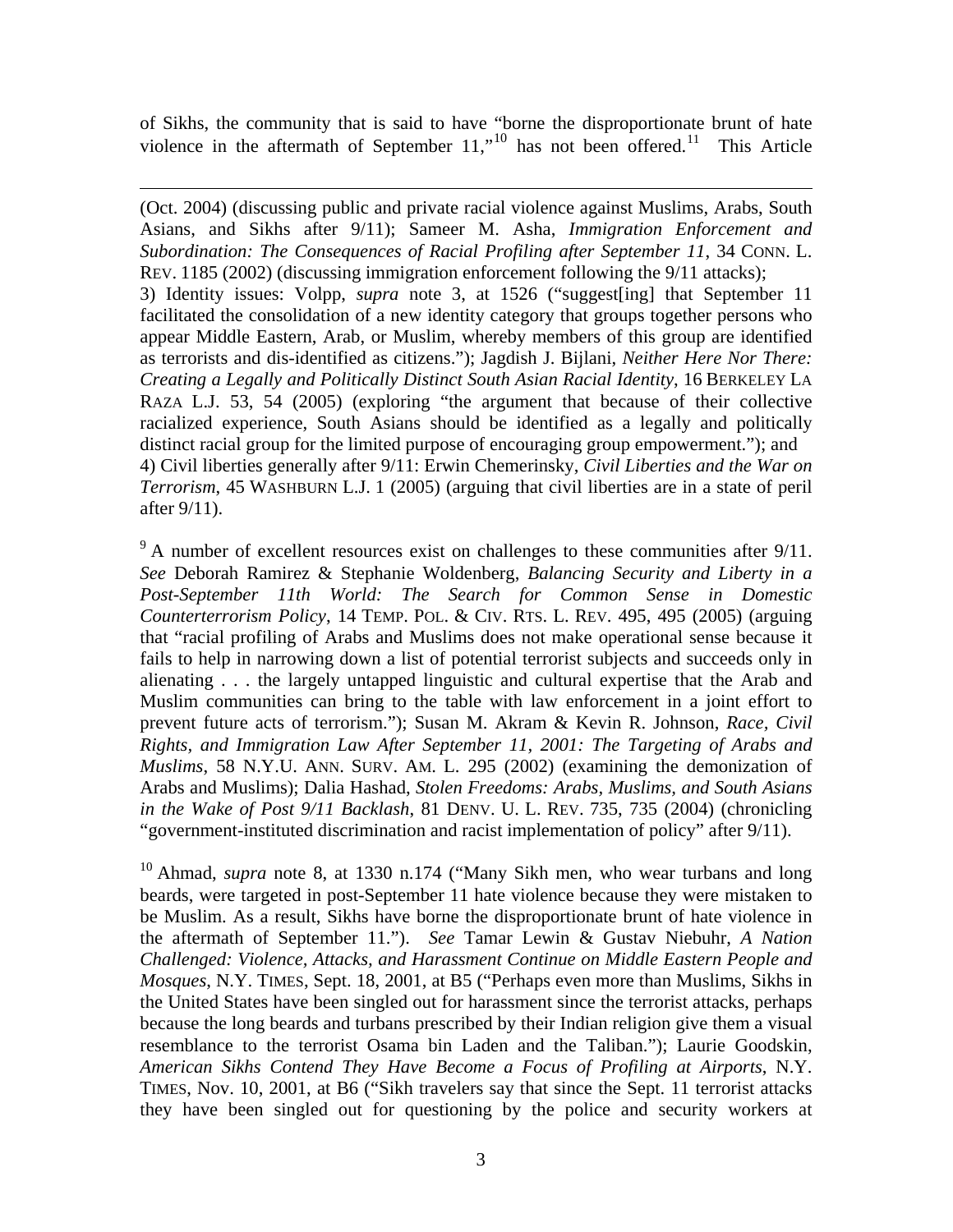represents a modest attempt to shed light on a group whose experiences have largely been subsumed in broader discussions of post-9/11 issues, including bias incidents and legal responses.

 Over a hundred years after Sikhs first set foot in America, they continue to experience discrimination, suggesting strongly that ignorance about Sikhs and the significance of their turban is still rampant in the West. Precisely because of this ignorance and continuing discriminatory conduct against Sikhs, a meaningful overview of Sikhism and the Sikh turban should be offered not only for the benefit of those interested in civil rights and pluralism, but also for those who represent or hear cases against Sikhs.[12](#page-5-0) Indeed, as Amardeep Singh, Executive Director of the Sikh Coalition, a

<u>.</u>

American airports."); U.S. Sikhs Bear Brunt of Backlash, CBS NEWS, Sept. 25, 2001, *available at* <http://www.cbsnews.com/stories/2001/09/24/archive/main312265.shtml> ("[M]any Sikhs say they have been singled out most; they blame their resemblance to the suspected perpetrator, Osama bin Laden, who also has a flowing beard and wears a turban. 'The picture of Osama bin Laden is constantly being flashed on TV sets,' says Prabhjot Singh, director of the United Sikhs In Service of America (USSA), a prominent Sikh organization. Ironically, he says, Sikhs here look more like bin Laden than most Muslims do."). *Cf*. Karen Engle, *Constructing Good Aliens and Good Citizens: Legitimizing the War on Terror(ism)*, 75 U. COLO. L. REV. 59, 98 (2004) ("Whether through government investigations and raids or 'private' vigilance, the brunt of the internal war has fallen on Muslims, particularly those of Arab descent (now that Americans seem to have learned the difference between Sikhs and Muslims)."); Susan Martin & Philip Martin, *International Migration and Terrorism: Prevention, Prosecution and Protection*, 18 GEO. IMMIGR. L.J. 329, 342 (2004) ("An Amnesty International report issued the first week in October 2001 cited more than 540 attacks on Arab-Americans and at least 200 on Sikhs in the week following the attacks on the World Trade Center and Pentagon.").

 $11$  Perhaps the article that comes close to achieving the purpose of this essay is Mark Stromer, Note, *Combating Hate Crimes against Sikhs: A Multi-Tentacled Approach*, 9 J. GENDER RACE & JUST. 739 (2006), which describes the backlash against Sikhs generally, but focuses on one aspect of the backlash (i.e., hate crimes) and argues how hate crimes legislation may be improved.

<span id="page-5-0"></span><sup>12</sup> The purpose of Parts I & II is to achieve greater understanding of Sikhs, not to differentiate Sikhs from any other group, including Muslims, such that other groups are to be thought of as the more appropriate objects of post-9/11 animus. Some Sikhs in America have engaged in the enterprise of deflecting negative attention away from themselves and towards Muslims. *See* Volpp, *supra* note 3, at 1590 (commenting on Sikhs and South Asians claiming, in response to racial attacks, that they have been misidentified, "rather than condemn[ing] violence regardless of its target"); Gregory Rodriguez, *Aftermath: Identify Yourself: Who's American?*, N.Y. TIMES, Sept. 23, 2001, at A1 ("Since the Sept. 11 attacks, there has been a notable number of hate crimes against Arab-Americans and Muslims. Frightened by a wave of violence, American Sikhs are explaining to the public that despite their turbans and beards, they are not Muslims[.]").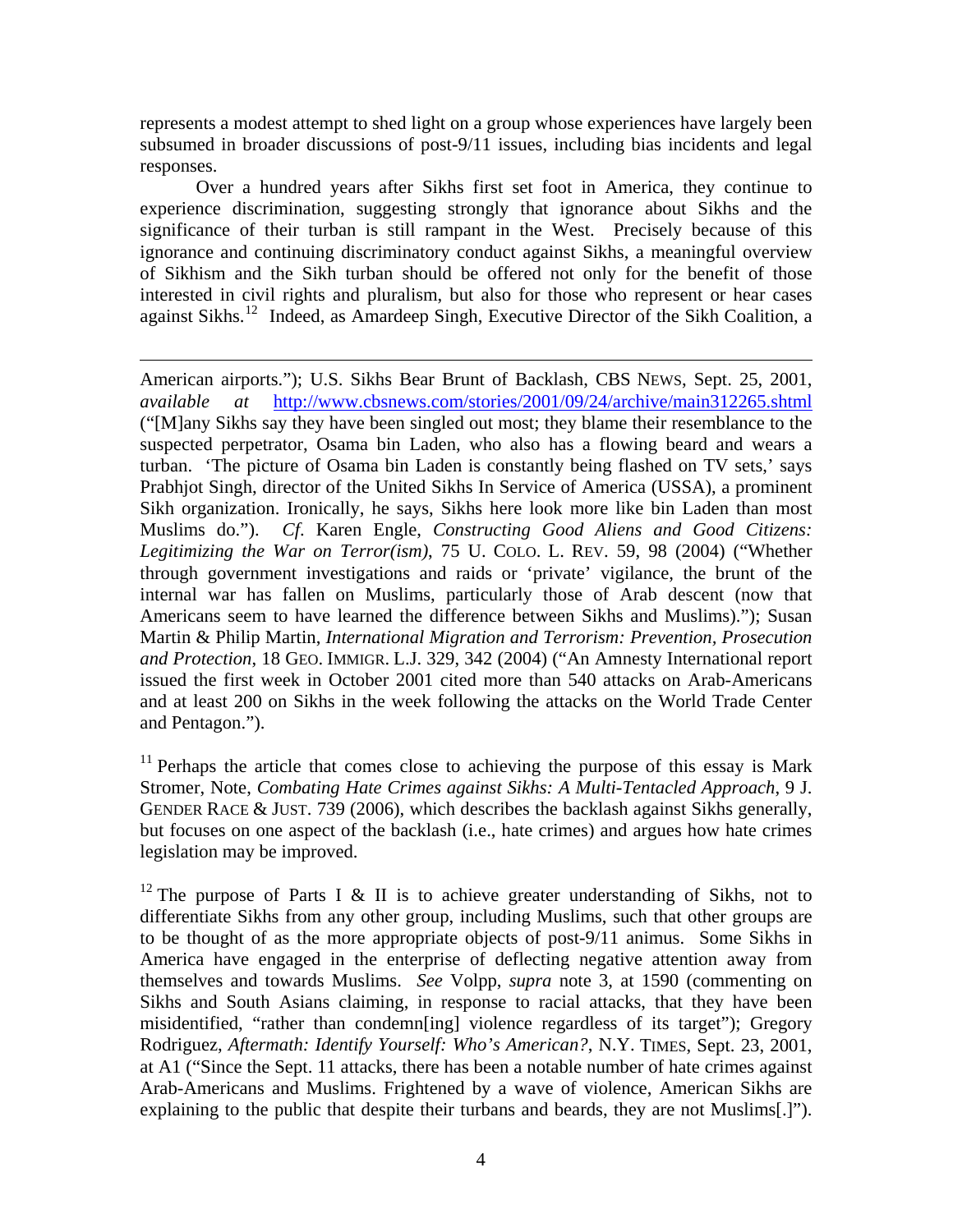leading Sikh advocacy organization, noted, "Litigation in the Sikh community is unlike litigation in any other community you can think of because what we're doing . . . is beyond arguing the law; we're giving a little mini-history and religion lesson" on the Sikhs.<sup>[13](#page-6-0)</sup> "How can you apply the law against a group you don't understand?" he added.<sup>14</sup> Part I will thus present an introduction to Sikhism, including its founding, doctrinal development, and the historical establishment of the requirement for adherents to wear turbans. It will also describe the symbolic importance and physical aspects of the Sikh turban.

Part II of this Article will summarize prominent incidents<sup>[15](#page-6-2)</sup> in several areas in which Sikhs with turbans have been subject to discriminatory conduct in post-9/11 America:<sup>[16](#page-6-3)</sup> harassment, detention by law enforcement, racial violence, denial of entry into public places, employment discrimination, and airport profiling. These incidents cover not only a wide range of discriminatory behavior, but also span each of the years since the 9/11 attacks. As such, this section will convey both the scope and continuing nature of the post-9/11 backlash against Sikhs. In addition to the factual circumstances, actual and possible legal resolutions of the incidents will also be mentioned, where appropriate.

 Part III will examine the Western debate surrounding assimilation, spurred on by the specter of terrorist activity after 9/11 and the London bombings of July 7, 2005. The notion that religious minority groups should abandon their articles of faith in order to adopt a more homogeneous, national appearance has called into question not only the Muslim veil, but also the Christian cross, the Jewish yarmulke, and the Sikh turban. This section will discuss how several Western democracies initially absorbed the entry of Sikhs to their nations, the global challenge to religious identity after 9/11, and finally whether the American legal apparatus could tolerate some of the drastic restrictions to

This Article attempts no such thing. Again, the intent in crafting Parts I  $&$  II is to educate the reader about one group, not to isolate or endanger another.

<span id="page-6-0"></span><sup>13</sup> Dastaar Video, *supra* note 5 (Statement of Amardeep Singh, Executive Director, Sikh Coalition).

<span id="page-6-1"></span> $^{14}$  *Id.* 

 $\overline{a}$ 

<span id="page-6-2"></span><sup>15</sup> These examples were selected in consultation with the executive directors of the two leading Sikhs civil rights organizations assisting Sikhs after 9/11, Rajbir Singh Datta of the Sikh American Legal Defense and Education Fund and Amardeep Singh of the Sikh Coalition.

<span id="page-6-3"></span>16 It should be noted that not all Sikhs wear turbans. *See Sikhs head for the barber*, *supra* note 7. In fact, some Sikhs have cut their hair in direct response to the treatment they received after the 9/11 attacks. *See* Michael Winerip, *The High Cost of Looking Like an All-American Guy*, N.Y. TIMES, Oct. 21, 2001, at A33 (noting that a young Sikh man cut his hair after being subject to harassment). In each of the incidents described in this Article, however, Sikhs with turbans are the targets of the discriminatory actions.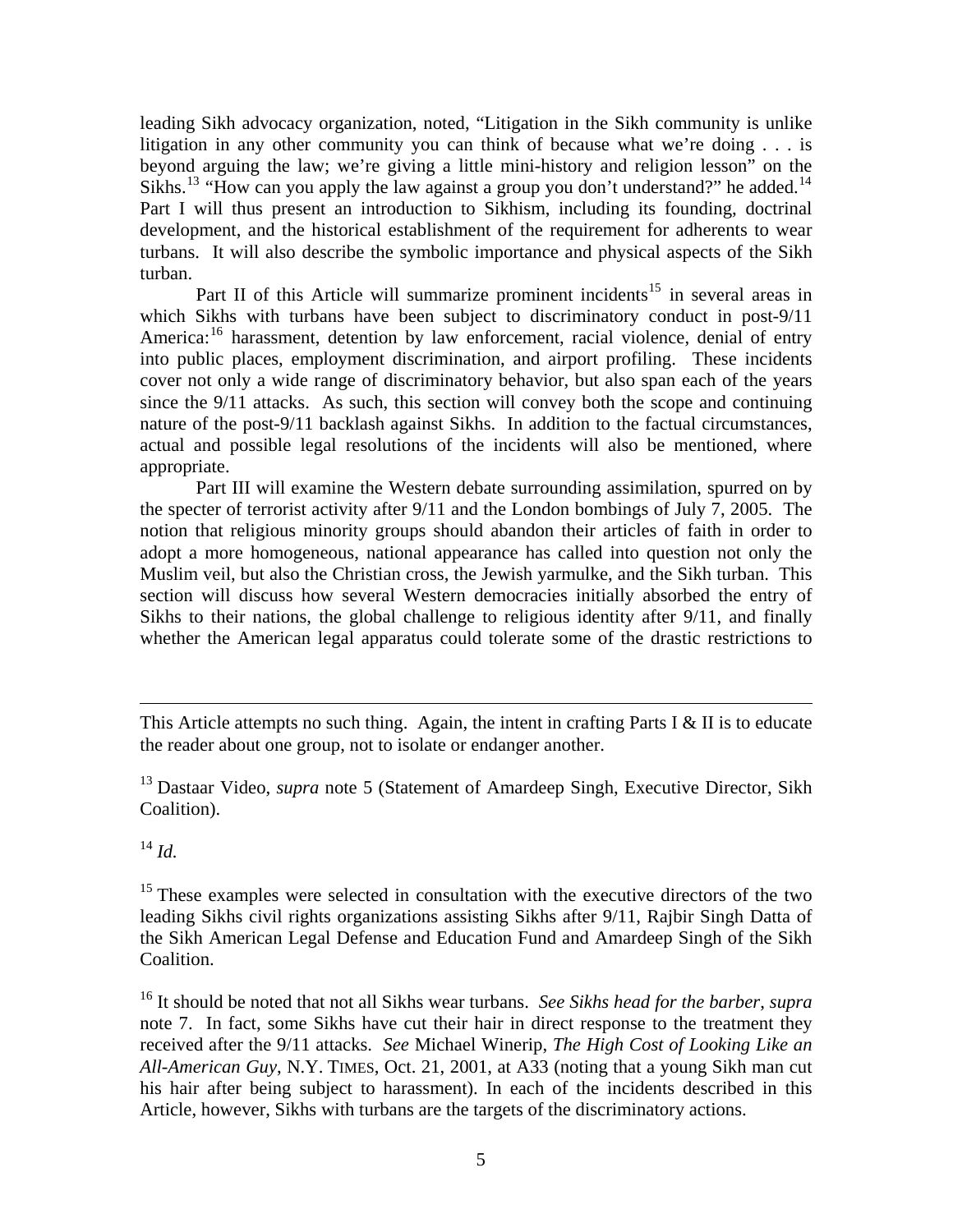religious attire that have been enacted elsewhere in the wake of 9/11. Part IV will conclude.

 Before we begin this discussion, a few cautionary statements are in order. First, the scope of this Article is limited to challenges to turbaned Sikhs in the context of the post-9/11 backlash in America. As a result, it does not focus on other groups that have also been subject to acts of hate and to calls to integrate, including Muslims, Arabs, and South Asians.<sup>[17](#page-7-0)</sup> Second, this Article does not dismiss the difficult circumstances that the country finds itself in following the terrorist attacks in Washington, New York, and Pennsylvania. Third, this Article acknowledges that those circumstances have given way to encouraging developments, with the backlash reportedly waning,<sup>[18](#page-7-1)</sup> leading public figures to appeal for tolerance<sup>[19](#page-7-2)</sup> and reach out to targeted groups,<sup>[20](#page-7-3)</sup> and federal courts

<span id="page-7-1"></span><sup>18</sup> *See* Eric Treene, *American Muslims and Civil Rights: Testimonies and Critiques*, 19 J.L. & RELIGION 89, 89 (2003-2004) ("After 9/11 we saw a sharp spike in bias-crimes against Muslims and Arab-Americans, as well as those perceived to be Muslim or Arab, such as Sikhs, who are targeted because of their distinctive turbans. Thankfully, this spike in bias crimes has subsided to roughly pre-9/11 levels, although we do not have accurate statistics on bias crimes against Arab and Muslim Americans before 9/11 to provide a baseline for comparison."); Stephen J. Ellmann, *Changes in the Law Since 9/11: Racial Profiling and Terrorism*, 19 N.Y.L. SCH. J. HUM. RTS. 305, 360 n.43 (2003) ("A count by my research assistant of the airport incident reports, however, strongly suggests that this problem has now been addressed[.]") [hereinafter Ellmann].

<span id="page-7-2"></span><sup>19</sup> *See* Press Release, *President Pledges Assistance for New York in Phone Call with Pataki, Giuliani, White House*, Sept. 13, 2001, *available at* <http://www.whitehouse.gov/news/releases/2001/09/20010913-4.html>("our nation must be mindful that there are thousands of Arab Americans who live in New York City who love their flag just as much as the three of us do. And we must be mindful that as we seek to win the war that we treat Arab Americans and Muslims with the respect they deserve. I know that is your attitudes, as well; it's certainly the attitude of this government, that we should not hold one who is a Muslim responsible for an act of terror."). *See also*, *Continuing Story: Elected Officials Respond to Backlash* The Pluralism Project, [http://www.pluralism.org/news/index.php?xref=Elected+Officials+Res](http://www.pluralism.org/news/index.php?xref=Elected+Officials+Respond+to+Backlash) [pond+to+Backlash](http://www.pluralism.org/news/index.php?xref=Elected+Officials+Respond+to+Backlash) (other statements by elected officials responding to backlash post September 11).

<span id="page-7-3"></span><sup>20</sup> *See* Hon. Mary Murphy Schroeder, *Guarding Against the Bigotry that Fuels Terrorism*, 48 FED. LAW. 26, 27 Dec. (2001) (noting that "by visiting a mosque soon after the attacks, the President sent a good signal.").

<span id="page-7-0"></span> $\overline{a}$ 17 This is not an exclusive list of communities subject to post-9/11 discrimination. *See*  Volpp, *supra* note 3, at 1599 n.2 ("Persons of many different races and religions have been attacked as presumably appearing 'Middle Eastern, Arab, or Muslim.' South Asians, in particular, along with Arabs and persons of Middle Eastern descent, have been subject to attack, although Latinos and African Americans have also been so identified.").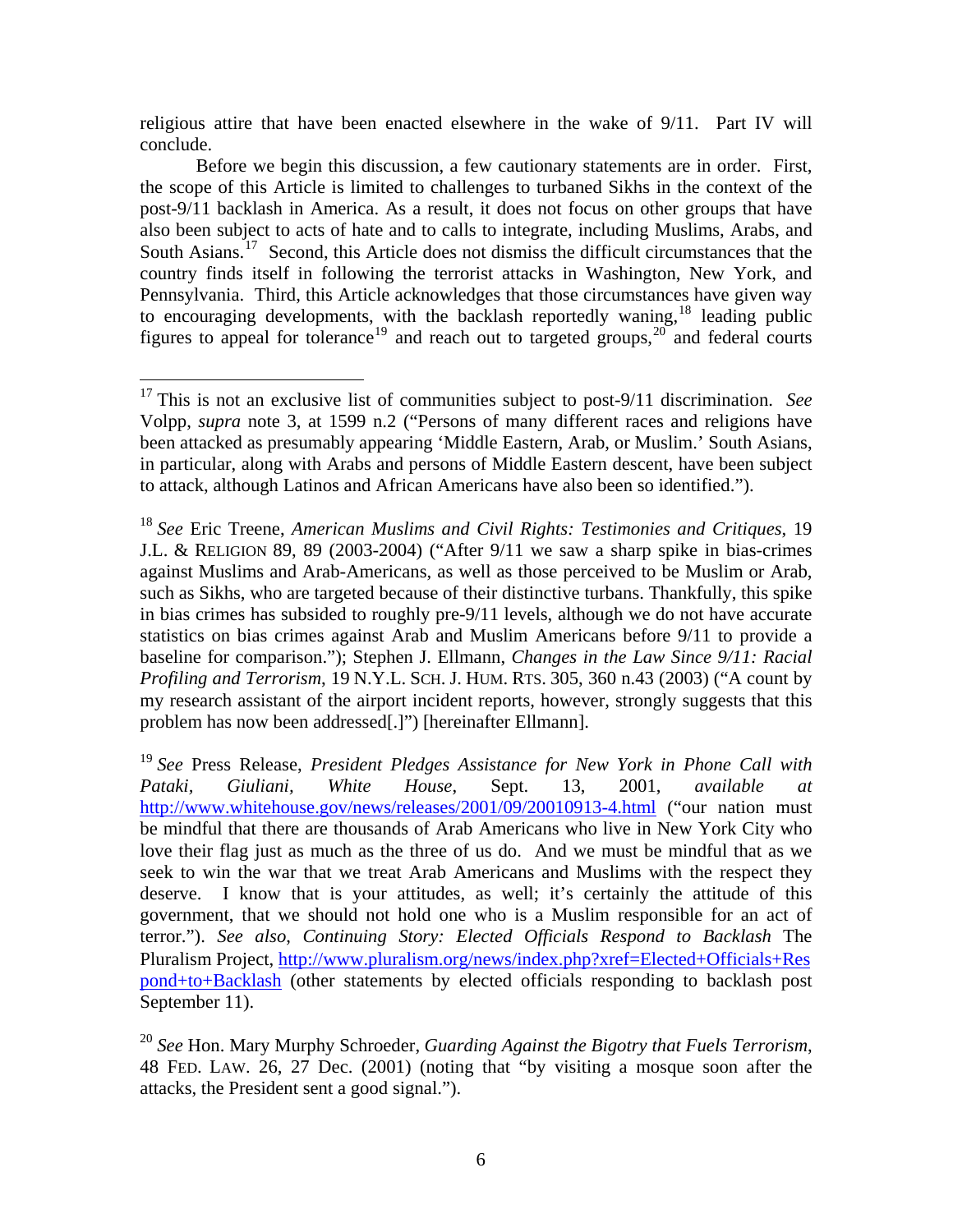writing in defense of pluralism and the religious freedom of Sikhs.<sup>[21](#page-8-0)</sup> That said, this Article discusses ongoing challenges to the Sikh turban despite these efforts. Moreover, remaining challenges may intensify and new ones may arise if future attacks occur. Thus, attempts to foster understanding of Sikh identity and the Sikh experience continue to be relevant and necessary. $^{22}$  $^{22}$  $^{22}$ 

 $\overline{a}$ 

<span id="page-8-0"></span><sup>21</sup> *See* U.S. v. James, 328 F.3d 953, 957 (7th Cir. 2003) ("Tolerance usually is the best course in a pluralistic nation. Accommodation of religiously inspired conduct is a token of respect for, and a beacon of welcome to, those whose beliefs differ from the majority's[.]"). *See also* Multani v. Commission scolaire Marguerite-Bourgeoys, Multani c. Marguerite-Bourgeoys, 264 D.L.R. 4th 577 (2006) (The Court held that "an absolute prohibition against wearing a kirpan infringes the freedom of religion of the student in question under section 2(a) of the Canadian Charter of Rights and Freedoms [hereinafter Canadian Charter]. The infringement cannot be justified under section 1 of the Canadian Charter, since it has not been shown that such a prohibition minimally impairs the student's rights.").

<span id="page-8-1"></span> $22$  The potential for racial violence arguably exists as long as the possibility of war or crisis exists, thus rendering individual incidents of a backlash worthy of our attention, such that we may learn from our mistakes and refuse in the future to manifest national anger, fear, and ignorance in the form of discriminatory actions. *See* William H. Rehnquist, ALL THE LAWS BUT ONE: CIVIL LIBERTIES IN WARTIME 221 (2000) (arguing that the nation's past will not repeat itself); *see also* Mark V. Tushnet, *Defending Korematsu? Reflections on Civil Liberties in Wartime*, 2003 WIS. L. REV. 273, 273 (2003) (arguing that we have learned from our past mistakes only not to repeat those precise mistakes, rather than more general lessons).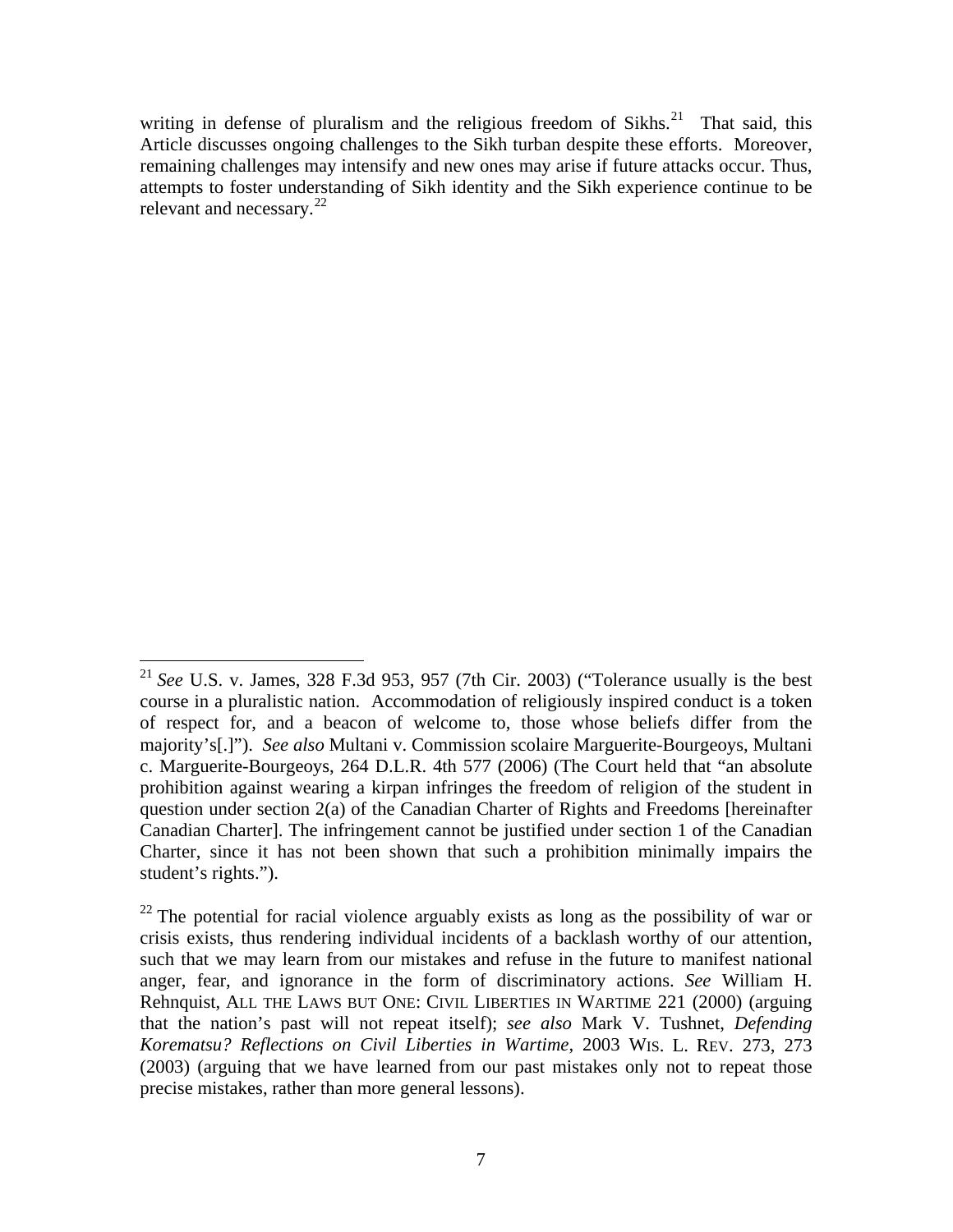#### **I. Sikhism and the Sikh Turban**

*Truth is high, but higher still is truthful living*. [23](#page-9-0)

- Guru Nanak

#### **A. Founding and Early Development of Sikhism**

 In 1469, a man named Nanak was born in Punjab—the region now split between present-day northwest India and eastern Pakistan.<sup>[24](#page-9-1)</sup> Historians contend that Nanak lived in a time of "tumult of hate and falsehood" involving Hindus and Muslims, where tension existed between the two communities and where the religious practices of both groups were generally becoming more ritualistic and less meaningful.<sup>[25](#page-9-2)</sup> At the age of 30, Nanak emerged from a period of intense meditation with a vision of unity and spiritual renaissance: "There is no Hindu, there is no Mussulman," he declared.<sup>[26](#page-9-3)</sup>

 According to Sikh history, at this age, Nanak also penned a brief verse that is recognized as the fundamental summation of Sikh philosophy and theology. Hence, this verse is called the *mul mantar*, or "root formula."[27](#page-9-4) The importance of the *mul mantar* in Sikhism is clear, as it serves as the opening passage to the Sikh holy book, the *Sri Guru Granth Sahib*, which totals 1,430 pages.<sup>[28](#page-9-5)</sup> The text of the *mul mantar*, as translated to English, is as follows:

God is only One. His name is True. He is the Creator.

<span id="page-9-2"></span><sup>25</sup> KHUSHWANT SINGH, A HISTORY OF THE SIKHS, Vol. 1: 1469-1839, 29 (1978).

<span id="page-9-3"></span><sup>26</sup> *Id.* at 32-33.

1

<span id="page-9-4"></span>27 Pashaura Singh, *Sikhism and Restorative Justice: Theory and Practice*, *in* THE SPIRITUAL ROOTS OF RESTORATIVE JUSTICE 204 (Michael L. Hadley ed., State University of New York Press 2001).

<span id="page-9-5"></span><sup>28</sup> *See* Satvinder S. Juss, *The Constitution and Sikhs in Britain*, 1995 B.Y.U. L. REV. 481, 492 (1995).

<span id="page-9-0"></span><sup>23</sup> Sikh Values, sikh.net (2002), *available at* <http://www.sikh.net/Sikhvalu.htm> [hereinafter Sikh Values].

<span id="page-9-1"></span><sup>24</sup> *See* Stromer, *supra* note 11, at 741; Jaideep Singh, *'No Sikh Jose:' Sikh American Community Mobilization and Interracial Coalition Building in the Construction of a Sacred Site*, 8 ASIAN PAC. AM. L.J. 173, 175 (Spring 2002).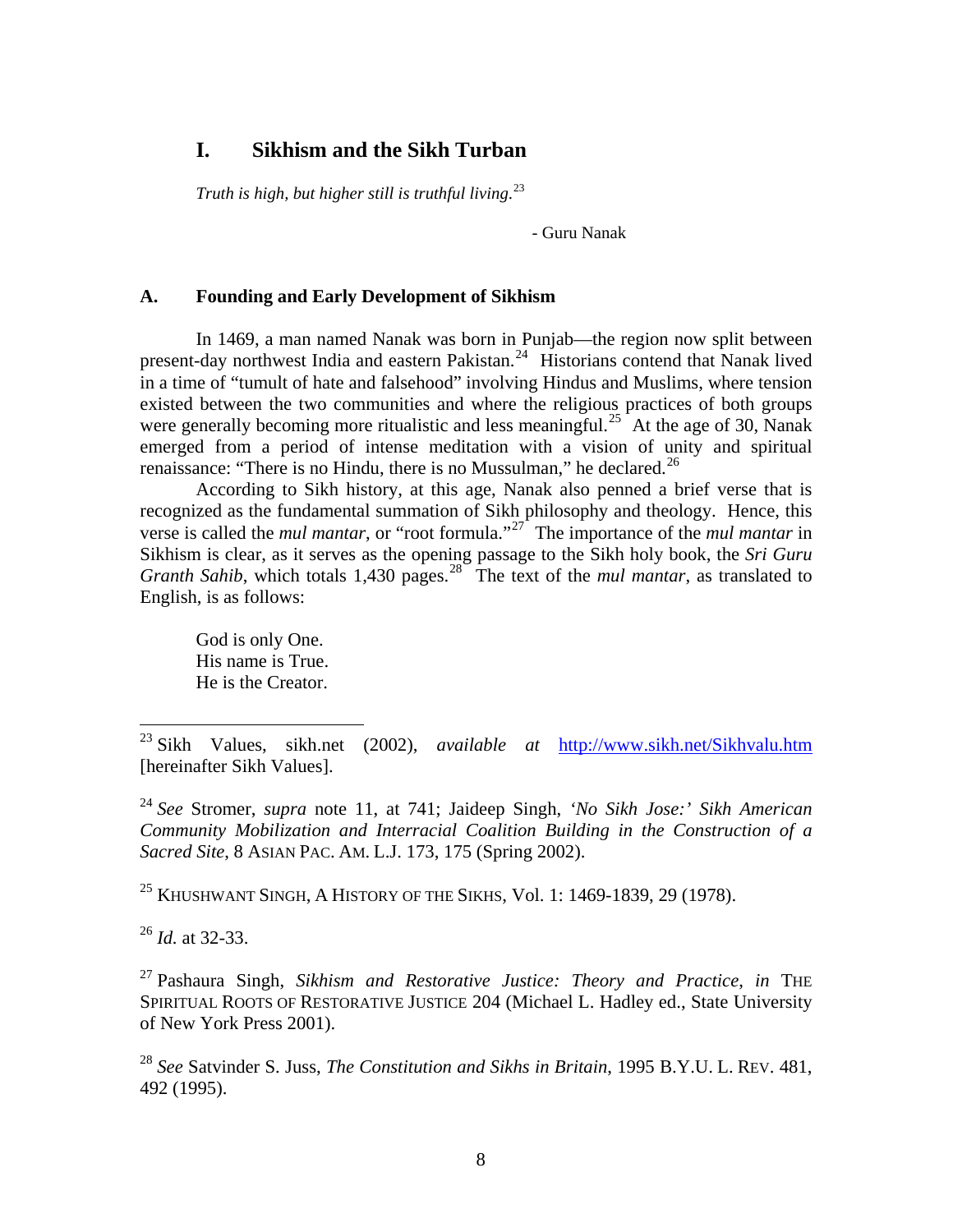He is without fear. He is inimical to none. He never dies. He is beyond births and deaths. He is self-illuminating. He is realized by the kindness of the True Guru. Repeat his Name. He was True in the Beginning. He was True when the ages commenced and has ever been True. He is also True now. Nanak says that He will certainly be True in the future.<sup>[29](#page-10-0)</sup>

 In addition, Nanak established what are generally understood to be the three essential aspects of Sikh life: 1) remembering and meditating upon God's Name (*naam japna)*; 2) living a truthful and honest life (*kirat karni)*; and 3) giving one's resources and labor to help others in the community, particularly the less fortunate (*vand ke chhakna)*. [30](#page-10-1)  These three activities blend solitary reflection with active service to society.<sup>[31](#page-10-2)</sup>

Nanak also believed in the equality of all people, including the downtrodden.<sup>[32](#page-10-3)</sup> This was a groundbreaking principle, given the rigid social hierarchy that existed at the time.<sup>[33](#page-10-4)</sup> As a result of this doctrinal tenet, Nanak contended that every person, regardless of circumstance, could realize God by following the three aforementioned rules. He also rejected all forms of caste systems $34$  and extolled the equality of the sexes, a progressive

<span id="page-10-2"></span><sup>31</sup> *See* Khushwant Singh, *supra* note 25, at 39-43 (elaborating on the teachings of Nanak, including "strict monotheis[m]," rejection of "ascetic isolation" and social "detachment," and belief in "righteous conduct towards one's neighbors".).

<span id="page-10-3"></span><sup>32</sup> See id. at 43 ("Nanak's writings abound with passages deploring the [caste] system and other practices which grew out of the caste concepts[.]").

 $\overline{a}$ 

<span id="page-10-0"></span> $29$  Select Writings: Japji Sahib by Guru Nanak Dev, The Sikhism Home Page, 1998, *available at* <http://www.sikhs.org/japji/jp1.htm>.

<span id="page-10-1"></span><sup>30</sup> Wand Kay Shako, *SikhiWiki*, Nov. 8, 2006, *available at* [http://www.sikhiwiki.org/index.php?title=Wand\\_kay\\_Shako](http://www.sikhiwiki.org/index.php?title=Wand_kay_Shako).

<span id="page-10-4"></span><sup>&</sup>lt;sup>33</sup> See id. at 97 (noting that, despite the social order that was embedded in Punjab, "The doors of Sikh temples were thrown open to everyone and in the Guru's *langar* [or free kitchen] the Brahmin and the untouchable broke their bread as members of the same family.").

<span id="page-10-5"></span><sup>34</sup> *See id.*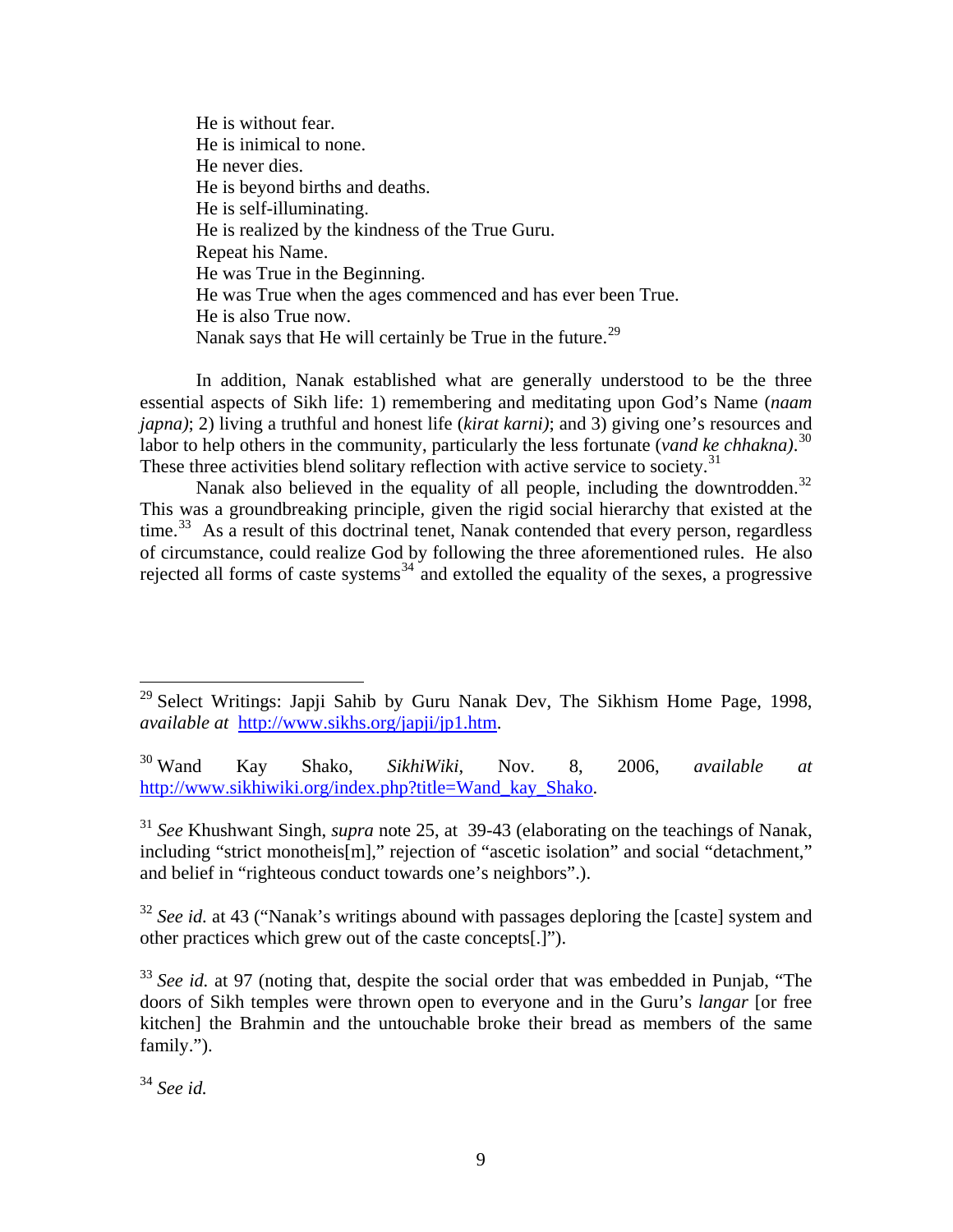position at the time.<sup>[35](#page-11-0)</sup>

 Nanak spread his message across South Asia and the Middle East, traveling from the foothills of the Himalayan Mountains to Baghdad and as far south as Sri Lanka.<sup>[36](#page-11-1)</sup> Mardana, a Muslim and a trained musician, usually accompanied Nanak.<sup>[37](#page-11-2)</sup> Nanak's teachings were thus recited to music, making the hymns easier for the masses to memorize.<sup>[38](#page-11-3)</sup>

 Nanak became the first of ten teachers, or Gurus, whose disciples were named "Sikhs," literally students or seekers of truth.<sup>[39](#page-11-4)</sup> Nanak, the man, is therefore called "Guru" Nanak." While Nanak and the Gurus are revered by Sikhs, Nanak made it clear that the Gurus were "ordinary" men, not supernatural figures to be idolized.<sup>[40](#page-11-5)</sup>

 The nine Gurus that followed Nanak continued to develop his message and expanded the faith's base.<sup>[41](#page-11-6)</sup> The fifth Guru, Arjun, was a prolific proponent of Nanak's philosophy and authored a majority (2,218) of the hymns that are in the *Sri Guru Granth Sahib*, Sikhism's holy text.<sup>[42](#page-11-7)</sup> Importantly, Arjun is known for refusing to give in to the demands of the Mughal $^{43}$  $^{43}$  $^{43}$  Emperor of the time, Jahangir, who was concerned about the

<span id="page-11-1"></span><sup>36</sup> *See* Khushwant Singh, *supra* note 25, at 33-34.

<span id="page-11-2"></span><sup>37</sup> *Id.* at 31.

<span id="page-11-3"></span><sup>38</sup> *Id.* 

 $\overline{a}$ 

<span id="page-11-5"></span><sup>40</sup> *See* Khushwant Singh, *supra* note 25, at 34 ("[T]he guru, insisted Nanak, was to be regarded as a guide and not as a god. He was to be consulted and respected but not worshipped.").

<span id="page-11-6"></span>41 For a brief overview of the contributions and lives of each Guru, *see The Sikhism Home Page*, *The Sikh Gurus*, *available at*: <http://www.sikhs.org/10gurus.htm>(last visited: Nov. 30, 2007).

<span id="page-11-7"></span>42 Sri Guru Granth Sahib: Authors & Contributors, *The Sikhism Home Page* (1998), *available at* [http://www.sikhs.org/granth2.htm.](http://www.sikhs.org/granth2.htm)

<span id="page-11-0"></span><sup>&</sup>lt;sup>35</sup> See Jaideep Singh, supra note 24, at 175 (noting that Guru Nanak "proclaimed [women] the equals of men in every respect-- political, social, and religious--over two and a half centuries before the founding of the United States.").

<span id="page-11-4"></span><sup>39</sup> *See SikhiWiki*, *Glossary of Sikh Terms* (last modified Oct. 18, 2007), *available at* [http://sikhiwiki.org/index.php/Glossary\\_of\\_Sikh\\_Terms](http://sikhiwiki.org/index.php/Glossary_of_Sikh_Terms) (defining a "Sikh" as Literally "student, disciple" . . . . [A] Sikh is someone who believes in God, the ten Sikh Gurus, in the Guru Granth Sahib, in the importance of the Khalsa initiation, and in no other religion; "Seeker of Truth").

<span id="page-11-8"></span><sup>43</sup> The Mughals were adherents of Islam. *See* National Library of Medicine, *Islamic Medical Manuscripts*, Glossary of Terms (Feb. 23, 2006), *available at* <http://www.nlm.nih.gov/hmd/arabic/glossary.html> (noting that the term "Mughal" is a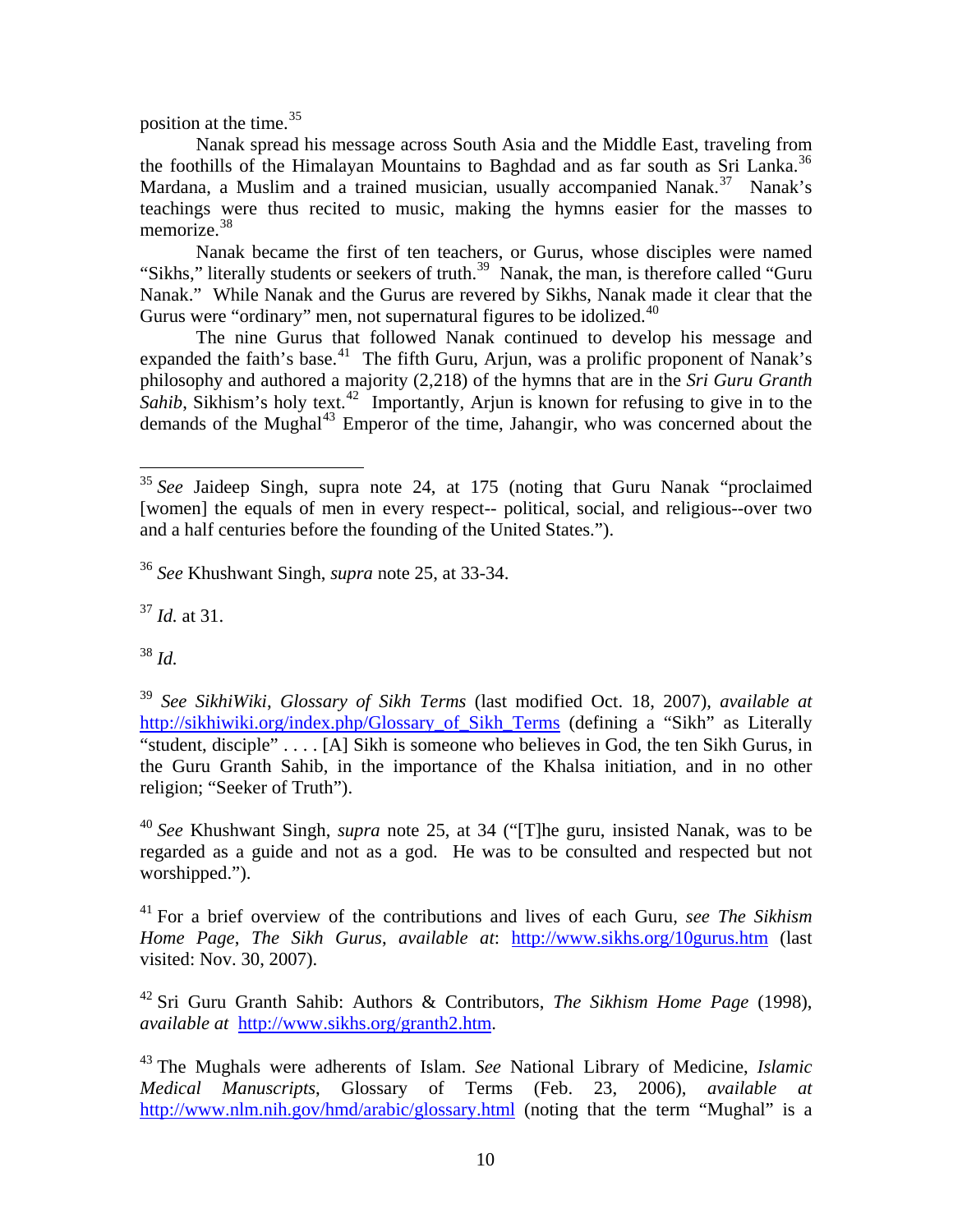spread of Sikhism. Arjun refused to convert to Islam and was eventually tortured to death by Jahangir in 1606.<sup>[44](#page-12-0)</sup>

 Whereas Arjun adopted a pacifist approach to Mughal demands, the sixth Guru, Hargobind, advanced a more aggressive approach to threats from the Mughal leadership.<sup>[45](#page-12-1)</sup> While Arjun calmly chose death over conversion to Islam, Hargobind thought that Sikhs were morally obligated to defend their faith.<sup>[46](#page-12-2)</sup> Hargobind, for example, asked Sikh followers to donate weapons and horses, with which he established a cavalry.[47](#page-12-3) This militaristic mentality was later embraced by the tenth Guru, Gobind  $Sineh.<sup>48</sup>$  $Sineh.<sup>48</sup>$  $Sineh.<sup>48</sup>$ 

 Gobind Singh led the Sikh people after his father, Tegh Bahadur, who was beheaded at the command of the Muslim emperor, Aurangzeb.<sup>[49](#page-12-5)</sup> Gobind Singh, a fierce warrior, created a religious army to resist the persecution by the Mughal rulers. On or about April 14, 1699, Gobind Singh called together approximately 80,000 Sikhs in the small town of Anandpur in Punjab, "specifically exort[ing] the Sikhs to come with their hair and beards unshorn."<sup>[50](#page-12-6)</sup> There, Gobind Singh formally organized Sikhs into an army of God, a community of saint-soldiers, known as the *Khalsa*, or the pure.<sup>[51](#page-12-7)</sup> Gobind Singh

"name given the Muslim rulers, or emperors, who controlled western India, with decreasing effectiveness, from 1526 to 1858 (932-1274 H).").

<span id="page-12-0"></span><sup>44</sup> *Martyrdom of Guru Arjun Saheb Ji-Part 2*, Gurmat Studies Foundation, July 2003, *available at [http://www.gurmatstudies.com/articles/5guru1.htm.](http://www.gurmatstudies.com/articles/5guru1.htm)* 

<span id="page-12-1"></span><sup>45</sup> *See* Juss, *supra* note 28 at 491.

 $\overline{a}$ 

<span id="page-12-2"></span>46 Guru Hargobind Sahib**,** Shiromani Gurdwara Parbandhak Committee ("Guru Sahib converted the peaceful sect into a warlike community, ready to defend their interests with the swords and it was the need of the hour.") *available at* <http://www.sgpc.net/gurus/guruhargobind.asp>.

<span id="page-12-3"></span><sup>47</sup> *See* Prithi Pal Singh, *The History of Sikh Gurus*, 81 (2007) (noting that Guru Hargobind "advised his followers to make offerings of arms, weapons, and horses.").

<span id="page-12-4"></span><sup>48</sup> *See* Juss, supra note 28 at 491 (identifying Guru Hargobind and Guru Gobind Singh as the only two Sikh Gurus who "took up arms.").

<span id="page-12-5"></span><sup>49</sup> *See* Khushwant Singh, *supra* note 25, at 74-76.

<span id="page-12-6"></span><sup>50</sup> *See id*. at 82; *see also Sikhs and the Arts of Punjab*, Victoria and Albert Museum, *available at* [http://vanda.london.museum/vastatic/microsites/1162\\_sikhs/sikhism/sikhism.htm.](http://vanda.london.museum/vastatic/microsites/1162_sikhs/sikhism/sikhism.htm)

<span id="page-12-7"></span><sup>51</sup> Gobind Singh instructed all Sikh men to adopt the surname "Singh" (meaning lion) and all women the surname "Kaur" (meaning lioness or princess). *See* Juss, *supra* note 28 at 533 n. 42 (This was done again to abolish any distinctions, based on caste or occupation, and to foster a sense of unity.); Michael Rosensaft, *The Right of Men to Change their*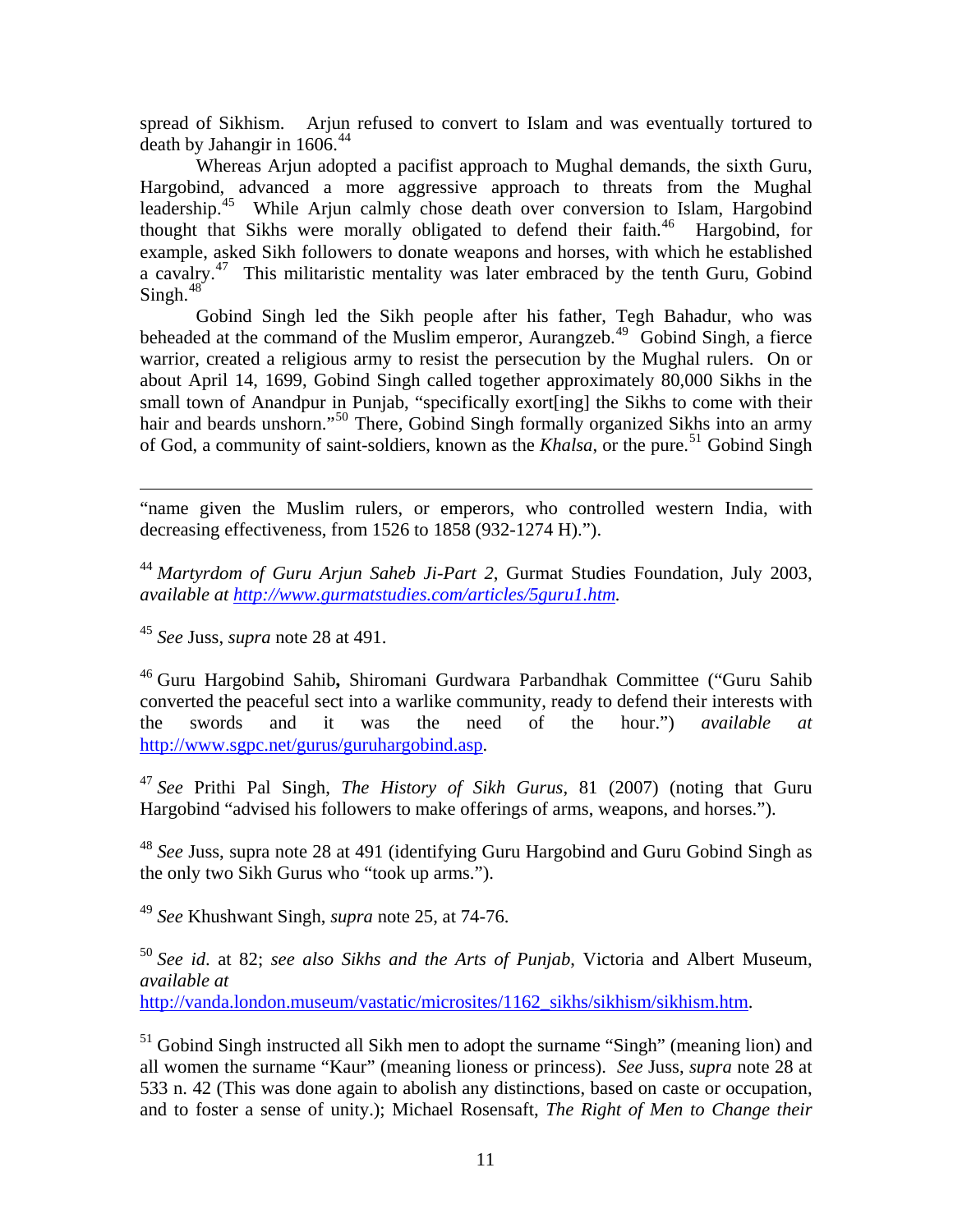bestowed upon all Sikhs the duty to follow Nanak's teachings and to fight injustice in all of its forms,[52](#page-13-0) a principle originally set forth by Hargobind and made even more pressing after the death of Tegh Bahadur.

 All members of the Khalsa were instructed by Gobind Singh to keep five articles of faith—also called the "5 K's," these five articles are: unshorn hair (*kes*), a small comb to keep the hair neat (*khanga*), a steel bracelet (*kara*), a ceremonial dagger or sword (*kirpan*), and long underwear (*kaachera*).[53](#page-13-1) These constitute the fundamental elements of the "uniform" of the *Khalsa*. [54](#page-13-2)

#### **B. Significance and Physical Aspects of the Sikh Turban**

 Though the turban is not one of the 5 K's, wearing of the turban was nonetheless included in the Sikh Code of Conduct, or *Rehat Maryada,* a codification of the rules of proper Sikh conduct that were promulgated by the Gurus.<sup>[55](#page-13-3)</sup> The meaning of the 5 K's have been the subject of considerable discussion, as historians are generally not in agreement as to why these specific items were selected by Gobind Singh.<sup>[56](#page-13-4)</sup> Scholars

 $\overline{a}$ *Names upon Marriage*, 5 U. PA. J. CONST. L. 186, 191 (2002) ("Among the Sikhs, in India and around the world, all women adopt the surname Kaur and all men adopt the surname Singh to show a renouncement of family lineage and to create a casteless society.").

<span id="page-13-0"></span><sup>52</sup> *See* I. J. SINGH, THE SIKH WAY: A PILGRIM'S PROGRESS 85 (2001) ("The Khalsa was created to protect, not possess, to defend, not conquer, any people or their territory."). Chapter Nine of this book also contains an in-depth account of the events and significance of April 13, 1699.

<span id="page-13-1"></span><sup>53</sup> *See* Khushwant Singh, *supra* note 25, at 84. *See also* Cheema v. Thompson, 67 F.3d 883, 884 (9th Cir. 1995) (listing the "5 K's").

<span id="page-13-2"></span><sup>54</sup> *See* Stromer, *supra* note 11, at 742 ("Guru Gobind also stated that the Guru-hood would forever reside in the collected poems and sayings of the Gurus and other spiritual luminaries (including Hindus and Sufis), which is known as the Guru Granth Sahib."). Sikhs pray and meditate on the verses in this holy book in a *gurdwara*, or temple. *See The Sikhism Home Page*, *Gurdwaras*, *available at* [http://www.sikhs.org/gurdwara.htm.](http://www.sikhs.org/gurdwara.htm)

<span id="page-13-3"></span><sup>55</sup> *See* Rahitnama Prahlad Rai & Bhai Nand Lal, *Sikh Code of Conduct No. 14152 bb2*, *translated in* TRILOCHAN SINGH, THE TURBAN AND THE SWORD OF THE SIKHS: ESSENCE OF SIKHISM 303 (1997) ("Cursed is a Sikh who goes out in the society without a turban or wears a cap instead of a turban.").

<span id="page-13-4"></span><sup>56</sup> *See id.* at 86, n.20.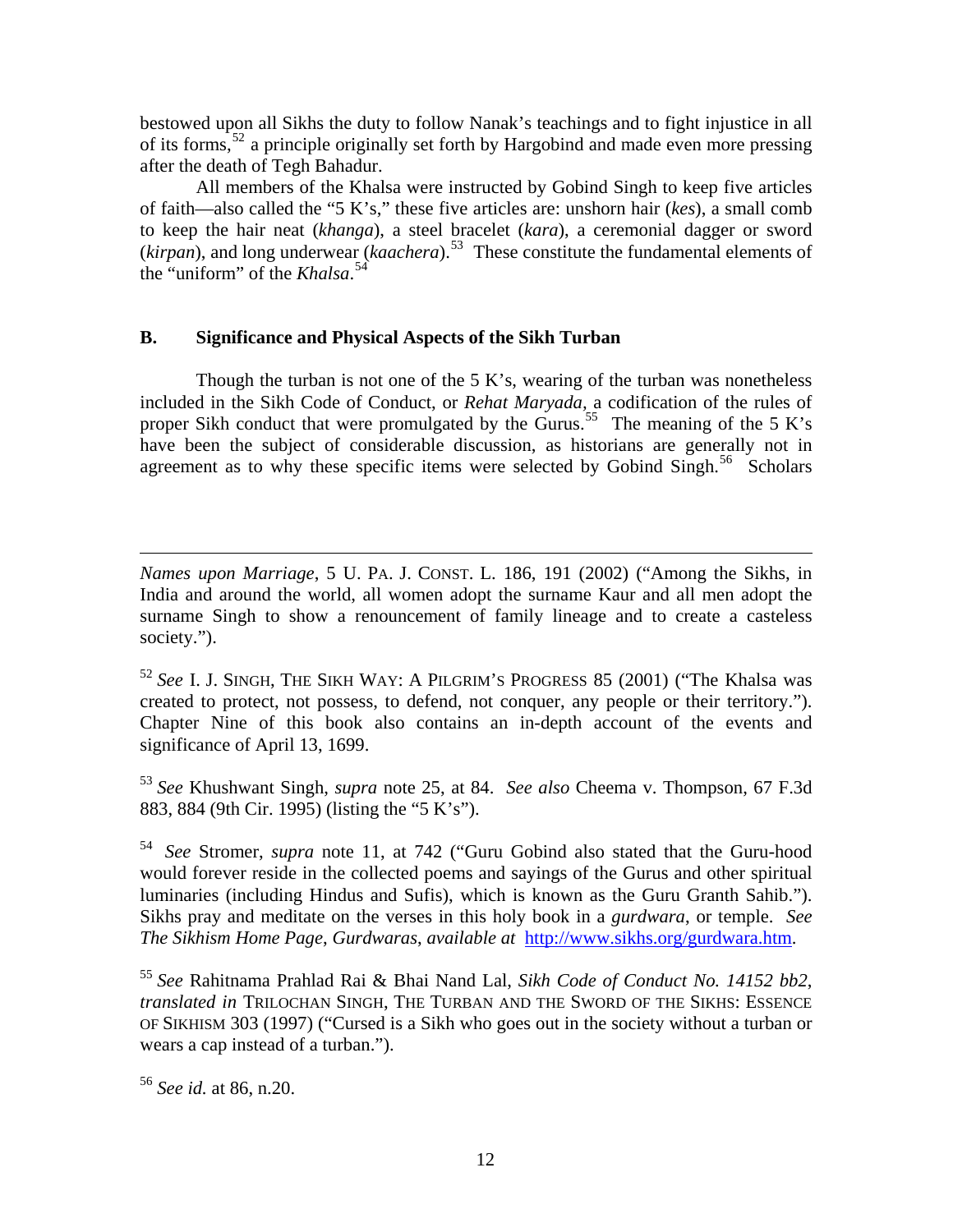similarly have provided several theories as to why the turban is an integral part of a Sikh's "religious and cultural personality."<sup>[57](#page-14-0)</sup>

 First, there is the practical justification that *kes*, one of the five Sikh articles of faith, should be kept tidy and that the turban may guard the hair from the elements.<sup>58</sup> Second, the turban ensures a common, visible identity for all Sikhs.<sup>[59](#page-14-2)</sup> Third, the turban signifies equality.<sup>[60](#page-14-3)</sup> It is not reserved for the aristocracy or social elite, as it had been before. Fourth, as Sikhs may be identified on the basis of their turban, the turban makes every member of the faith an ambassador of Sikhism.<sup>[61](#page-14-4)</sup> Fifth, and relatedly, the easily recognizable aspects of the turban and a Sikh's distinct appearance serve as "helpful deterrents against undesirable acts and behaviour [sic] and keep [Sikhs] on the right path."[62](#page-14-5) It is a reminder to the Sikh that he is to act in accordance with the teachings of the Gurus and that any transgressions may be easily noted by non-Sikhs who can quickly

<span id="page-14-2"></span><sup>59</sup> *See* Manvir Singh Khalsa, *Who Are Sikhs?*, Oxford Sikhs (Mar. 20, 2005), *available at* <http://www.oxfordsikhs.com/SikhAwareness/117.aspx> ("The turban and unshorn hair is part of the Sikh uniform.").

<span id="page-14-3"></span><sup>60</sup> *See* SikhCoalition.org, *Sikh Theology: Why Sikhs Wear a Turban*, The Sikh Coalition, *available at* <http://www.sikhcoalition.org/Sikhism11.asp> [hereinafter Why Sikhs Wear a Turban]. ("The Sikh Gurus . . . sought to uplift the downtrodden and make them the equals of the highest of the high."). *See also* Jeremy Waldron, *One Law for All? The Logic of Cultural Accommodation*, 59 WASH. & LEE L. REV. 3, 7 (2002) ("[T]he Sikh's religious obligation is an obligation to present himself in public as a combination of saint and warrior.").

<span id="page-14-4"></span><sup>61</sup> *See* Why Sikhs Wear a Turban, *supra* note 60, ("[T]here is a great deal of responsibility accompanied by the turban. A person's actions are no longer just tied to him or her. Since Sikhs who wear the turban represent the Guru, their actions too reflect on the Guru and the Sikh Nation.").

<span id="page-14-5"></span>62 Ganda Singh, *Importance of Hair and Turban* in SIKH: FORMS AND SYMBOLS, *supra* note 58, at 39, 43.

<span id="page-14-0"></span> $\overline{a}$ <sup>57</sup> *Id.* at 228.

<span id="page-14-1"></span><sup>58</sup> W.H. McLeod, *Sikhs and the Turban*, in SIKH: FORMS AND SYMBOLS 95, 103-04 (Mohinder Singh ed., 2000). In addition to providing such protection, W.H. McLeod, a preeminent British historian who studied the Sikhs during the British Empire, identifies a number of reasons why the turban is desirable for Sikh men today. These include: because the turban is hygienic, because it is comfortable in hot and cold weather, because it is easy and inexpensive to learn, because it is firmly fixed on the head, and because it is more suitable than the bare head for people dealing with food.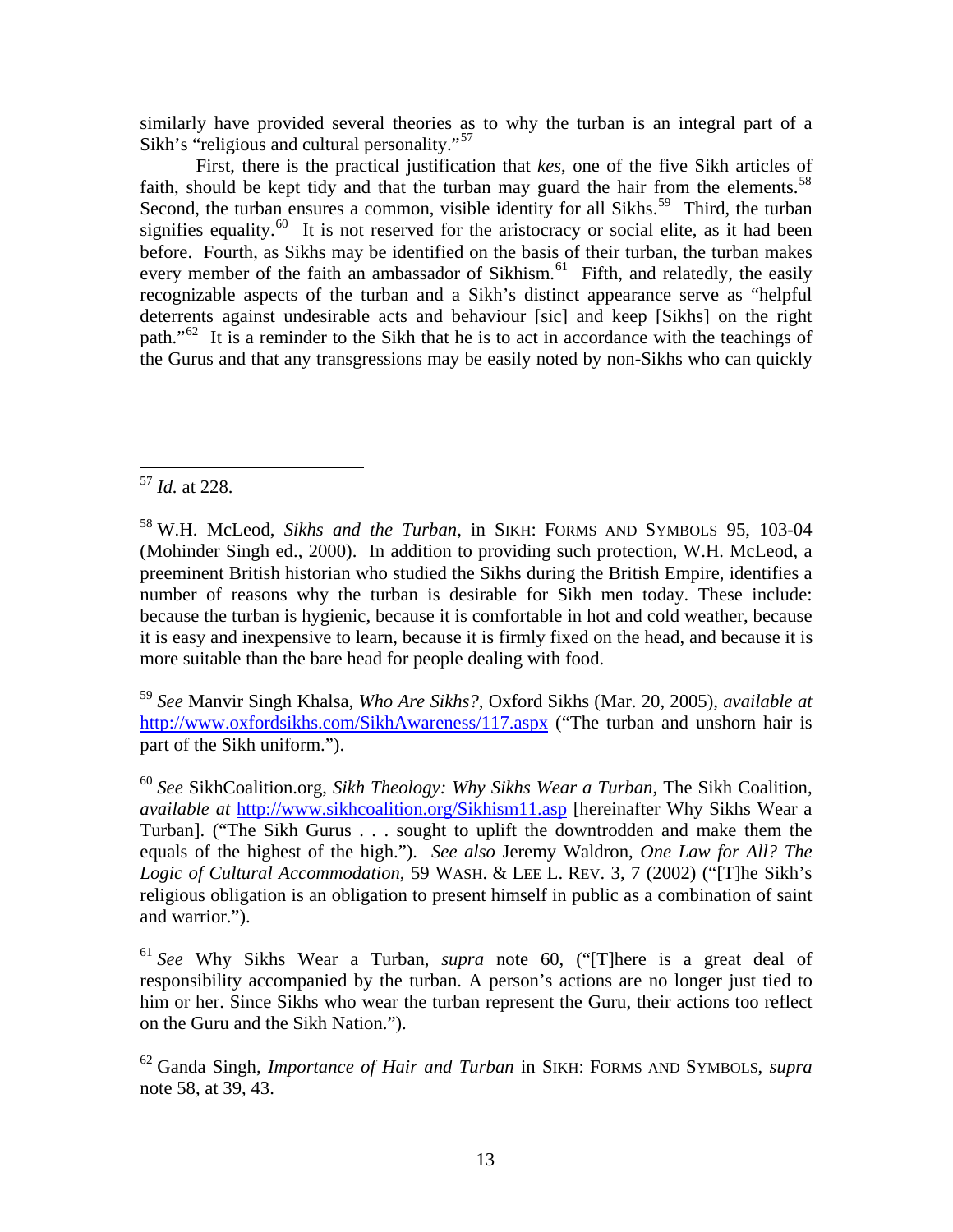spot a Sikh.<sup>[63](#page-15-0)</sup> Sixth, as a Sikh is easily identifiable, anyone who was being persecuted, and needed help could quickly locate a Sikh who was obligated to help them. Seventh, the turban is an indication of the wearer's commitment to Sikhism, general discipline, and willpower to wear the turban in the face of persecution.<sup>[64](#page-15-1)</sup> Sikhs with turbans may wear turbans for one or some combination of these reasons, though perhaps some Sikhs wear a turban simply to adhere to the religious mandate.<sup>[65](#page-15-2)</sup>

Because Sikhs aren't permitted to cut their hair, their hair can grow quite long.<sup>[66](#page-15-3)</sup> A Sikh male therefore ties his hair into a knot towards the front of his head; the knot and surrounding hair on the male's head are then covered by a turban.<sup>[67](#page-15-4)</sup> Although there are a number of different ways of tying a turban, generally, a Sikh adult wraps the cloth around the sides of his or her head several times until the cloth covers all of the hair and is then fastened under a preceding layer.<sup>[68](#page-15-5)</sup> This process generally takes between ten and fifteen minutes to complete.<sup>[69](#page-15-6)</sup> The wrapping of the different layers will generally create a

<span id="page-15-2"></span><sup>65</sup> *See* Why Sikhs Wear a Turban, *supra* note 60 (claiming that "the reason all practicing Sikhs wear the turban is just one - out of love and obedience of the wishes of the founders of their faith.").

<span id="page-15-3"></span><sup>66</sup> *See* Commentary, *Reflections on September 11: Reconsidering Social Change in the Wake of Tragedy*, 26 N.Y.U. REV. L. & SOC. CHANGE 431, 449 (2000-2001) ("Sikh men are very distinct in appearance because they are required by their religion not to cut their hair. They often have long beards and gather their long hair in V-shaped turbans."); Karen McBeth Chopra, Comment, *A Forgotten Minority An American Perspective: Historical and Current Discrimination against Asians from the Indian Subcontinent*, 1995 DET. C.L. MICH. ST. U. L. REV. 1269, 1275 (Winter, 1995) (noting that Sikhs wear "turbans to cover their long hair[.]").

<span id="page-15-4"></span><sup>67</sup> *See Why do Sikhs wear turbans?* SikhNet, *available at* 

1

<http://www.sikhnet.com/s/WhyTurbans>("The long hair of a Sikh is tied up in a Rishi knot (Joora) over the solar center (top of the head), and is covered with a turban, usually five meters of cotton cloth. (The man's solar center is nearer the front of the head. The woman's solar center is further back.)").

<span id="page-15-5"></span>68 For specific instructions on tying a Sikh turban, *see* SikhNet, *How to Tie a Turban, available at* <http://www.sikhnet.com/s/tyingturbans>.

<span id="page-15-6"></span>69 U.S. Department of Justice, *Common Sikh American Head Coverings*, *available at* [http://www.usdoj.gov/crt/legalinfo/sikh\\_poster.pdf](http://www.usdoj.gov/crt/legalinfo/sikh_poster.pdf) [hereinafter DOJ Poster].

<span id="page-15-0"></span><sup>63</sup> *See* Why Sikhs Wear a Turban, *supra* note 60, ("[T]he turban serves to increase a Sikh's commitment to Sikhism and lends to him or her becoming a more disciplined and virtuous person.").

<span id="page-15-1"></span><sup>&</sup>lt;sup>64</sup> See id. ("When many discarded their turbans, those that proudly adorned them in those times, even though it meant certain death, fully appreciated its significance. After all, it is in times of adversity that faith is tested and one must prove true to core values.").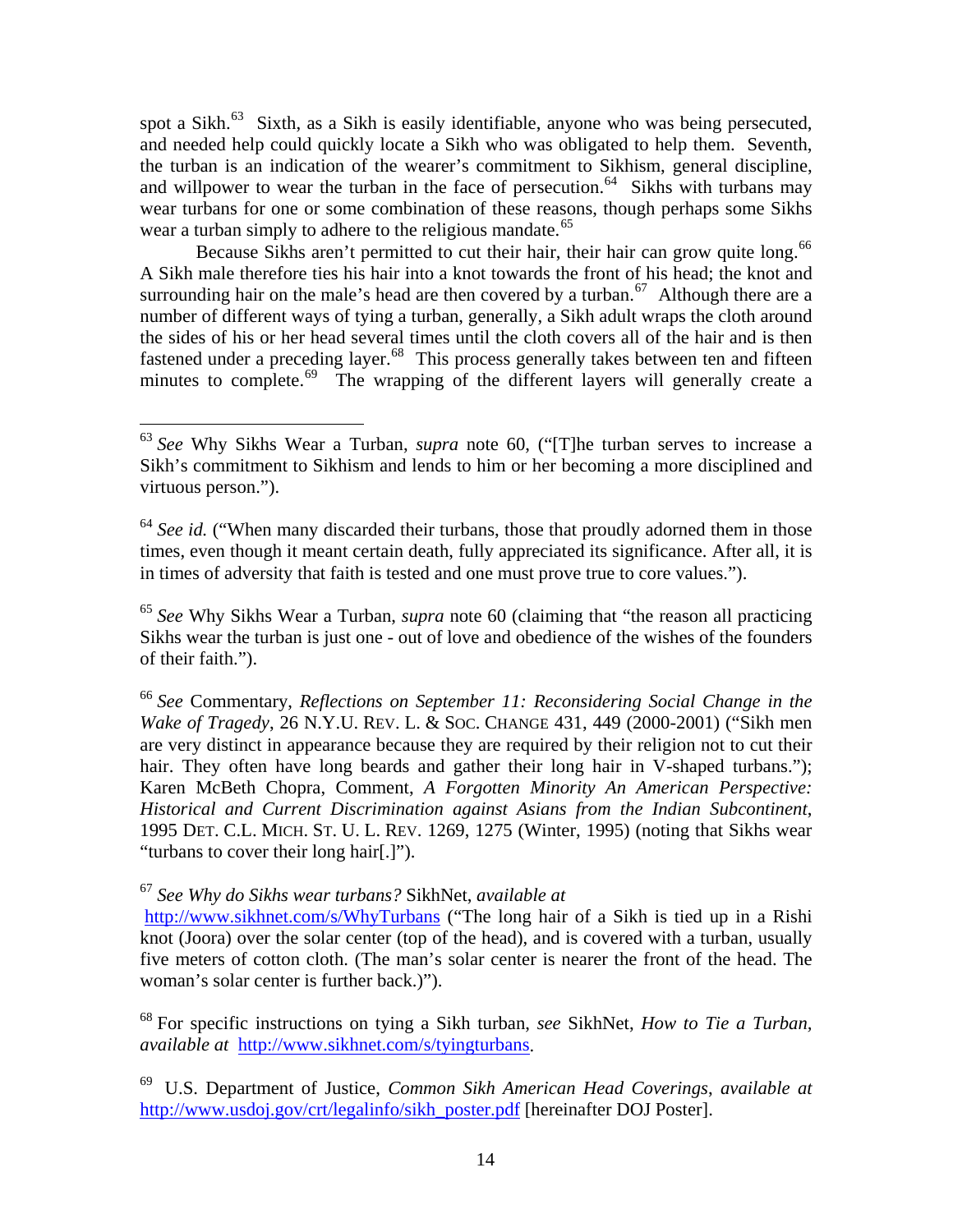"peaked" look to the turban, whereas turbans worn by other groups will not have this peak. A helpful guide published by the *Seattle Times* to help educate the public about Sikh turbans (called a *dastaar*, *pagh*, or *paghri*) after 9/11 illustrates the differences between the "peaked" Sikh turban and other turbans.<sup>[70](#page-16-0)</sup>

[25] Although some Sikh women wear turbans to cover their hair, many choose not to.<sup>[71](#page-16-1)</sup> Generally, in the United States, female converts to Sikhism often wear turbans, while South Asian Sikh women tend to opt for a thin chiffon scarf, or *chhuni*, to cover their hair.  $^{72}$  $^{72}$  $^{72}$  Sikh boys start wearing full turbans in their teenage years. Until then, they usually wear a *patka*, a smaller under-turban akin to a large bandana that is wrapped around the boy's knot and/or scalp.[73](#page-16-3) Adult male athletes may also wear a *patka* while they are playing sports or engaging in physically demanding activities.<sup>[74](#page-16-4)</sup>

#### **C. Turbans in Other Communities**

 $\overline{a}$ 

 While the turban has special importance in the Sikh community, the turban is by no means an exclusively Sikh piece of attire. Turbans have been worn in different parts

<span id="page-16-1"></span><sup>71</sup> *See* Janet Caggiano, *SIKH: The world's fifth-largest religion*, RICHMOND TIMES-DISPATCH, June 11, 2006, at G-1, *available at*

[http://www.saldef.org/content.aspx?a=1480&z=8&title=SIKH: The world](http://www.saldef.org/content.aspx?a=1480&z=8&title=SIKH:%20The%20world) (noting that "[w]earing a turban is optional for Sikh women[.]").

<span id="page-16-2"></span><sup>72</sup> *See* I. J. SINGH, SIKHS AND SIKHISM: A VIEW WITH A BIAS (1998), *available at* <http://www.sikh.net/publications/View/symbols.htm>("Certainly there is no bar to women wearing a turban and some Sikh women in India do; almost all of the Western converts to Sikhism do."); *see also* DOJ Poster, *supra* note 69 (providing pictures of a Sikh-American convert wearing a turban and a South Asian Sikh wearing a headscarf).

<span id="page-16-3"></span><sup>73</sup> *See* DOJ Poster, *supra* note 69 (providing a picture of a Sikh boy wearing a *patka*).

<span id="page-16-4"></span><sup>74</sup> *See* James Lawton, *Panesar's artistry offers England a turning point*, INDEPENDENT (UK), Dec. 1, 2006, *available at*

<http://sport.independent.co.uk/cricket/article2029219.ece>(noting that Monty Panesar, a celebrated Sikh cricketer in England, wears a "bright blue patka").

<span id="page-16-0"></span><sup>70</sup> Eli Sanders, *Understanding Turbans: Don't link them to terrorism*, SEATTLE TIMES, Sept. 27, 2001, *available at* [http://archives.seattletimes.nwsource.com/cgi](http://archives.seattletimes.nwsource.com/cgi-bin/texis.cgi/web/vortex/display?slug=turban270&date=20010927)[bin/texis.cgi/web/vortex/display?slug=turban270&date=20010927](http://archives.seattletimes.nwsource.com/cgi-bin/texis.cgi/web/vortex/display?slug=turban270&date=20010927). Accompanying images, *available at*

[http://seattletimes.nwsource.com/news/lifestyles/links/turbans\\_27.html](http://seattletimes.nwsource.com/news/lifestyles/links/turbans_27.html) [hereinafter Understanding Turbans]. The purpose of these images and text is to educate the reader about Sikhs, not to differentiate Sikhs from other groups such that non-Sikhs should be thought of as the proper targets of post-9/11 hate. *See* Dastar Video, *supra* note 5.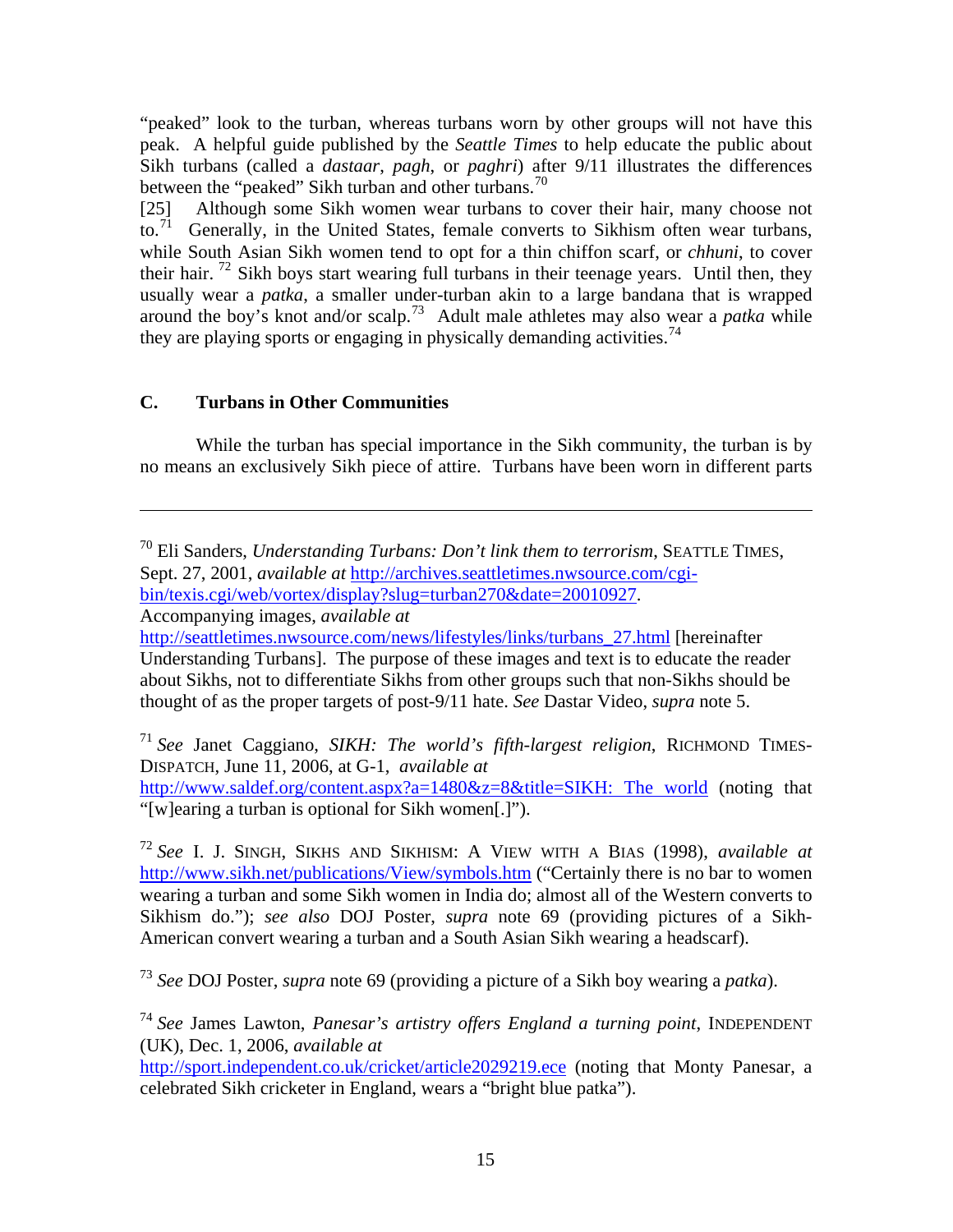of the world for at least the past 3,000 years.[75](#page-17-0) Although it remains unclear when or where they originated, they were used in the Egyptian civilization, and depicted in Assyrian carvings—long before the advent of Christianity and Islam, let alone Sikhism.<sup>[76](#page-17-1)</sup> The Old Testament has a number of references to turbans, including a turban worn by Moses as a symbol of his status as a prophet, holiness, and divine power.<sup>[77](#page-17-2)</sup> Wearing turbans is also closely related to Islam. A specific *hadith*, or an Islamic tradition, tied to the Prophet Muhammad, identifies turbans as being "a true mark of sovereignty and a crown."[78](#page-17-3)

 In South Asia, turbans were worn by a number of different groups for various reasons. The wealthy, for example, wore elaborate bejeweled turbans as a symbol of their power, prestige, and royalty.<sup>[79](#page-17-4)</sup> Similarly, high caste Hindus wore turbans to differentiate themselves from lower castes. $80$  More practically, men from the desert regions and rural farmers wear turbans to protect themselves from dust and the heat.<sup>[81](#page-17-6)</sup> Men also swapped their turbans to show good faith and hospitality in a dealing or agreement.<sup>[82](#page-17-7)</sup> Similarly, turbans may be worn by male members of bridal parties during Hindu wedding ceremonies.<sup>[83](#page-17-8)</sup> Turbans have also been used to demonstrate one's political affiliation.<sup>[84](#page-17-9)</sup>

<span id="page-17-3"></span><sup>78</sup> *See* Why Sikhs Wear a Turban, *supra* note 60*.* 

<span id="page-17-4"></span><sup>79</sup> *See* Understanding Turbans, *supra* note 70 (describing Indian men as "sometimes wear[ing] turbans to signify their class, caste, profession or religious affiliation").

<span id="page-17-5"></span><sup>80</sup> *Id.* 

<span id="page-17-6"></span> $81$  *Id.* ("Desert peoples have long used the turban to keep sand out of their faces[.]").

<span id="page-17-7"></span><sup>82</sup> *See, e.g., The Koh-i-noor Diamond*, BBC, June 6, 2002, *available at* <http://www.bbc.co.uk/dna/h2g2/A730801> (noting that, in 1739, Nadir Shah of Persia obtained the Koh-i-noor diamond by "exchang[ing] turbans," which "would symbolise their close ties and eternal friendship.").

<span id="page-17-8"></span><sup>83</sup> *See* I. J. SINGH, BEING AND BECOMING A SIKH 56 (2003).

<span id="page-17-9"></span><sup>84</sup>*See* CNN.com, *Why turban matters in Punjab polls*, CNN-IBN, Feb. 7, 2007, *available at* [http://www.ibnlive.com/news/why-turban-matters-in-punjab-polls/32933-4.html.](http://www.ibnlive.com/news/why-turban-matters-in-punjab-polls/32933-4.html)

<span id="page-17-0"></span> $\overline{a}$ 75 Eli Sanders, *Understanding Turbans, supra* note 70.

<span id="page-17-1"></span> $^{76}$  *Id.* 

<span id="page-17-2"></span><sup>77</sup> *See* Why Sikhs Wear a Turban, *supra* note 60. *See also* The Sikh Coalition, *available at [http://www.sikhcoalition.org/Sikhism11.asp.](http://www.sikhcoalition.org/Sikhism11.asp)*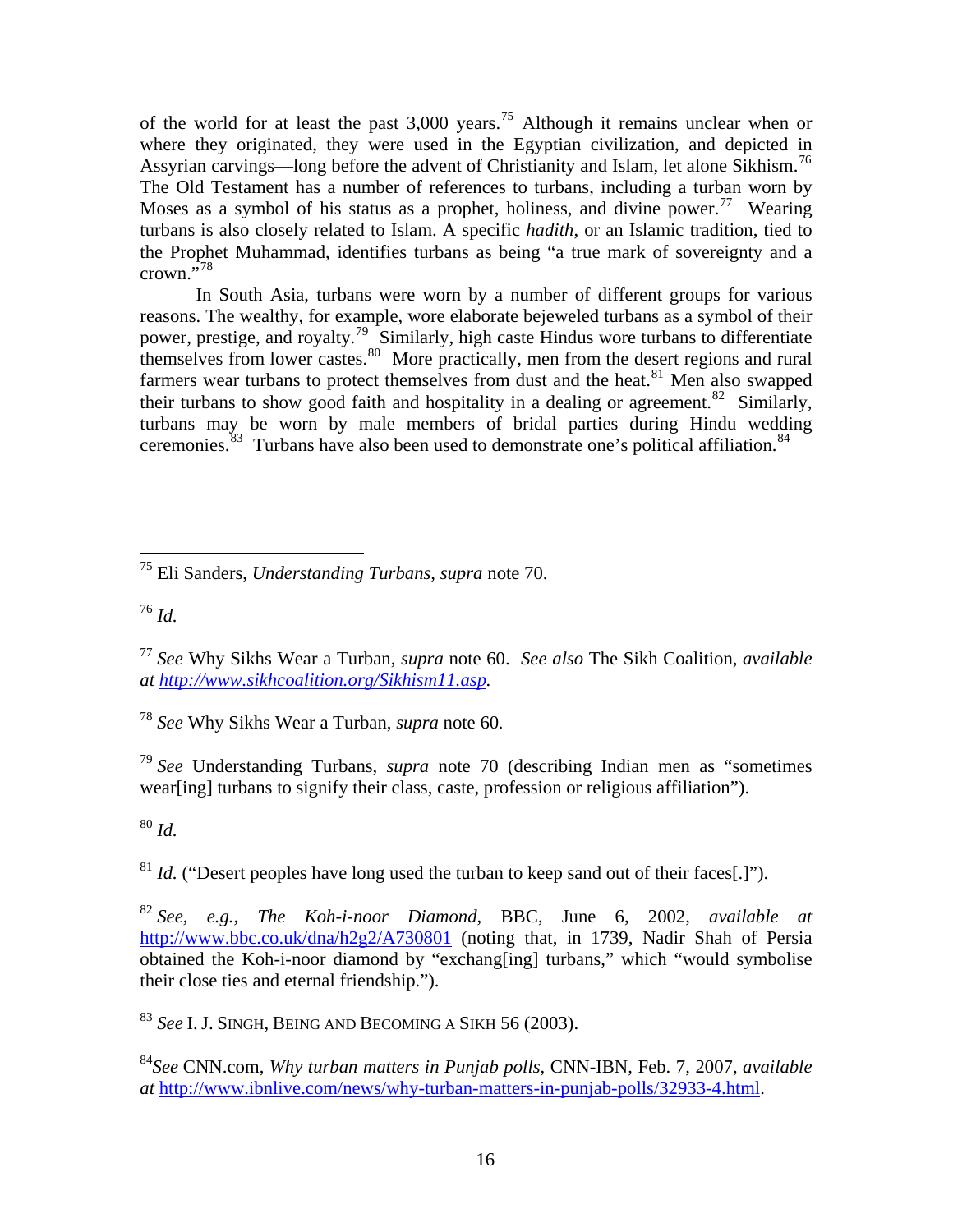More recently, the turban has also emerged as a stylish accessory for American artists. Legendary jazz musician Dr. Lonnie Smith wears an "authentic Sikh" turban<sup>[85](#page-18-0)</sup> apparently for "no particular reason."<sup>[86](#page-18-1)</sup> In addition, André "3000" Benjamin, one half of the Grammy award winning hip-hop group Outkast, wanted to cover his hair as it grew out and used the turban to serve this function because it "looked cool."[87](#page-18-2) A FOX News report noted that several celebrities, including Jennifer Lopez and Katie Holmes, have worn turbans, while "designers such as Ralph Lauren, Marc Jacobs, and Prada are offering fashionable turbans with a whopping \$700 price tag."[88](#page-18-3) The report suggested that those wearing turbans should be mindful of the fact that the turban has "religious or cultural significance" and acknowledged that "turban-wearing" Sikhs have been attacked after 9/11.

 $\overline{a}$ 

[http://jazztimes.com/columnS\\_and\\_features/table\\_of\\_contents/article\\_excerpts/index.cfm](http://jazztimes.com/columnS_and_features/table_of_contents/article_excerpts/index.cfm?article_id=15242) [?article\\_id=15242](http://jazztimes.com/columnS_and_features/table_of_contents/article_excerpts/index.cfm?article_id=15242).

<span id="page-18-0"></span><sup>85</sup> Bill Milkowski, *Dr. Lonnie Smith: The Doctor Is In!,* JAZZ TIMES, Jan./Feb. 2005, *available at* 

<span id="page-18-1"></span><sup>86</sup> For information on Dr. Lonnie Smith, *see* emusic.com, *Dr. Lonnie Smith*, *available at* [http://www.emusic.com/artist/11682/11682291.html?fref=700610.](http://www.emusic.com/artist/11682/11682291.html?fref=700610)

<span id="page-18-2"></span><sup>87</sup> Mark Binelli, "*The Funk Soul Brothers*," ROLLING STONE, Mar. 18, 2004, *available at*  [http://www.rollingstone.com/news/coverstory/outkast\\_funk\\_soul\\_brothers/page/3](http://www.rollingstone.com/news/coverstory/outkast_funk_soul_brothers/page/3).

<span id="page-18-3"></span><sup>88</sup> Richelle Putnam, "*Will Consumers Try The 'Turban' Look?*", ALL HEADLINE NEWS, Feb. 7, 2007, *available at* [http://www.allheadlinenews.com/articles/7006384944.](http://www.allheadlinenews.com/articles/7006384944)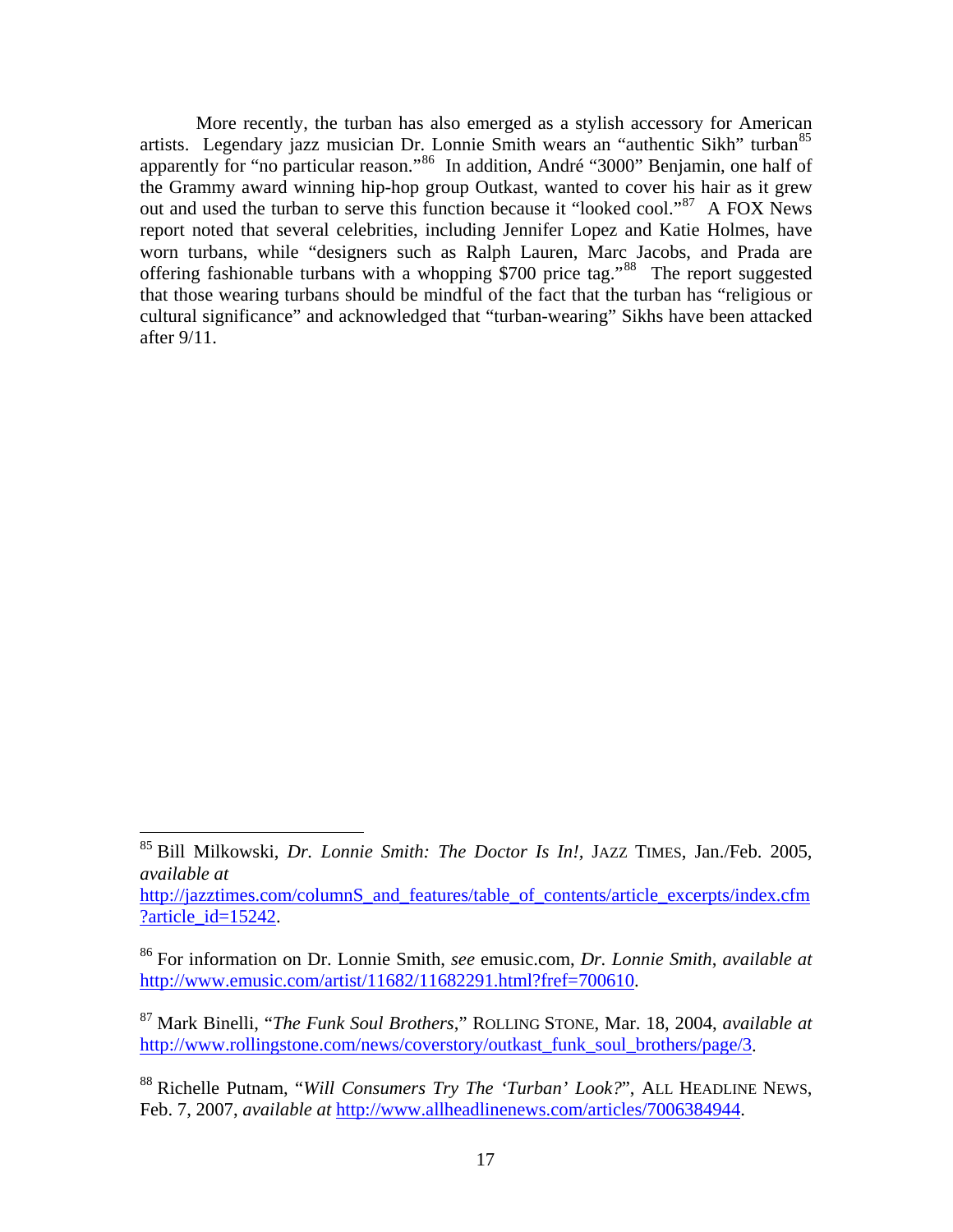## **II. The Tangible Challenge to the Sikh Turban: Violence and Discriminatory Conduct**

*We must not descend to the level of those who perpetrated Tuesday's violence by targeting individuals based on their race, their religion, or their national origin. Such reports of violence and threats are in direct opposition to the very principles and laws of the United States and will not be tolerated.[89](#page-19-0)*

> - Attorney General John Ashcroft, on September 13, 2001

 Prior to the terrorist attacks of 9/11, Sikhs with turbans encountered negative reactions to their distinct appearance in a variety of arenas.<sup>[90](#page-19-1)</sup> September 11th, however dramatically worsened the frequency and severity of hostility against turbaned Sikhs.<sup>[91](#page-19-2)</sup> Turbans, as noted above, are not a uniquely Sikh item of clothing.<sup>[92](#page-19-3)</sup> Still, according to community advocates, 99% of people who wear turbans in America are Sikh.<sup>[93](#page-19-4)</sup>

<span id="page-19-1"></span><sup>90</sup> *See* Bill Ong Hing, *Vigilante Racism: The De-Americanization of Immigrant America*, 7 MICH. J. RACE & L. 441, 446 (2002) ("As they have been recently, turban-wearing Sikhs were victimized historically. When they arrived in the 1800s, Sikh men continued to wear turbans, because not cutting their hair is a requirement of their religion. As a result, they endured being called 'ragheads.'"). *Cf.* JOAN JENSEN, PASSAGE FROM INDIA 281 (1988) (noting that Indian professionals who took advantage of generous changes in immigration laws in the 1960's "experienced a relatively smooth transition from life in India to life in America. The professionals, who were mostly male college graduates between twenty and forty years of age, found well-paid employment in hospitals, corporations, and academic institutions.").

<span id="page-19-2"></span><sup>91</sup> *See* D.C., M.D., AND V.A. ADVISORY COMMS., U.S. COMM'N ON CIVIL RIGHTS, CIVIL RIGHTS, CONCERNS IN THE METROPOLITAN WASHINGTON, D.C., AREA IN THE AFTERMATH OF THE SEPTEMBER 11, 2001, TRAGEDIES 1 (2003) [ hereinafter Civil Rights Commission Report] ("The attacks against the World Trade Center and the Pentagon on September 11, 2001, by terrorists from Middle Eastern countries led to a dramatic surge in hate violence and discrimination against people in the United States perceived to be of Arab or Muslim background . . . .").

<span id="page-19-3"></span><sup>92</sup> *See* discussion of turbans in other communities, *supra* Part I.

 $\overline{a}$ 

<span id="page-19-0"></span><sup>89</sup> Janelle Brown, *Anti-Arab passions sweep the U.S.*, SALON.COM, Sept. 13, 2001, *available at* [http://archive.salon.com/news/feature/2001/09/13/backlash/index.html.](http://archive.salon.com/news/feature/2001/09/13/backlash/index.html)

<span id="page-19-4"></span><sup>93</sup> *See* Amardeep Singh, *Remarks at the Commissioners Meeting Open Session*, U.S. Equal Employment Opportunity Commission, Dec. 11, 2001, *available at* <http://www.eeoc.gov/abouteeoc/meetings/12-11-01-transcript.html>("I can say with great assurance that 99 percent of the persons who wear turbans in this country are Sikh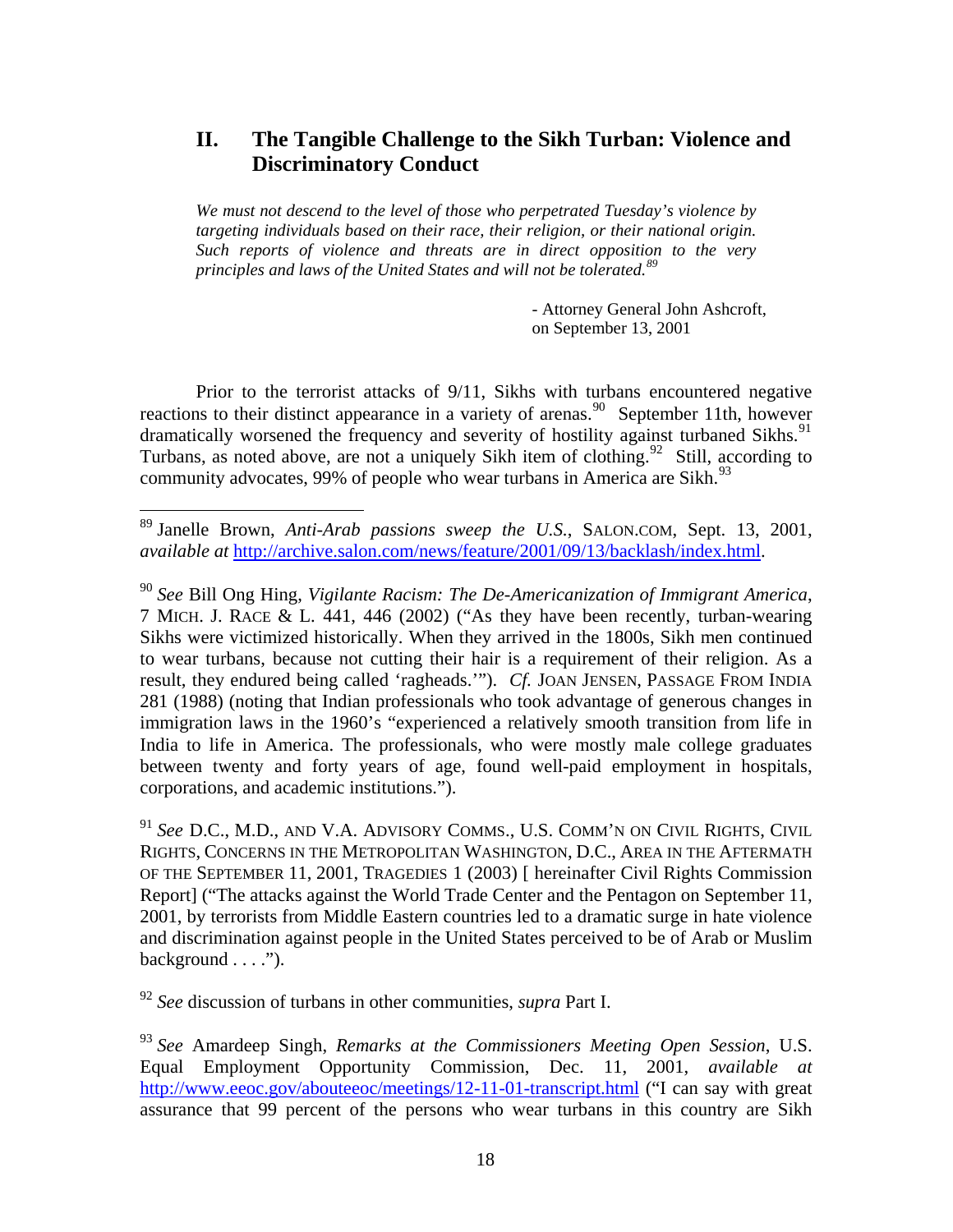Those responsible for planning the 9/11 attacks, most notably bin Laden, also wear turbans and long beards.<sup>[94](#page-20-0)</sup> This physical similarity resulted in a serious backlash against Sikhs, who are "conflated with bin Laden" and his cronies $95$ —despite the separate doctrinal views, different geographic homeland, different native languages, and distinct turban styles of Sikhs. $96$ 

 This section presents examples of anti-Sikh discrimination in America after 9/11 in multiple contexts.<sup>[97](#page-20-3)</sup> It also notes the actual and possible legal resolutions of the incidents, where appropriate. While this discussion focuses on Sikhs, it is important to remember that the post-9/11 backlash impacted not only Sikhs, but Muslims and all those perceived to be Muslim, including Arabs and South Asians.<sup>[98](#page-20-4)</sup>

Americans, and therein lines the very cruel irony of the Sikh American experience since the 11th.").

<u>.</u>

<span id="page-20-0"></span> $94$  According to one survey, "nine out of 10 educated Americans identified Sikhs with Muslims." *Osama becomes a pain for American Sikhs*, THE FIN. EXPRESS, July 10, 2006, *available at [http://www.financialexpress.com/latest\\_full\\_story.php?content\\_id=133438](http://www.financialexpress.com/latest_full_story.php?content_id=133438).* 

<span id="page-20-1"></span>95 Volpp, *supra* note 3, at 1590. *See also* Stromer, *supra* note 11, at 740 ("Since the terrorist attacks of September 11, 2001, videos and images of Osama bin Laden have created an air of hostility towards Sikhs, with an uninformed American public equating the appearance of Sikh men with bin Laden's beard and Afghani-style turban.").

<span id="page-20-2"></span><sup>96</sup> *See* discussion of Sikhs, *supra* Part I. *See also* Pratheep Sevanthinathan, *Shifting from Race to Ethnicity in Higher Education*, 9 SCHOLAR 1, 36 (2006) ("Although the Sikh are from northern India, speak languages altogether different than Arabic, and are not Islamic, most people who look at a Sikh will associate that person with an Arab country because Sikh's wear turbans, and turbans are commonly associated with Muslims."). The attack against turbaned Sikhs, who "stick out" because of their headdresses, is also curious given the fact that the al Qaeda operatives intended to blend into American society. *See* MIGRATION POLICY INSTITUTE, AMERICA'S CHALLENGES: DOMESTIC SECURITY, CIVIL LIBERTIES, AND NATIONAL UNITY AFTER SEPTEMBER 11 7 (2003), *available at* [http://www.migrationpolicy.org/pubs/Americas\\_Challenges.pdf](http://www.migrationpolicy.org/pubs/Americas_Challenges.pdf) ("al Qaeda's hijackers were carefully chosen to avoid detection: all but two were educated young men from middle-class families with no criminal records and no known connection to terrorism.").

<span id="page-20-3"></span> $97$  The individual incidents are discussed descriptively. Questions of larger responsibility for this backlash, including any government influence, is beyond the scope of this discussion. *See* Ahmad, *supra* note 8, at 1319 (exploring the relationship between the government response to terrorism and private reactions to Muslim-looking people).

<span id="page-20-4"></span> $98$  Though the post-9/11 backlash has affected these groups, the exact number of bias incidents against them is unclear. *See* Rachel Saloom, *I Know You Are, But What am I? Arab-American Experiences Through the Critical Race Theory Lens*, 27 HAMLINE J. PUB. L. & POL'Y 55, 71 (2005) (claiming that Human Rights Watch "argues that the full extent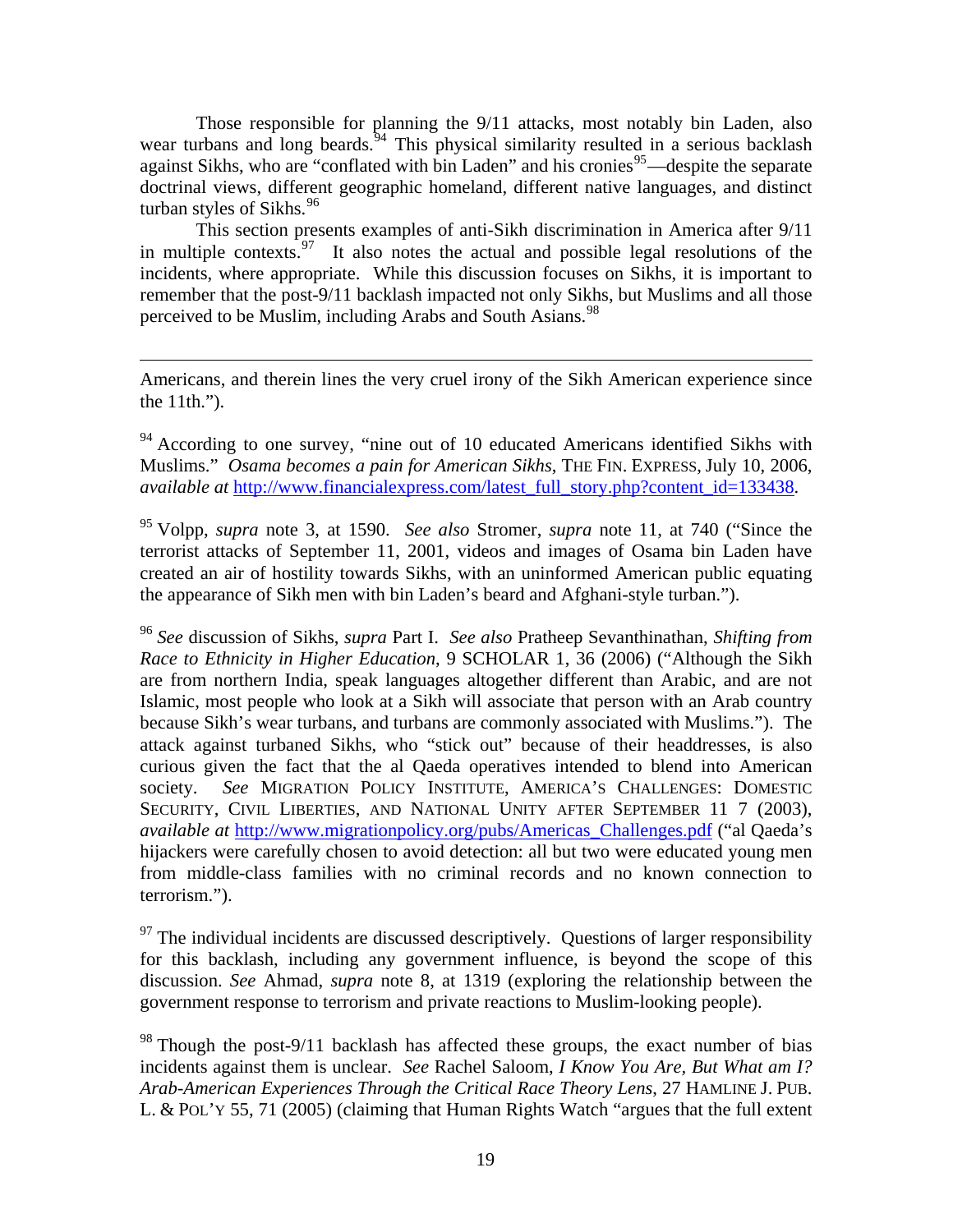#### **A. Harassment**

 $\overline{a}$ 

 The concern that the physical resemblance of the Sikh turban to bin Laden would "have terrible repercussions"<sup>[99](#page-21-0)</sup> for Sikhs was realized minutes after the World Trade Center was attacked:<sup>[100](#page-21-1)</sup>

Amrik Singh Chawla, 33, had been headed downtown on business on the morning of September 11, 2001, when he learned that the World Trade Center was on fire. He was leaving the island on foot when he saw the second plane hit. After climbing out from under the scaffolding and helping a woman out from under some debris, he began his panicked journey off the island. Suddenly, as he rounded a corner on Broadway, two men approached him. One pointed at him and yelled, "*Hey, you \*\*\*\*ing terrorist, take that turban off!*" They chased him into a subway station, where Amrik jumped on a train, narrowly escaping their angry threats.<sup>[101](#page-21-2)</sup>

of post 9/11 hate crimes in America will never fully be understood because of underreporting."). Figures have ranged from around four-hundred to over a thousand hate crimes committed. *Compare We Are Not the Enemy: Hate Crimes Against Arabs, Muslims, and Those Perceived to be Arab or Muslim After September 11*, HUMAN RIGHTS WATCH (Nov. 14, 2002), *available at* <http://www.hrw.org/reports/2002/usahate/>(noting that, according to the FBI, "anti-Muslim hate crimes in the United States rose 1700%," from twenty-eight in 2000 to four-hundred-eighty-one in 2001) *with* Ahmad, *supra* note 6, at 1261 ("[I]n the days and weeks after September 11, over one thousand bias incidents against Arabs, Muslims, and South Asians were reported.").

<span id="page-21-0"></span>99 Vijay Sekhon, Note, *The Civil Rights of "Others": Antiterrorism, the Patriot Act, and Arab and South Asian American Rights in Post-9/11 American Society*, 8 TEX. F. ON C.L. & C.R. 117, 117 (Spring 2003).

<span id="page-21-1"></span> $100$  It should be noted that the summary of incidents in this section is intended to serve as a representative sample of the climate that Sikhs encountered after 9/11, and is in no way an attempt to serve as an exhaustive review of each incident, much less each type of incident, against a Sikh wearing a turban in the United States. For other incidents, *see American-Arab Anti-Discrimination Committee, Report on Hate Crimes and Discrimination Against Arab Americans: The Post-September 11 Backlash September 11, 2001 – October 11, 2002*" (Ibish, ed., 2003) [hereinafter ADC Report]; *Sikh Coalition, Incidents and Hate Crimes*, *available at* <http://www.sikhcoalition.org/ListReports.asp> [hereinafter Sikh Coalition Database].

<span id="page-21-2"></span>101 Press Kit, *Divided We Fall* 32, *available at*  <http://www.dwf-film.com/presskit/DWFPressKit.pdf.>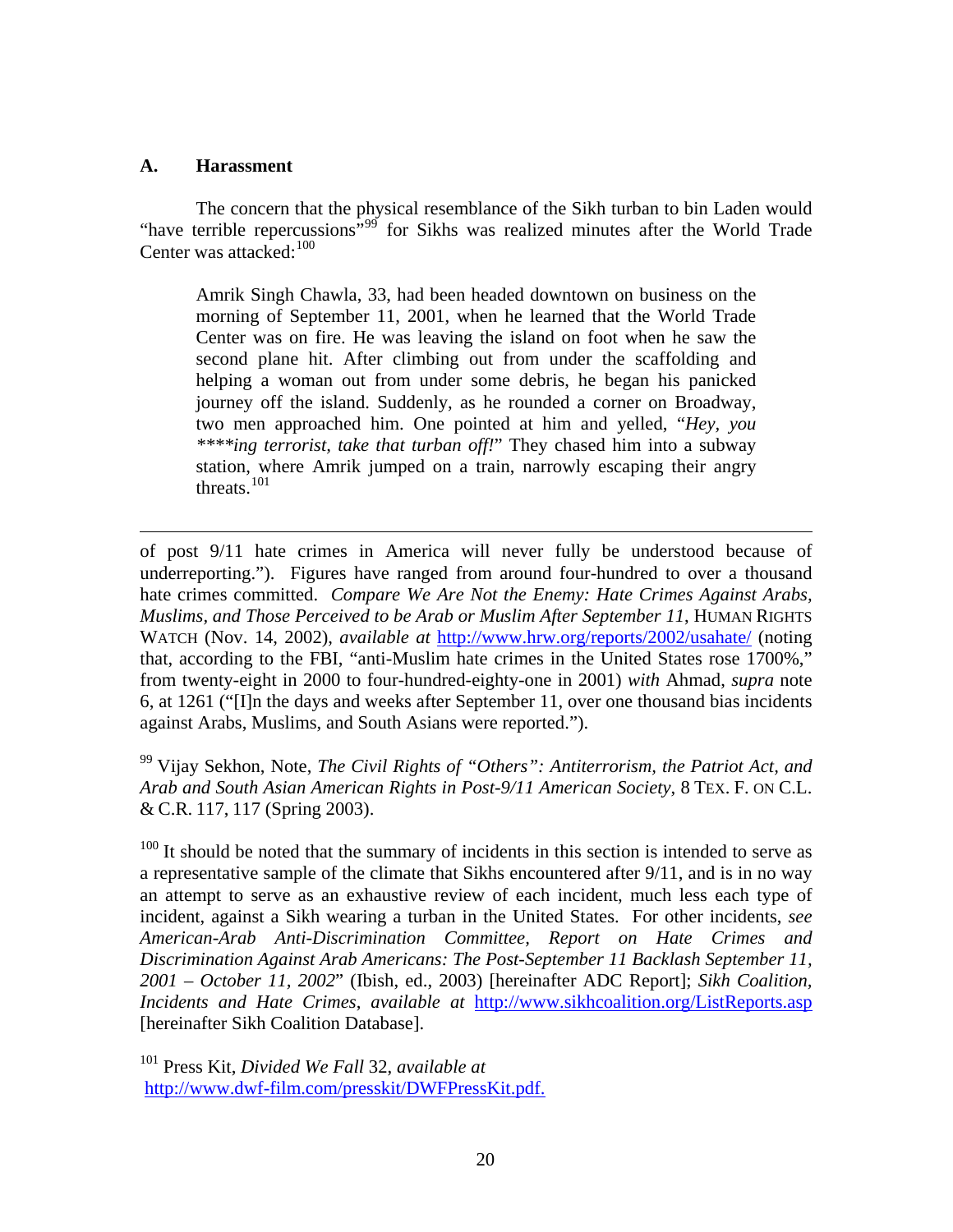Once Chawla arrived in Brooklyn, "he slipped into a shop, stuffed his turban into his briefcase and wore his hair in a ponytail for the rest of the day."<sup>[102](#page-22-0)</sup>

 No legal action was taken against those who chased and verbally abused Chawla. This incident is significant in at least two respects. First, the attack on Sikhs with turbans occurred almost immediately after the towers were struck, meaning turbaned Sikhs were imperiled as soon as the attack occurred. As a result, the Sikh community had to rapidly mobilize, in an already emotional and uncertain moment, to educate others, appeal for tolerance, and assert their rights. Second, verbal harassment of Sikhs, such as being called "bin Laden," "raghead," or "towelhead," is commonplace, but generally happens without any formal legal consequence.<sup>[103](#page-22-1)</sup>

 On September 14, 2001, Manga Singh, a cab driver in the New York City area, picked up a passenger who proceeded to reach through the open partition and tried to beat him with an umbrella while yelling, "I hate you, *I hate you and your turban*."[104](#page-22-2) Manga Singh's father, Surinder Singh, "recalled a rider who said to him, 'You do [sic] that, you attacked the World Trade Center!'" He responded "No, I am an American Sikh . . . . Osama bin Laden has a turban, but it's very different."<sup>[105](#page-22-3)</sup> There are no reports of legal action being pursued in this case either, again supporting the contention that verbal harassment, however hateful and hurtful, generally occurs without legal repercussions.

 Sikh youth are particularly vulnerable to being bullied by other students. For example, Mandeep Singh, a ninth grade student from the Philadelphia area, was regularly harassed in school.<sup>[106](#page-22-4)</sup> He was called "bin Laden" and told to go back to "turbanland," among other things.[107](#page-22-5) The Pennsylvania Human Relations Commission investigated the

[http://query.nytimes.com/gst/fullpage.html?res=9403E4DC1038F930A2575AC0A9679C](http://query.nytimes.com/gst/fullpage.html?res=9403E4DC1038F930A2575AC0A9679C8B63&n=Top/Reference/Times%20Topics/Subjects/S/Sept.%2011,%202001) [8B63&n=Top/Reference/Times%20Topics/Subjects/S/Sept.%2011,%202001](http://query.nytimes.com/gst/fullpage.html?res=9403E4DC1038F930A2575AC0A9679C8B63&n=Top/Reference/Times%20Topics/Subjects/S/Sept.%2011,%202001).

<span id="page-22-1"></span><sup>103</sup> *See e.g.*, Beth Velliquette, *3 teens held in Sikh assault*, The Herald-Sun (Durham, Chapel Hill, NC), Apr. 2, 2004 (discussing the story of turbaned Sikh, Gagandeep Bindra, who claimed that being called "Osama bin Laden" or "terrorist" was "a normal occurrence after 9/11" and whose harassers were apprehended only when assault was involved).

<span id="page-22-2"></span>104 Chastity Pratt and Melanie Lefkowitz, *Arab, Shik [sic] Cabbies Offer Free Rides, Volunteers help families, hope to avoid harassment*, NEWSDAY, at W33, Sept. 16, 2001.

<span id="page-22-3"></span> $105$  *Id.* 

 $\overline{a}$ 

<span id="page-22-5"></span> $^{107}$ *Id.* 

<span id="page-22-0"></span><sup>102</sup> Somini Sengupta, *Arabs and Muslims Steer Through an Unsettling Scrutiny*, N.Y TIMES, Sept. 13, 2001, *available at*

<span id="page-22-4"></span><sup>106</sup> *Coalition Helps End Student's Suffering From Bullying In School*, The Sikh Coalition, Feb. 27, 2006 [hereinafter Coalition Helps End Student's Suffering] *available at* [http://www.sikhcoalition.org/advisories/student\\_hair.htm.](http://www.sikhcoalition.org/advisories/student_hair.htm)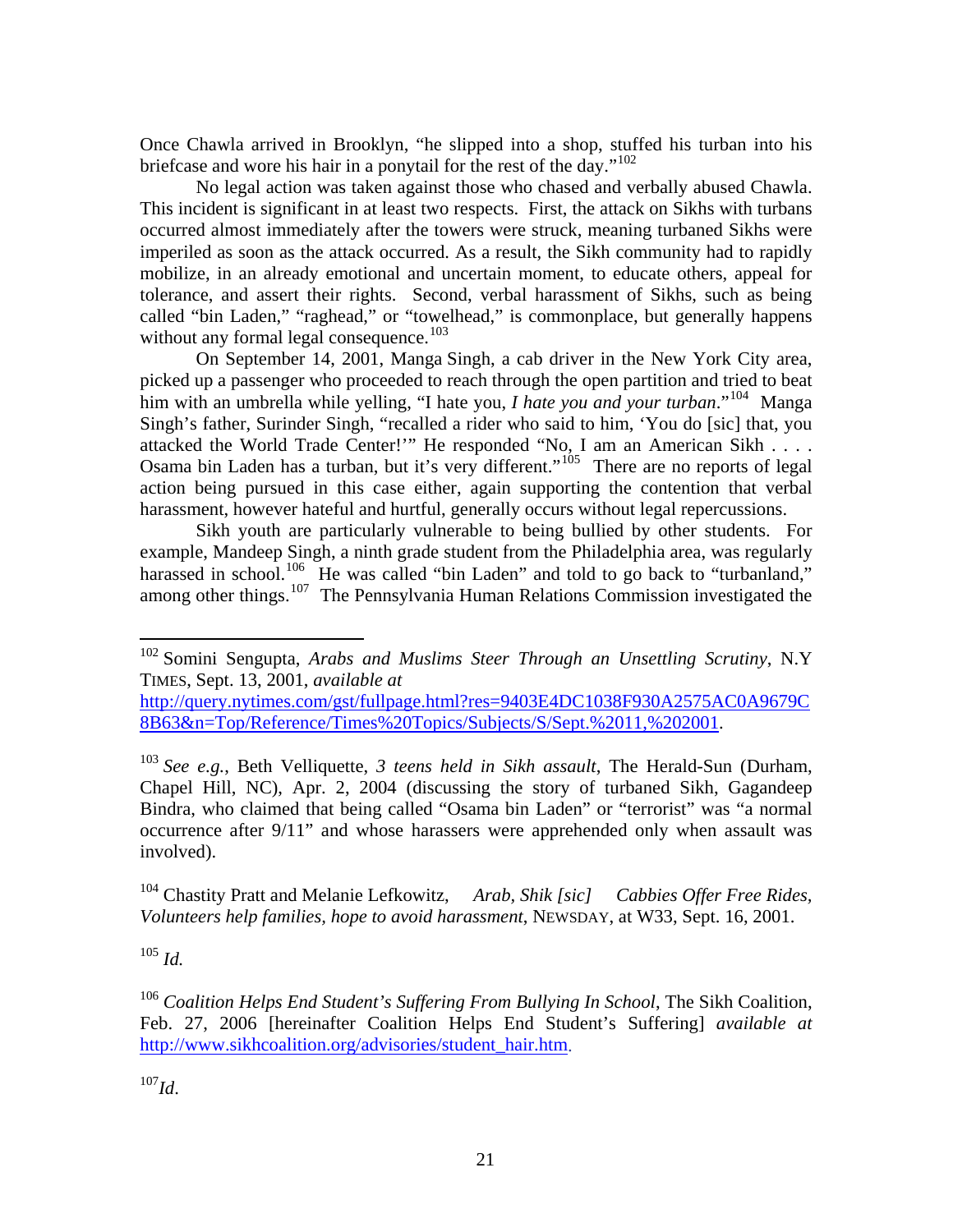matter and ordered an immediate end to the harassment.<sup>[108](#page-23-0)</sup> This case indicates that, in specialized institutional contexts, such harassment may be effectively addressed through formal means.

#### **B. Detention**

 On September 12, 2001, Sher Singh, a turbaned Sikh man, was taken off an Amtrak train, bound from Boston to New York, in handcuffs. Members of the crowd that assembled during the arrest were reported as saying, "Kill him!", "Burn in Hell", and "You killed my brother."<sup>[109](#page-23-1)</sup> The arresting officers joined in, asking Singh how bin Laden was doing.<sup>[110](#page-23-2)</sup> News stations replayed the video of his arrest in connection with its coverage of the attacks, thus associating Singh with the terrorists that carried out the attacks.[111](#page-23-3) Thus any connection between terrorists and a turbaned male with a long, flowing beard was further embedded in the hearts and minds of emotional Americans.<sup>[112](#page-23-4)</sup>

<span id="page-23-0"></span>1 <sup>108</sup> *Id.* 

<span id="page-23-1"></span>109 ADC Report, *supra* note 100, at 43.

<span id="page-23-2"></span><sup>110</sup> *Id.*

<span id="page-23-3"></span><sup>111</sup> *See* Jaideep Singh, *Confronting Racial Violence: Sikh Americans Have Been Targeted for Harassment and Attack More Than Any Group Since 9/11*, COLORLINES Spring 2003, at 23-26 ("The news that a possible terrorist had been arrested spread like wildfire, and national media outlets quickly picked up the story. Almost immediately, video clips of a young man with a green turban and a long, flowing beard being led away in handcuffs flooded the airwaves. CNN, Fox, and the Associated Press carried video and photos of Sher Singh[.]").

<span id="page-23-4"></span><sup>112</sup> Speaking of media images, the relationship between turbans and terrorists was reinforced in the 2003 film, Dysfunktional Family, starring comedian Eddie Griffin. Specifically, Griffin points to a Sikh man wearing a turban and yells to him, "bin Laden, I knew you was [sic] around here!" *See* Petition to Miramax to stop spreading hate against Sikhs, The Sikh Coalition (Mar. 26, 2003), *available at* [http://www.sikhcoalition.org/miramax\\_petition.asp](http://www.sikhcoalition.org/miramax_petition.asp). The impact of this joke was increased by the fact that this particular scene was shown in commercials for the film, meaning that it appeared on television and to people who ultimately did not see the movie. *See also* Dawinder S. Sidhu, *The Revolution Must be Televised: Can the arts succeed where political discussion falls short?*, PENNSYLVANIA GAZETTE, Mar./Apr. 2004 (arguing that including positive elements of South Asians in popular culture "represent a tremendous opportunity for South Asians . . . to obviate the driving force behind the wave of post-9/11 hate crimes, namely ignorance."), *available at* [http://www.upenn.edu/gazette/0304/0304voices.htmls.](http://www.upenn.edu/gazette/0304/0304voices.htmls)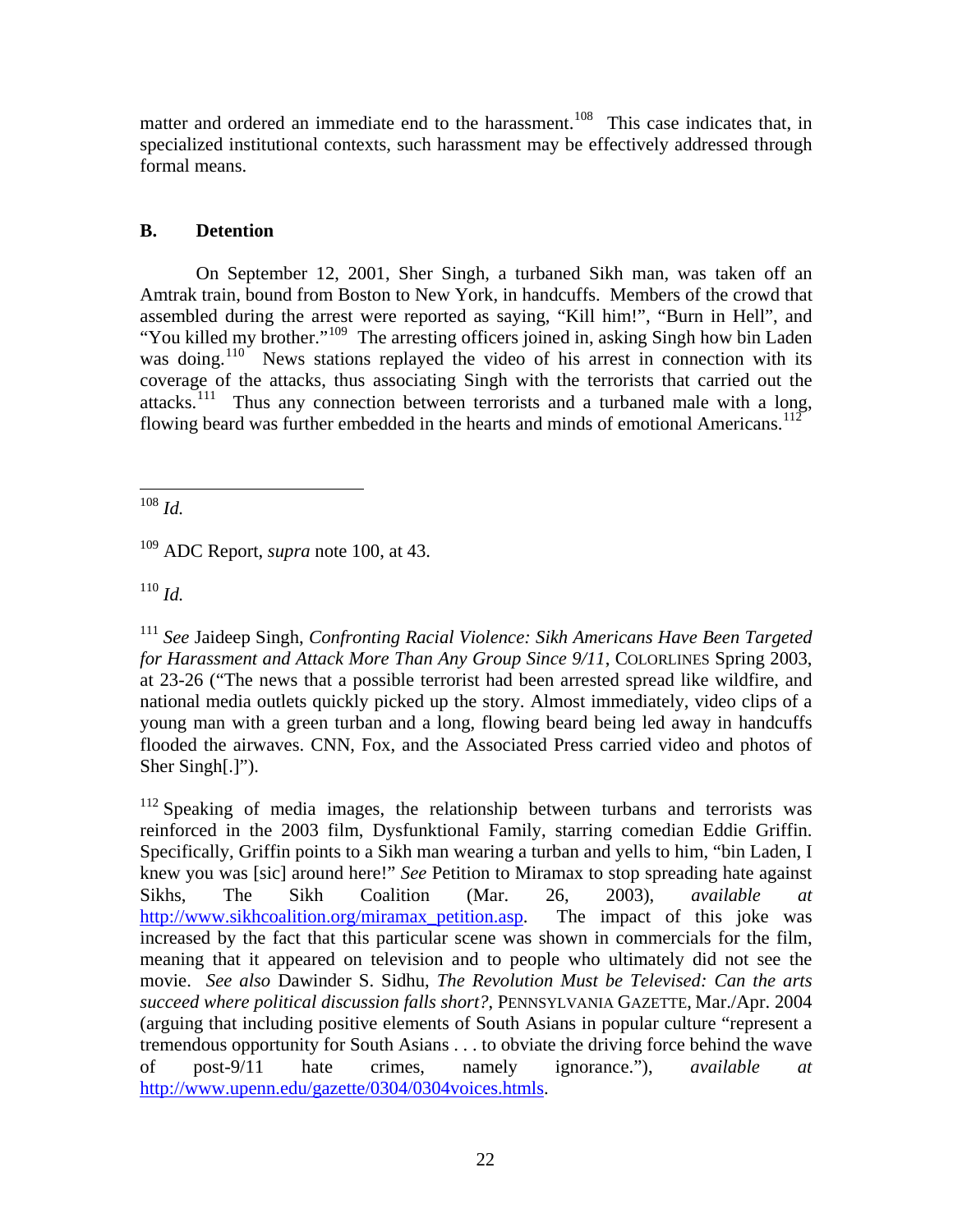Ultimately, it was announced that Singh was apprehended for carrying a concealed weapon, a *kirpan*,<sup>[113](#page-24-0)</sup> which by definition was hidden under Singh's clothing and would only have been discovered after the swarm of officials aggressively ejected Singh from the train.<sup>[114](#page-24-1)</sup> There was no reason—beyond the turban and long beard—for the public or law enforcement personnel to be concerned about his presence on a train. In other words, he did nothing to arouse suspicion, aside from looking the way he did and be in public space.

#### **C. Violence**

<span id="page-24-8"></span><u>.</u>

 A database created on 9/11 by the Sikh civil rights organization, the Sikh Coalition, contains twenty-two reported cases of bias incidents against Sikhs on that day alone.<sup>[115](#page-24-2)</sup> In the first week following  $9/11$ , 645 bias crimes were directed at those perceived to be Middle Eastern.<sup>[116](#page-24-3)</sup> In the first eight weeks after 9/11, over a thousand bias incidents were reported, including nearly nineteen murders, assaults, harassment, and acts of vandalism.<sup>[117](#page-24-4)</sup>

<span id="page-24-7"></span> One of those murders realized the Sikh-American community's worst fears. On September 15, 2001, Balbir Singh Sodhi, a turbaned Sikh who owned a gas station in Mesa, Arizona, went to Costco to purchase an American flag and donated \$75 to a fund established for the families of victims of the  $9/11$  attacks.<sup>[118](#page-24-5)</sup> Upon returning to his gas station, Sodhi began attending to his landscaping outside of the gas station when Frank Roque drove by and fired five shots.<sup>[119](#page-24-6)</sup> Sodhi died at the scene.<sup>[120](#page-24-7)</sup> With his death, Sodhi became "the first murder victim of the  $9/11$ -related hate crime backlash in America."<sup>[121](#page-24-8)</sup>

<span id="page-24-2"></span>115 Sikh Coalition Database, *supra* note 100.

<span id="page-24-3"></span>116 SOUTH ASIAN AMERICAN LEADERS OF TOMORROW, AMERICAN BACKLASH: TERRORISTS BRING WAR HOME IN MORE WAYS THAN ONE, Nov. 2002, *available at* <http://www.911digitalarchive.org/documents/BiasReport.pdf> [hereinafter American] Backlash].

<span id="page-24-4"></span><sup>117</sup> *See* Ahmad, *supra* note 8, at 1261-1262.

<span id="page-24-5"></span><sup>118</sup> *See* AM. CIVIL LIBERTIES UNION OF N. CAL., CAUGHT IN THE BACKLASH: SUKHPAL AND BALBIR SINGH SODHI, SAN FRANCISCO & MEZA, AZ, *available at* [http://www.aclunc.org/911/backlash/sodhi.html.](http://www.aclunc.org/911/backlash/sodhi.html)

<span id="page-24-0"></span><sup>113</sup> *See* discussion of the Sikh articles of faith, *supra* Part I.

<span id="page-24-1"></span><sup>114</sup> *See* Jaideep Singh, *supra* note 111, at 23-26.

<span id="page-24-6"></span><sup>119</sup> *See* Nick Martin, *Sikhs still living in shadow of Sept. 11*, EAST VALLEY TRIBUNE, Sept. 16, 2006, *available at* [http://www.eastvalleytribune.com/story/48149;](http://www.eastvalleytribune.com/story/48149) Arizona Department of Corrections, Inmate Profile: Frank Roque, *available at* <http://www.azcorrections.gov/DeathRow/ProfilesBase.asp?inmate=RoqueF>.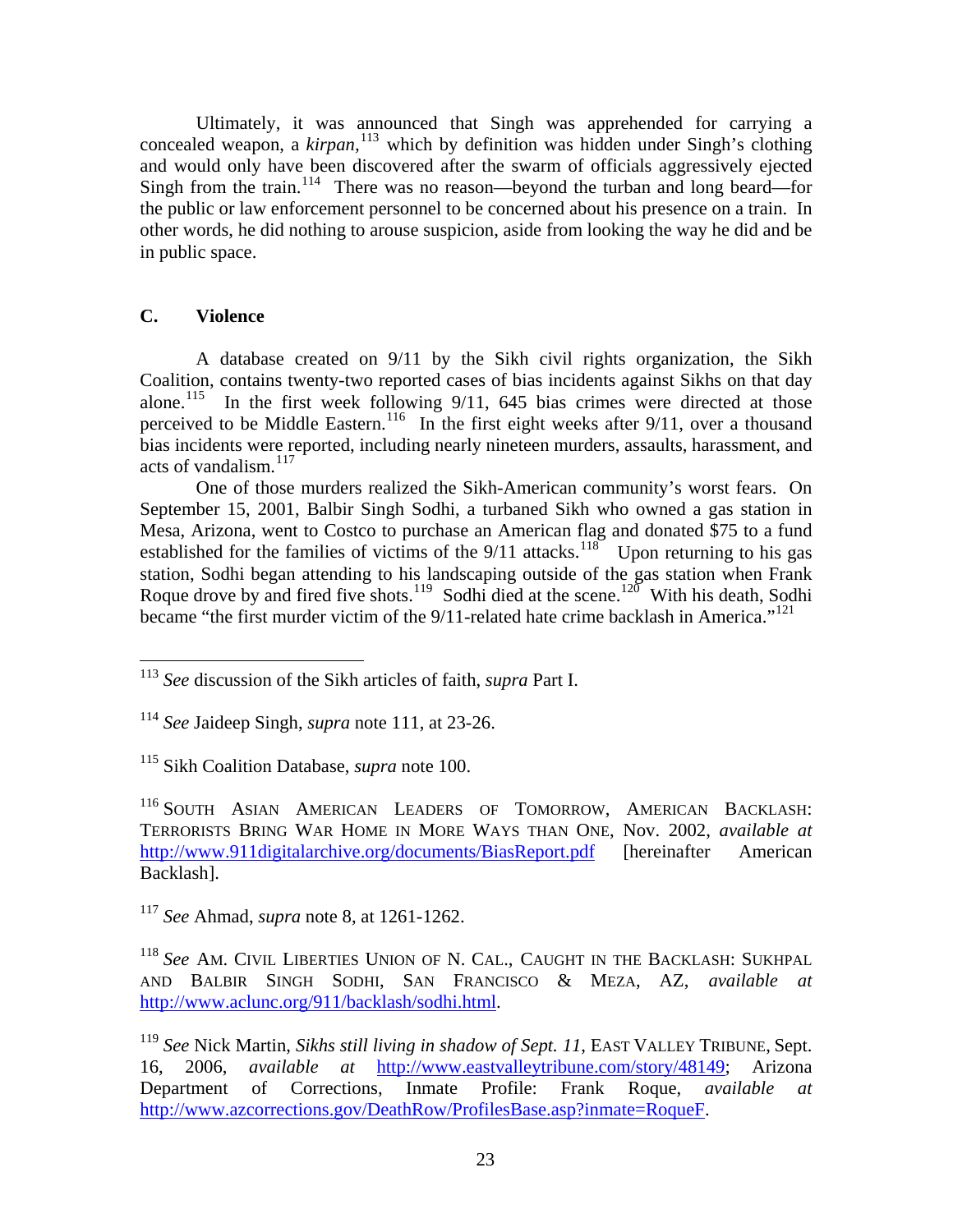After shooting Sodhi, Roque visited a nearby sports bar where he announced, "They're investigating the murder of a turban-head down the street."<sup>[122](#page-25-0)</sup> On the day charges were filed against Roque, Maricopa County Attorney Rick Romley noted, "Sodhi was apparently killed for no other reason than because he was dark-skinned, bearded, and wore a turban."<sup>[123](#page-25-1)</sup> At trial, Roque's co-worker at Boeing testified that Roque said he wanted to shoot some "ragheads."<sup>[124](#page-25-2)</sup>

 Roque was later convicted of the racially motivated murder of Sodhi, and was sentenced to death, though the Arizona Supreme Court commuted the death sentence on August 14, 2006, citing Roque's "mental illness and low IQ [as] mitigating factors [that] should have resulted in the lesser sentence of life in prison with no chance of parole."<sup>[125](#page-25-3)</sup>

 One of the most brutal attacks on a turbaned Sikh occurred almost three years after 9/11. On July 11, 2004, in Queens, New York, several men began taunting Rajinder Singh Khalsa. The perpetrators made several remarks in reference to Khalsa's turban. One said, "Look, somebody stole my curtains. . . . Why did you steal my sheets from my house?"<sup>[126](#page-25-4)</sup> Another joined in, "Give me my curtain."<sup>[127](#page-25-5)</sup> Khalsa testified that he asked in response, "What do you mean, 'Give me my curtain?'"[128](#page-25-6) One of the men replied, "You

 120 CNN.com, *Man questioned in shooting death of Sikh*, CNN Sept. 16, 2001, *available at* [http://archives.cnn.com/2001/US/09/16/gen.mesa.shooting/.](http://archives.cnn.com/2001/US/09/16/gen.mesa.shooting/)

121 Fed. Bureau of Investigations, *Protecting Your Civil Rights: Spotlight on Hate Crimes* Oct. 30, 2003, *available at* [http://www.fbi.gov/page2/oct03/103003protectrights.htm.](http://www.fbi.gov/page2/oct03/103003protectrights.htm)

<span id="page-25-0"></span>122 Southern Poverty Law Center, *The Forgotten: Balbir Singh Sodhi, available at [http://www.splcenter.org/intel/intelreport/article.jsp?pid=251.](http://www.splcenter.org/intel/intelreport/article.jsp?pid=251)* 

<span id="page-25-1"></span>123 CNN.com, *Trial Begins for Man Charged with Killing Sikh Immigrant,* CNN Aug. 18, 2003, *available at*  [http://www.cnn.com/2003/LAW/08/18/attacks.sikhshooting.ap/index.html.](http://www.cnn.com/2003/LAW/08/18/attacks.sikhshooting.ap/index.html)

<span id="page-25-2"></span><sup>124</sup> State of Ariz. v. Roque, CR-03-0355-AP (Ariz. 2006) (Summary of Oral Arg.).

<span id="page-25-3"></span>125 Michael Kiefer & Jim Walsh**,** *9/11-tied slayer won't be executed***,** THE ARIZ. REPUBLIC, Aug. 15, 2006, *available at* [http://www.azcentral.com/arizonarepublic/local/articles/0815roque0815.html.](http://www.azcentral.com/arizonarepublic/local/articles/0815roque0815.html)

<span id="page-25-4"></span>126 Herbert Lowe, *5 tried in Sikh's beating: Prosecutors call assault an unprovoked hate crime but defense attorneys say religious leader escalated fight*, NEWSDAY, Nov. 1, 2005, at A14 [hereinafter Lowe article].

<span id="page-25-5"></span>127 Herbert Lowe, *Sikh testifies in case*, NEWSDAY, Nov. 2, 2005, at A29.

<span id="page-25-6"></span><sup>128</sup> *Id.*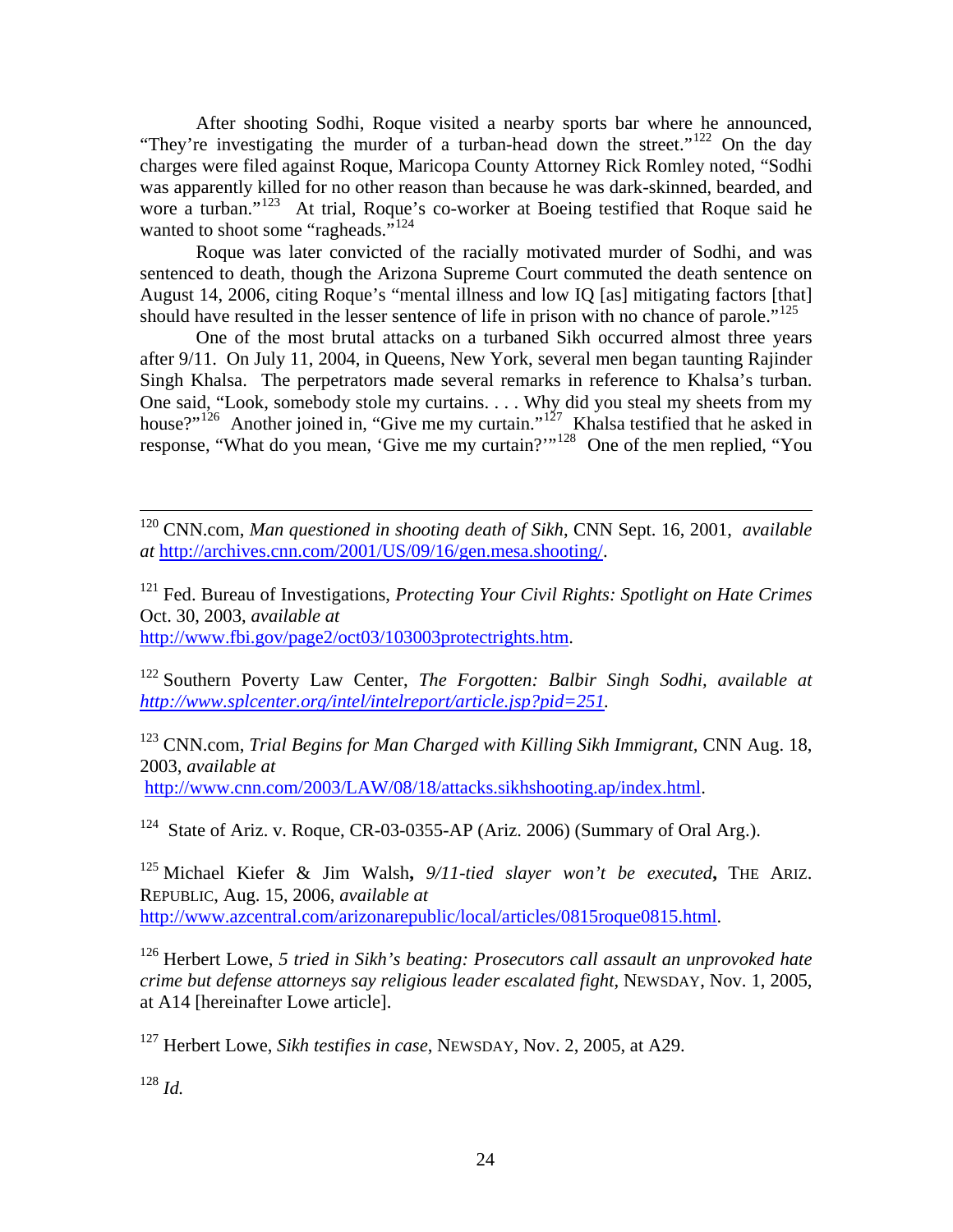still here?" "Go to your home. Go to your country." A Sikh man with Khalsa responded, "this is my country. This is my home, too."<sup>[129](#page-26-0)</sup>

 After this exchange, the group of five men then began assaulting Khalsa. According to the Queens District Attorney's office:

[They] repeatedly punched the victim Khalsa in the face, knocking him to the ground where they kicked him until he lost consciousness. Khalsa was later treated at a hospital for multiple contusions, abrasions, swelling and substantial pain to his eye and face. A CAT scan revealed that Khalsa had sustained multiple fractures to the left orbital bone, as well as complex, obstructive fractures of the nose which required facial reconstruction surgery to enable him to breathe.<sup>[130](#page-26-1)</sup>

After the perpetrators finished beating Khalsa, "they took off his turban and threw it away,"[131](#page-26-2) adding religious insult to significant physical injury. Assistant District Attorney Elizabeth Parke noted that the assault on Khalsa "was a truly vicious, despicable act of hate."<sup>[132](#page-26-3)</sup>

 Following a five-week trial, the five men were convicted: two were found guilty of second-degree assault, two were found guilty of second-degree aggravated harassment as a hate crime, and the fifth defendant was found guilty of harassment in the second-degree.<sup>[133](#page-26-4)</sup> The men received sentences ranging from five days in jail to two years that included community service for three of them.<sup>[134](#page-26-5)</sup>

 The *Khalsa* case is notable because of the egregious nature of the clear animus and degree of brutality involved. It is also important because it is one of the exceptional cases in which the perpetrators verbalized their hate and thus provided authorities with colorable evidence of a hate crime. Hate crimes statutes generally are designed to punish those who attack or threaten individuals on the basis of an immutable characteristic, such as one's race or national origin. The federal hate crime statute "prohibits willful injury, intimidation, or interference or attempt to do so, by force or threat of force of any person

 $\overline{a}$ 

<span id="page-26-3"></span>132 Lowe article, *supra* note 126.

<span id="page-26-4"></span>133 D.A. Press Release, *supra* note 130.

<span id="page-26-5"></span><sup>134</sup> *Id.*

<span id="page-26-0"></span><sup>129</sup> *Id.* 

<span id="page-26-1"></span><sup>130</sup> Press Release, Queens County District Attorney's Office, D.A. Brown: *Five*  Sentenced to Incarceration in Bias-Related Attack on Sikh Man in Richmond Hill, Dec. 22, 2005 [hereinafter D.A. Press Release].

<span id="page-26-2"></span><sup>131</sup> Kenji Yoshino, *Uncovering Muslim Identity,* TOWARD FREEDOM*,* Nov. 23, 2005, *available at* <http://www.towardfreedom.com/home/content/view/674/54/> [hereinafter Yoshino article].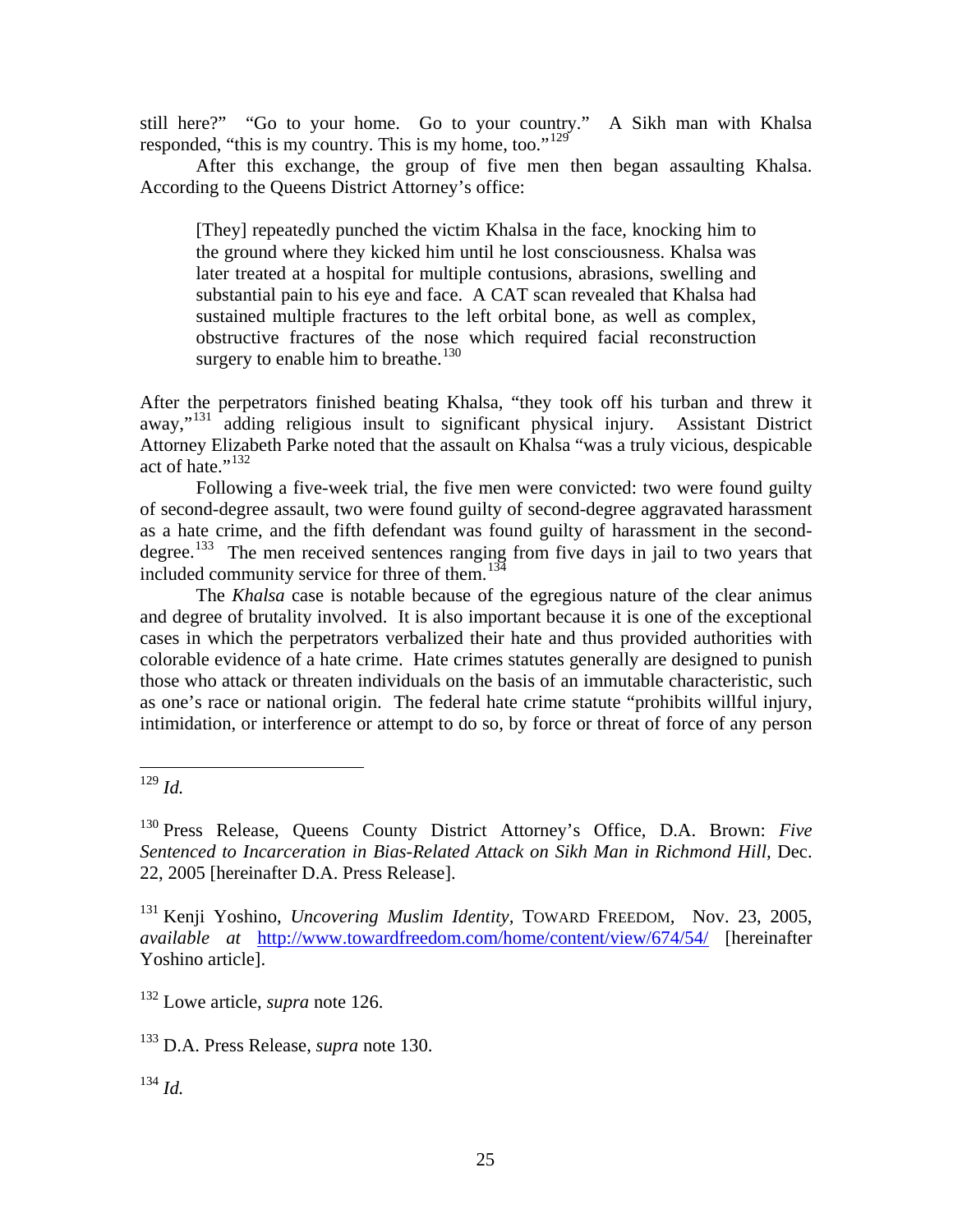because of race, color, religion, or national origin[.]"<sup>[135](#page-27-0)</sup> "Sikhs are protected by hate crime statutes, even if the perpetrator believes the Sikh to be a Muslim terrorist."<sup>[136](#page-27-1)</sup> But, a substantial difficulty in prosecuting hate crimes is obtaining evidence of hate. Thus, differentiating between a simple assault on an individual who happens to be Sikh and an assault on a turbaned Sikh where the perpetrator selected the Sikh because of his actual or perceived national origin is often difficult. *Khalsa* represents a rare instance in which the hate was revealed in the course of the attack.

 Hate crimes statutes have become especially relevant in a post-9/11 America. Despite their value in today's America, legal commentators have claimed that federal hate crimes statues are "inadequate,"<sup>[137](#page-27-2)</sup> "completely unworkable,"<sup>[138](#page-27-3)</sup> and have "failed in [their] deterrent aspect."<sup>[139](#page-27-4)</sup> Accordingly, to the extent that federal hate crimes statues are ineffective due to the evidentiary problem, its limited applicability, and other issues, a compelling case can be made that hate crimes statutes are not effective and that stronger hate crime enactments are needed.

 Today, six years on from the 9/11 attacks, the violence continues, lending credence to the suggestion that hate crimes laws are presently insufficient to deter hate crimes. Standing outside his garage with his granddaughter, Iqbal Singh, a turbaned Sikh, was stabbed in the neck with a steak knife on July 29, 2006. He had been waiting to go to the temple near his home in Santa Clara, California.<sup>[140](#page-27-5)</sup> According to the local prosecutor, Jay Boyarsky, the perpetrator "wanted to seek revenge for Sept. 11 and attack a member of the Taliban."<sup>[141](#page-27-6)</sup>

<span id="page-27-0"></span> $\overline{a}$ <sup>135</sup> 18 U.S.C. § 245 (1996).

<span id="page-27-1"></span>136 Stromer, *supra* note 11, at 755.

<span id="page-27-2"></span><sup>137</sup> FREDERICK M. LAWRENCE, PUNISHING HATE: BIAS CRIMES UNDER AMERICAN LAW 157 (1999).

<span id="page-27-3"></span>138 Jason A. Abel, *Americans Under Attack: The Need for Federal Hate Crime Legislation in Light of Post-September 11 Attacks on Arab Americans and Muslims*, 12 ASIAN L.J. 41, 45 (2005).

<span id="page-27-4"></span>139 Stromer, *supra* note 11, at 757.

<span id="page-27-5"></span>140 John Coté, *Hate crime alleged in stabbing of Sikh Santa Clara suspect could face life term if he is convicted*, SAN FRANCISCO CHRONICLE, Aug. 2, 2006, *available at* [http://www.sfgate.com/cgi-bin/article.cgi?f=/c/a/2006/08/02/BAGBUK9HTO1.DTL.](http://www.sfgate.com/cgi-bin/article.cgi?f=/c/a/2006/08/02/BAGBUK9HTO1.DTL)

<span id="page-27-6"></span> $^{141}$  *Id.*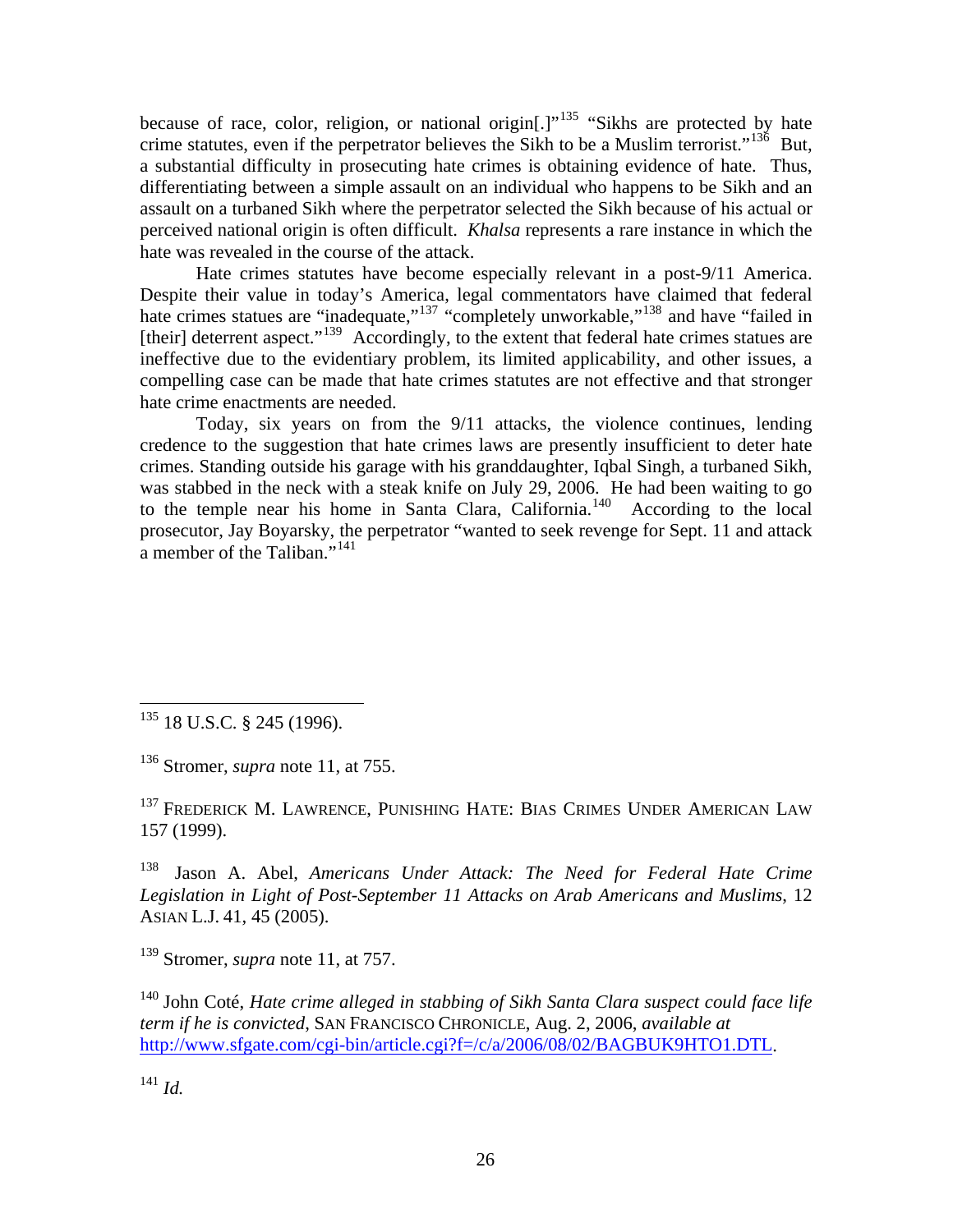#### **D. Denial of Entry into Public Places**

 In addition to the violent backlash against Sikhs, the targeting of the turban after 9/11 has also led to Sikhs being denied entry into various public buildings and places of public accommodation, such as courthouses, $142$  postsecondary institutions,  $143$  and political events.<sup>[144](#page-28-2)</sup> For example, on September 23, 2001, Kabeer Singh was told to remove his turban or leave the Hard Times Café and Santa Fe Cue Club in Springfield, Virginia—despite the fact that prior to September 11, 2001, Sikh patrons, including Singh, had been permitted to wear turbans at this establishment.

The DOJ conducted an investigation and concluded that  $F \& K$  Management, Inc. [hereinafter F & K], the owner and operator of the establishment, "had engaged in a pattern or practice of discriminating against Sikhs, Muslims, Indian-Americans and other Asian Americans who wear certain kinds of head coverings, such as turbans, for religious or ethnic cultural reasons."<sup>[145](#page-28-3)</sup> The DOJ found F & K in violation of Title II of the Civil Rights Act [hereinafter Title II], which provides that, "All persons shall be entitled to the full and equal enjoyment of the goods, services, facilities, privileges, advantages, and accommodations of any place of public accommodation . . . without discrimination on the ground of race, color, religion, or national origin."<sup>[146](#page-28-4)</sup> The DOJ entered into a settlement agreement with  $F \& K$ , which specified that the establishment was required, in part, to adopt a non-discriminatory dress code and apologize to Singh, his family, and to other  $Sikhs.$ <sup>[147](#page-28-5)</sup>

 This appears to be a relatively "easy" case as the same individual who went to this venue was only denied entry after the terrorist attacks. The settlement agreement could serve as a benchmark regarding the seriousness with which such discrimination in places of public accommodation is viewed. However, cases involving turbaned Sikhs being

[http://www.boston.com/news/local/articles/2004/07/30/sikh\\_student\\_detained\\_by\\_secret](http://www.boston.com/news/local/articles/2004/07/30/sikh_student_detained_by_secret_service/) [\\_service/](http://www.boston.com/news/local/articles/2004/07/30/sikh_student_detained_by_secret_service/).

<span id="page-28-4"></span>146 42 U.S.C. § 2000a (2007).

<span id="page-28-5"></span><sup>147</sup> *Id.*

 $\overline{a}$ 

<span id="page-28-0"></span><sup>142</sup> *See, e.g.,* Sikh American Legal Defense and Education Fund, Georgia Court Apologizes for Denying Sikh American Man Entrance to Court, *available at* <http://www.saldef.org/content.aspx?a=1391>.

<span id="page-28-1"></span><sup>143</sup> *See, e.g.,* Sonja Sharp, *Students Rail Scrutiny of Sikh*, THE DAILY CALIFORNIAN, Sept. 24, 2004, *available at* <http://www.dailycal.org/article.php?id=16228>.

<span id="page-28-2"></span><sup>144</sup> *See, e.g.*, Ralph Ranalli, *Sikh student detained by Secret Service*, BOSTON GLOBE, July 30, 2004, *available at*

<span id="page-28-3"></span><sup>&</sup>lt;sup>145</sup> DOJ Settlement Agreement, United States and F & K Management, Inc.,  $d/b/a$  Hard Times Café and Santa Fe Cue Club, Feb. 28, 2003, *available at* [http://www.usdoj.gov/crt/legalinfo/discrimupdate.htm.](http://www.usdoj.gov/crt/legalinfo/discrimupdate.htm)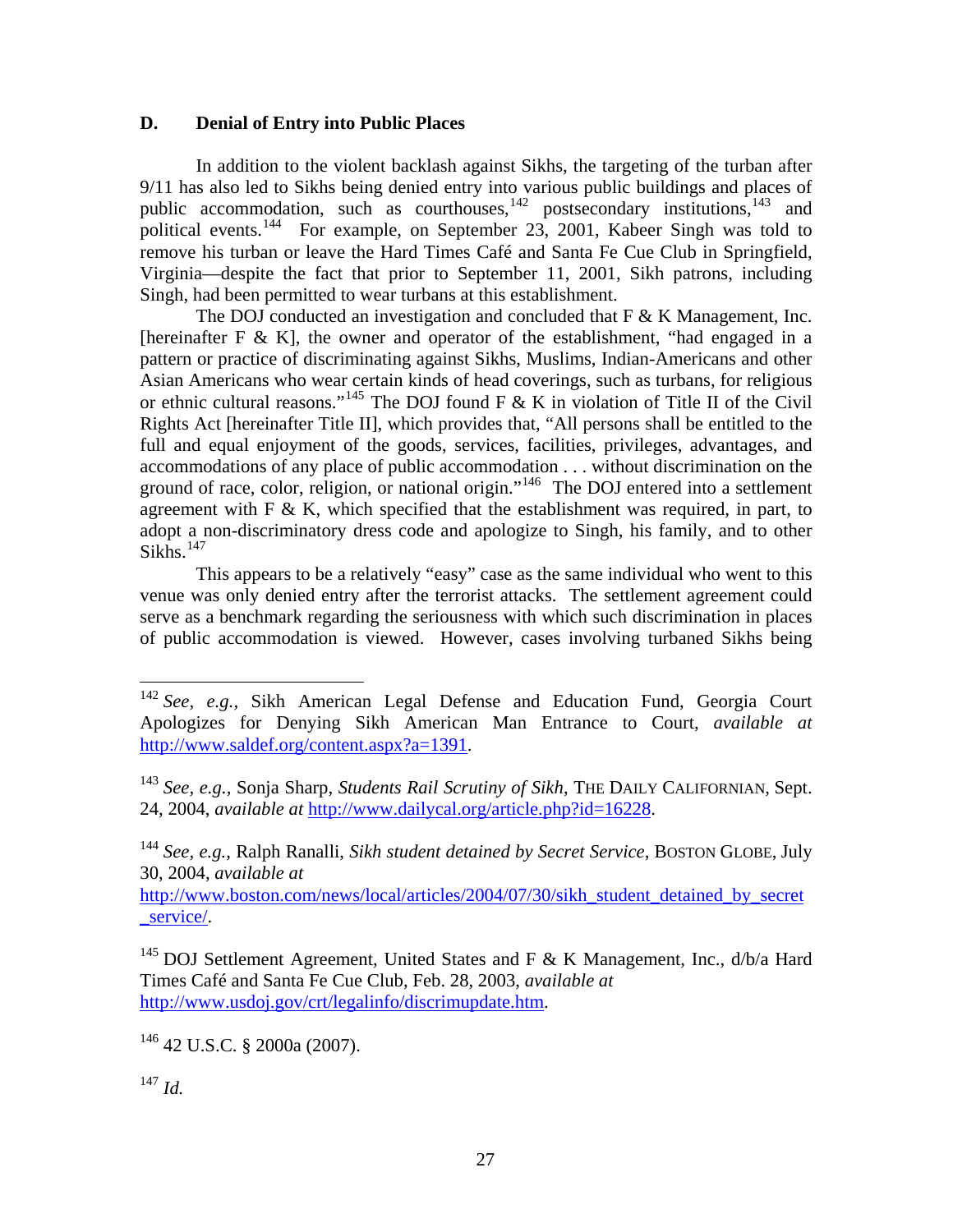denied entry to places of public accommodation are not always this straightforward. On January 25, 2007, a turbaned Sikh, Sanjum Paul Singh Samagh, was not permitted to enter the Pierce Street Annex bar in Costa Mesa, California, on account of the bar's "no-hats" policy, <sup>[148](#page-29-0)</sup> though a Sikh turban, as noted in Part I, is not merely a form of headgear. A Sikh legal defense group considers the bar's actions to be "blatantly discriminatory," though UCLA law professor Eugene Volokh, a leading constitutional scholar, did not think a federal case was a slam dunk for Samagh.<sup>[149](#page-29-1)</sup>

Where the discriminatory application of a neutral "no-hats" policy is this more evident, as with the F  $&$  K case, the ability of plaintiffs and civil rights groups to achieve a favorable result, and the likelihood that the government will intervene, is surely greater. Indeed, the F  $\&$  K case involved the same individual going to the same establishment both before and after 9/11. It is unlikely that other cases will be as clear-cut. Thus turbaned Sikhs like Samagh will have a greater burden to prove that their rights were violated, even though the F & K and Samagh cases both featured Sikhs being denied access to places of public accommodation after 9/11 on the basis of their turbans.

 The scope of Title II's protections, however strong, are in any case limited to places that fall within the definition of a "public accommodation," and thus do not include areas such as airports or courtrooms where Sikhs are being asked to remove their turbans to enter beyond a certain point.<sup>[150](#page-29-2)</sup>

#### **E. Employment Discrimination**

 $\overline{a}$ 

 Employment discrimination against Sikhs became especially problematic in the immediate wake of the  $9/11$  attacks.<sup>[151](#page-29-3)</sup> Major companies, such as Disney and Subway,

[http://www.sikhcoalition.org/hatecrime.asp?mainaction=viewreport&reportid=367.](http://www.sikhcoalition.org/hatecrime.asp?mainaction=viewreport&reportid=367)

<span id="page-29-0"></span><sup>148</sup> *See* Lisa Petrillo, *Sikh wants apology from bar owner*, UNION-TRIBUNE, Feb. 9, 2007, *available at*

[http://www.signonsandiego.com/news/northcounty/20070209-9999-1mi9turban.html.](http://www.signonsandiego.com/news/northcounty/20070209-9999-1mi9turban.html)

<span id="page-29-1"></span><sup>149</sup> Jeff Overley, *'No hats' rule protested*, ORANGE COUNTY REGISTER, Feb. 8, 2007, *available at* [http://www.ocregister.com/ocregister/homepage/abox/article\\_1568186.php.](http://www.ocregister.com/ocregister/homepage/abox/article_1568186.php)

<span id="page-29-2"></span><sup>150</sup> For example, in 2003, a judge informed Kuldip Singh, a defendant in a criminal matter, that he would have to remove his turban to appear for trial before a jury. The Sikh Coalition*, The Sikh Coalition, "Incidents: Ref# 367: Turban Not Allowed in Court,* Nov. 17, 2003, *available at* 

<span id="page-29-3"></span><sup>&</sup>lt;sup>151</sup> See Charu A. Chandrasekhar," *Flying While Brown: Federal Civil Rights Remedies to Post-9/11 Airline Racial Profiling of South Asians*," 10 ASIAN L.J. 215, 252 n.5 (2003) (listing several sources that documented incidents of harassment and employment discrimination against Sikhs and Muslims post-9/11).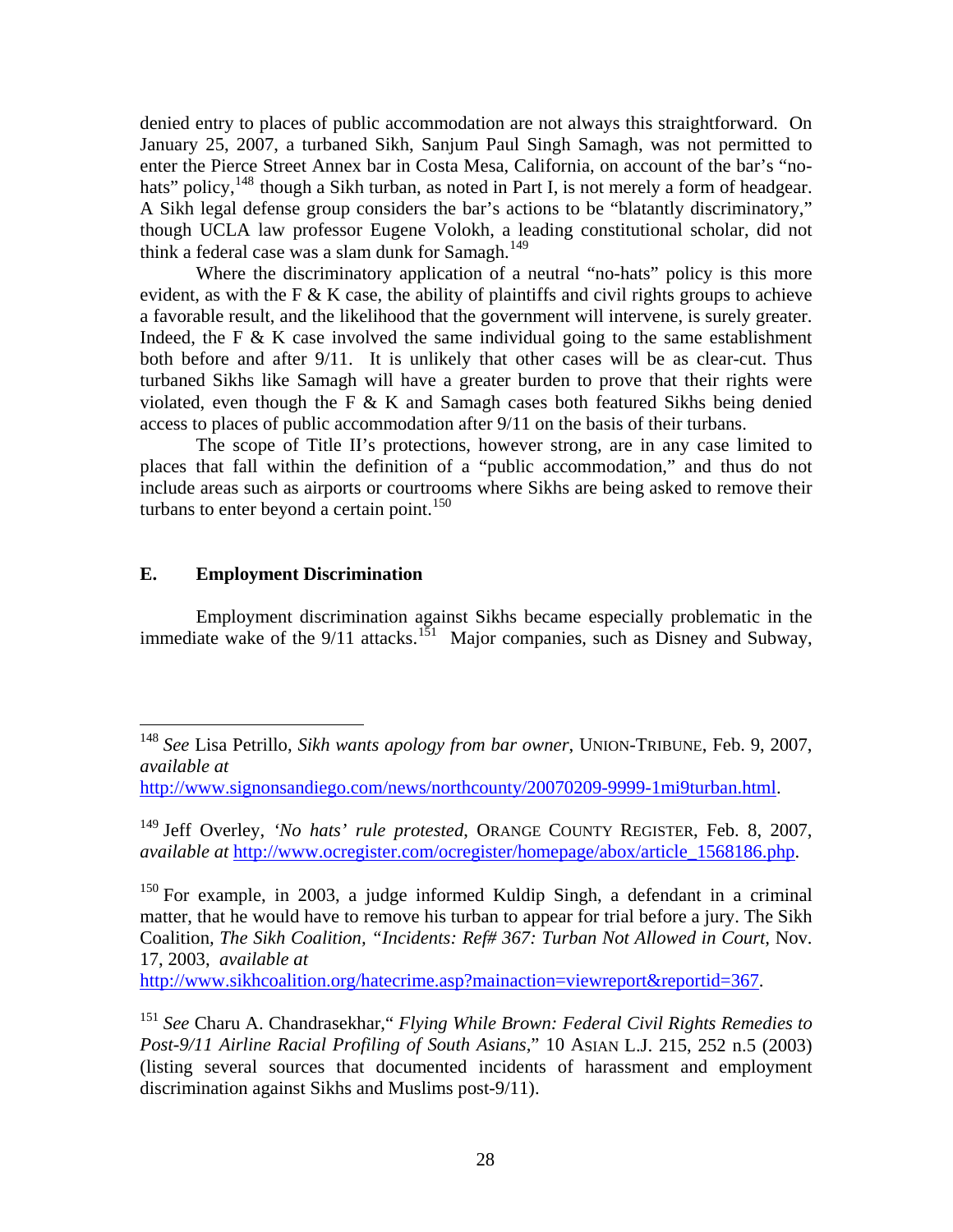refused to employ Sikhs or harassed Sikh employees, apparently because turbaned Sikhs did not conform to their conceptions of what a presentable employee looks like.<sup>[152](#page-30-0)</sup>

 The post-9/11 environment has led to increased attention on the rights of Sikhs in government jobs too. Although Sikhs are members of police forces in other nations,<sup>[153](#page-30-1)</sup> Sikhs with turbans have faced difficulty in police departments in the United States after 9/11. Surprisingly, the most prominent examples of employment discrimination affecting the Sikh community, in the police or otherwise, are alleged to have occurred in one of the country's most diverse corners: New York City.

 On his first day of work, September 21, 2001, Jasjit Singh Jaggi, was told by his employer, the New York City Police Department (NYPD), that he could not wear a turban at work.[154](#page-30-2) Jaggi claimed to have offered a compromise to his employer: to wear a white turban with the NYPD logo affixed to it, however the compromise was rejected.<sup>[155](#page-30-3)</sup> Faced with the option of resigning or being terminated, Jaggi resigned.<sup>156</sup> He subsequently filed a complaint against the NYPD with the New York City Human Rights Commission.[157](#page-30-5) An administrative law judge ruled in favor of Jaggi, concluding that the petitioner sufficiently established that he was discriminated against in violation of Title VII of the Civil Rights Act of 1964 (Title VII), which generally requires employers to accommodate the reasonable religious needs of employees, unless the accommodation would present an undue hardship, $158$  and recommending that Jaggi be reinstated and

<span id="page-30-2"></span>154 Jaggi v. N.Y. City Police Dep't., CHR Compl. No. M-E-C-02-1012382-E, (N.Y. City Comm'n on Human Rts. Apr. 28, 2004).

<span id="page-30-3"></span> $155$  *Id.* 

 $\overline{a}$ 

<span id="page-30-4"></span><sup>156</sup> *Id.*

<span id="page-30-5"></span><sup>157</sup> *Id.*

<span id="page-30-0"></span><sup>152</sup> *See* Hair Growth News, *Disney lifts rule on shaving*, *available at*  <http://www.hairgrowthnews.com/ar/ar017.shtml>(noting that Disney permits employees to grow mustaches, but must shave other facial hair, though "[f]or Sikhs, it is unacceptable to cut any hair.); CBC, *Sikh files human rights complaint over company's refusal to allow turban*, Dec. 11, 2003, *available at* 

[http://www.cbc.ca/canada/story/2003/12/11/subway\\_sikh031211.html](http://www.cbc.ca/canada/story/2003/12/11/subway_sikh031211.html) ("A Sikh man who owns four Subway sandwich shops says he was told he couldn't wear his turban in his own stores.").

<span id="page-30-1"></span><sup>153</sup> *See, e.g.,* CBC, *Sikh Mounties permitted to wear turbans*, Mar. 15, 1990, *available at*  [http://archives.cbc.ca/IDC-1-73-614-3302-](http://archives.cbc.ca/IDC-1-73-614-3302-11/that_was_then/politics_economy/sikh_mounties_turban)

<sup>11/</sup>that was then/politics economy/sikh\_mounties\_turban (recounting the acceptance of a turbaned Sikh into the Royal Canadian Mounted Police).

<span id="page-30-6"></span> $158$  42 U.S.C. § 2000e(j) (2007).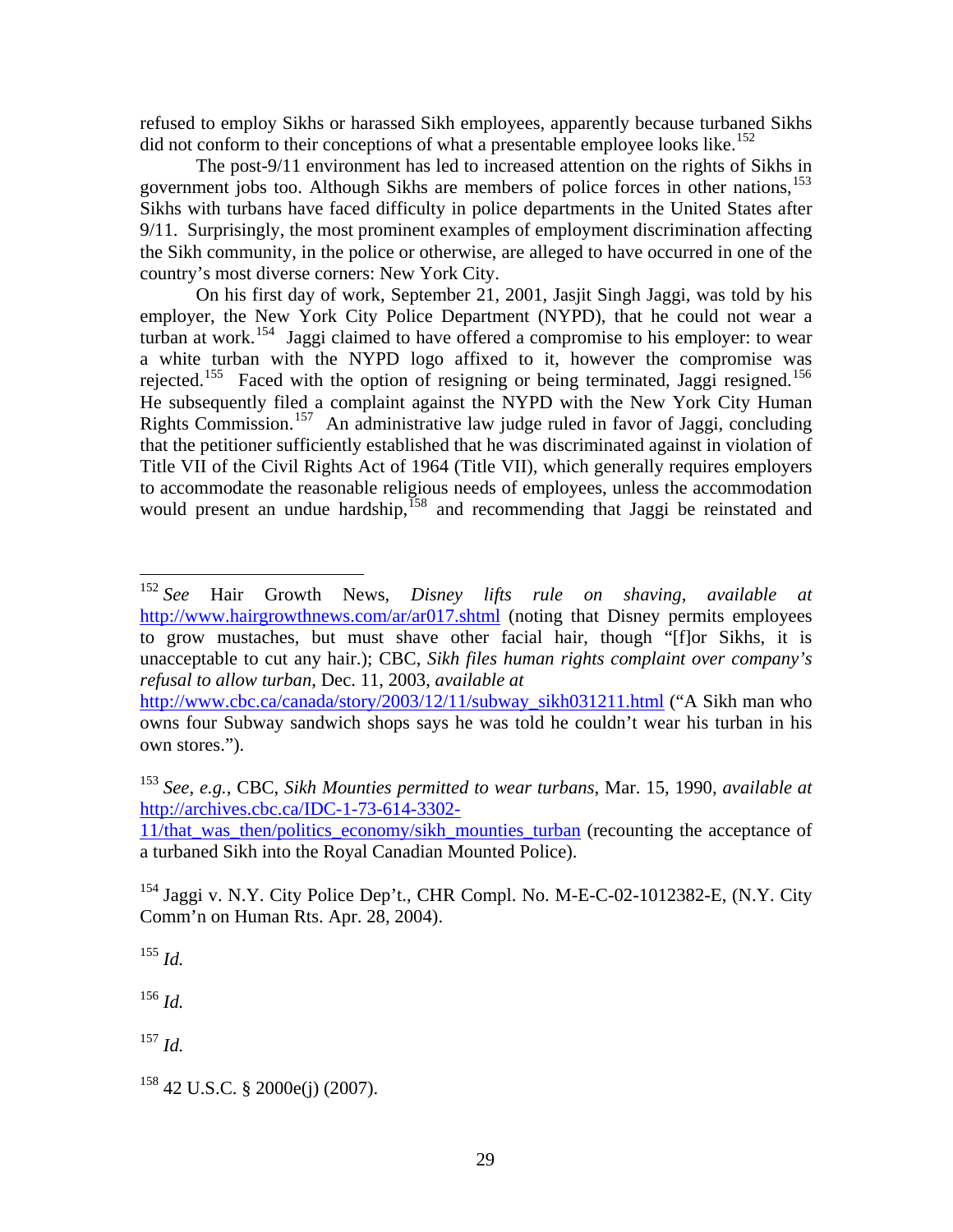permitted to wear a turban while on duty.<sup>[159](#page-31-0)</sup> A settlement was reached in Jaggi's case, leading to his reinstatement.<sup>[160](#page-31-1)</sup>

 Similarly, in early 2002, a turbaned Sikh New York City Police officer, Amric Singh Rathour, was terminated for refusing to remove his turban only a few weeks after he had completed training and been inducted into the NYPD.<sup>[161](#page-31-2)</sup> Despite widespread news coverage and several petitions to NYPD, the City ignored his case.<sup>[162](#page-31-3)</sup> As a result, he filed suit under Title VII against the New York City Police Commissioner and the NYPD to regain his employment.<sup>[163](#page-31-4)</sup> The parties reached a settlement that paralleled the Jaggi settlement, and Rathour was reinstated.<sup>164</sup>

Sat Hari Singh<sup>[165](#page-31-5)</sup>, a turbaned Sikh train operator with the New York Metropolitan Transit Authority (MTA), was honored for driving his train in reverse on 9/11, away from the towers and towards safety.<sup>[166](#page-31-6)</sup> Singh had worked for the MTA for over twenty years.[167](#page-31-7) Nevertheless, after the attacks, Singh was informed by the MTA that he would have to either remove his turban or wear an MTA logo on his turban if he wished to work around passengers, otherwise he would be forced to work in the rail-yard.<sup>[168](#page-31-8)</sup> Rather than accept a transfer to this inferior position or be terminated for failing to comply with his

<span id="page-31-0"></span><u>.</u> <sup>159</sup> *Id.*

<span id="page-31-1"></span>160 James Barron, *Two Sikhs Win Back Jobs Lost by Wearing Turbans*, N.Y. TIMES, July 29, 2004, *available at*

[http://query.nytimes.com/gst/fullpage.html?res=9D07E4D6133DF93AA15754C0A9629](http://query.nytimes.com/gst/fullpage.html?res=9D07E4D6133DF93AA15754C0A9629C8B63) [C8B63.](http://query.nytimes.com/gst/fullpage.html?res=9D07E4D6133DF93AA15754C0A9629C8B63)

<span id="page-31-2"></span>161 The Sikh Coalition, *Sikh Coalition Challenges NYPD on Rule Disallowing Turbans*, *available at* <http://www.sikhcoalition.org/amricsingh1.asp>.

<span id="page-31-3"></span><sup>162</sup> *Id.*

<span id="page-31-4"></span><sup>163</sup> *Id.*

 $^{164}$  *Id.* 

<span id="page-31-5"></span>165 Singh, an American convert to Sikhism, is also known as Kevin Harrington. *See* Gurpreet Kaur, *Sikh Americans' Political Roles after September 11, 2001*, Mar. 11, 2005, http://www.pluralism.org/research/profiles/display.php?profile=73944.

<span id="page-31-6"></span><sup>166</sup> The Sikh Coalition, *Five More Sikhs to Resist MTA Turban Branding Policy*, Jul. 18, 2005, *available at*

[http://www.sikhcoalition.org/advisories/mta\\_press.htm](http://www.sikhcoalition.org/advisories/mta_press.htm).

<span id="page-31-7"></span>167 The Sikh Coalition, *Petition to MTA New York City Transit,* Aug. 16, 2004, [http://www.sikhcoalition.org/mta\\_sikh\\_petition.asp.](http://www.sikhcoalition.org/mta_sikh_petition.asp)

<span id="page-31-8"></span>168 Harrington v. N.Y. City Trans. Auth., et al., No. 05-CV-3341 (E.D.N.Y. 2005) (Am. Compl.).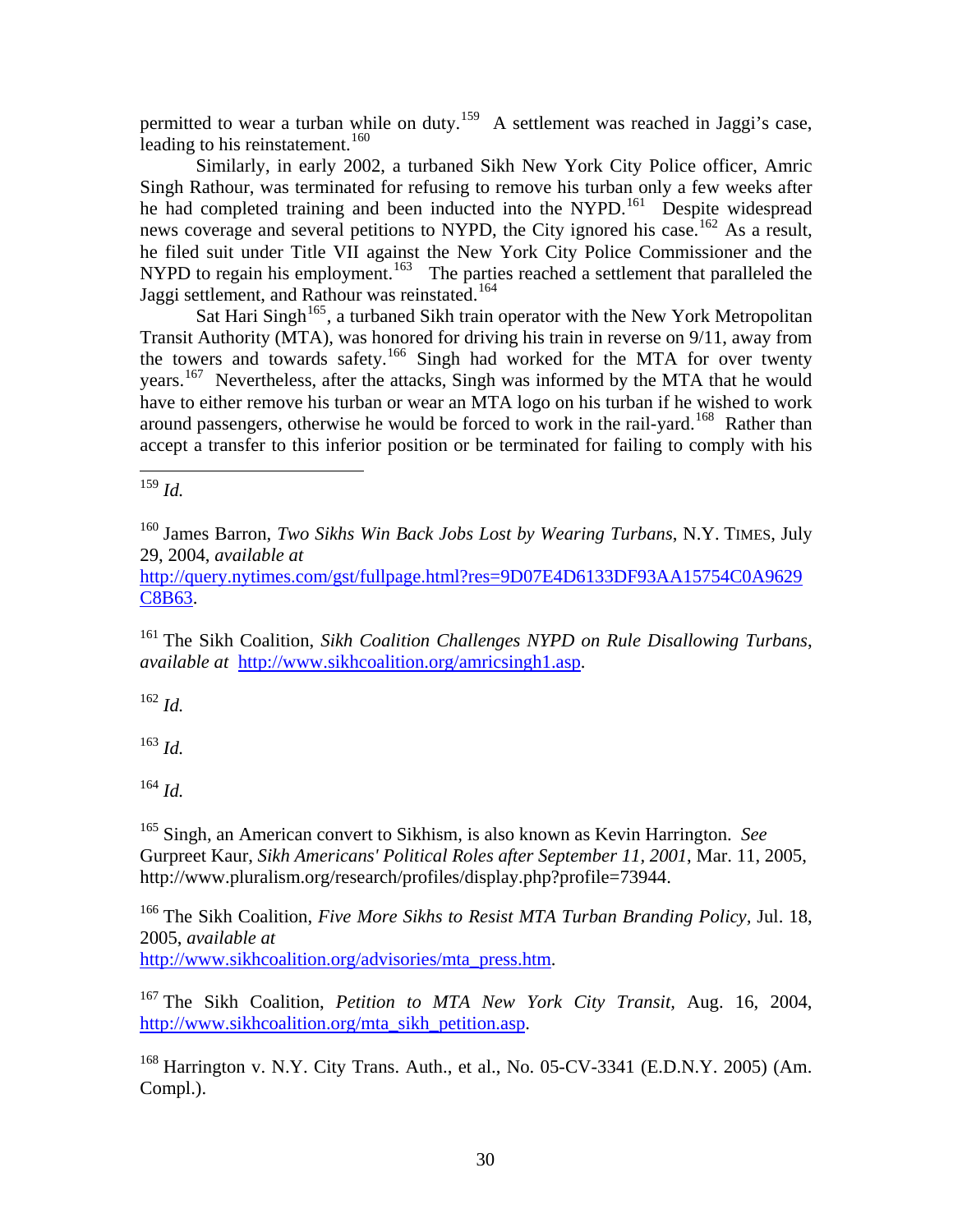employer's directives, Singh eventually and reluctantly agreed to wear a logo on his turban.<sup>[169](#page-32-0)</sup>

The Sikh Coalition has filed suit on behalf of Singh.<sup>[170](#page-32-1)</sup> The DOJ has also filed suit on behalf of Singh. The case is still pending as of February 2008.

 If the Jaggi and Rathour cases were precedential, should have a strong case against the MTA. It should be noted, however, that the Jaggi and Rathour resolutions were ultimately reached via settlement, not via judicial determination.

 What of the courts? Some legal scholars, including Circuit Judge Michael W. McConnell, have claimed that the courts have eviscerated religious rights in the workplace,<sup>[171](#page-32-2)</sup> a situation that would ostensibly imperil turbaned Sikhs from bringing successful Title VII claims. For example, the Supreme Court has held that employers need not bear more than a *de minimis* cost to accommodate religious employees, <sup>[172](#page-32-3)</sup> and that employers are not required to accept a particular accommodation suggested by the employee.<sup>[173](#page-32-4)</sup> Courts have also allowed employers to defend themselves against undue hardship by claiming that the accommodation would negatively affect business operations,<sup>[174](#page-32-5)</sup> impose on co-worker rights,<sup>[175](#page-32-6)</sup> or endanger public health or safety.<sup>176</sup>

<span id="page-32-0"></span>1 <sup>169</sup> *Id.* 

<span id="page-32-1"></span><sup>170</sup> *See id.*

<span id="page-32-2"></span><sup>171</sup> *See* Michael W. McConnell, Symposium, *Religion in the Workplace: Proceedings of the 2000 Annual Meeting of the Association of American Law Schools Section on Law and Religion*, 4 EMPLOYEE RTS. & EMP. POL'Y J. 87, 98 (2000) (noting that "the Supreme Court's decisions in *Hardison* and *Philbrook* have made mincemeat of the congressional intention in Title VII."); *see also* Thomas D. Brierton, *"'Reasonable Accommodation'" Under Title VII: Is it Reasonable to the Religious Employee*, 42 CATH. LAW. 165, 182- 186 (2002) (describing the ways in which the "[t]he courts have weakened reasonable accommodation rights in the workplace[.]") [hereinafter Reasonable Accommodation].

<span id="page-32-3"></span><sup>172</sup> *See* TWA v. Hardison, 432 U.S. 63, 84 (1977) ("To require TWA to bear more than a de minimis cost in order to give Hardison Saturdays off is an undue hardship.").

<span id="page-32-7"></span><span id="page-32-4"></span><sup>173</sup> *See* Ansonia Bd. of Educ. v. Philbrook, 479 U.S. 60, 68 (1986) ("We find no basis in either the statute or its legislative history for requiring an employer to choose any particular reasonable accommodation. By its very terms the statute directs that any reasonable accommodation by the employer is sufficient to meet its accommodation obligation.").

<span id="page-32-5"></span><sup>174</sup> *See* EEOC v. Sambo's of Ga. Inc*.*, 530 F. Supp. 86, 91 (N.D.Ga. 1981) (disagreeing that "customer preference is an insufficient justification or defense as a matter of law[.]").

<span id="page-32-6"></span><sup>175</sup> *See* Weber v. Roadway Express Inc*.*, 199 F.3d 270, 274 (5th Cir. 2000) (finding that an accommodation is "more than a *de minimis* expense because [it] unduly burdens his co-workers.").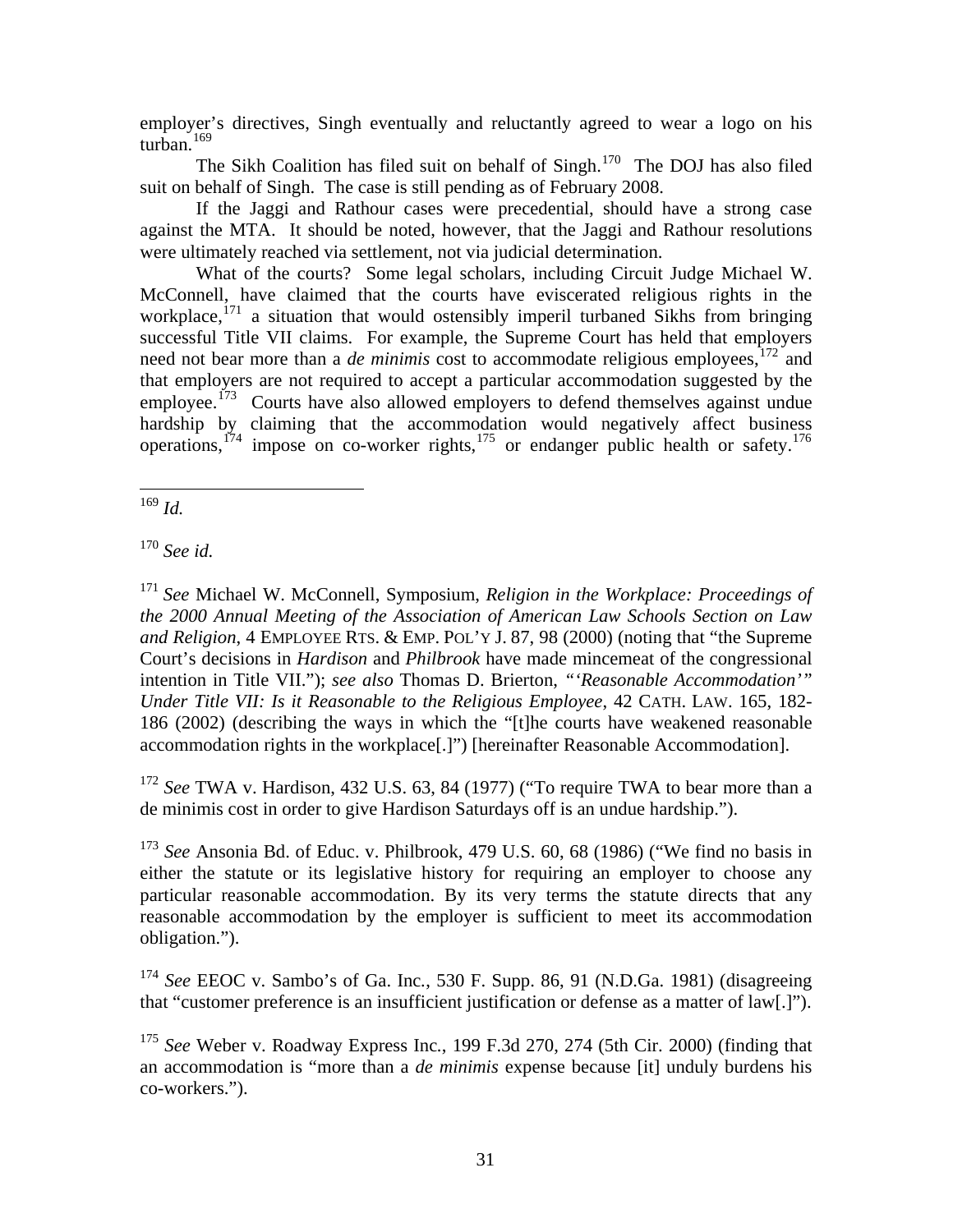Generally, as explained in Part I, it would seem that the protection Title VII affords to turbaned Sikhs is quite limited.

 As a historical matter, the courts have not been kind to Sikh claims of employment discrimination. *Kalsi v. New York City Transit Authority* (NYCTA),<sup>[177](#page-33-0)</sup> a 1998 case, is one of the more discouraging cases for Sikhs with turbans in the public safety context. The case was brought by Charan Singh Kalsi, a Sikh car inspector trained by the NYCTA to work on subway cars, which involved working in pits under the cars, alongside the cars, and in other areas where there was a threat to his head. Kalsi was told to remove his turban and don a hard hat during the training session and, when he refused, was eventually fired. Kalsi brought claims against NYCTA alleging violations of the First Amendment, Title VII, and the New York State Constitution.<sup>[178](#page-33-1)</sup>

 The defendants moved for summary judgment, which the district court granted. With regards to the Title VII claim, the Court held that Kalsi had failed to prove a *prima facie* case of discrimination or disparate impact: although he was a member of a protected group, he failed to show that his discharge occurred under "circumstances giving rise to an inference of discrimination."[179](#page-33-2) Also, although Kalsi had a *prima facie* case for his reasonable accommodation claim, he could not be accommodated without undue hardship to the employer (and the employer's safety standards).

An oft-cited employment discrimination case, *EEOC v. Sambo's of Georgia*,<sup>[180](#page-33-3)</sup> also produced a disappointing result for a turbaned Sikh. In this case, a Sikh man applied for a managerial position with the Sambo's chain of restaurants in Atlanta, and his application was rejected from the very outset on the basis that if he were to obtain the position, he would not be able to shave his beard and moustache in compliance with Sambo's grooming policy. The company claimed that the wearing of a beard, moustache, and headgear was not permitted because they do not "comply with the public image that Sambo's has built up over the years", $181'$  $181'$  and that because Sambo's was a family restaurant, their customers would react adversely to a bearded and turbaned manager. The court held, in part, that even if the refusal of an employer to hire a non-clean shaven man was discriminatory, being clean-shaven is a bona fide occupational qualification for a restaurant that relies on the family trade, and therefore constitutes a Title VII exception:

<span id="page-33-0"></span> $177$  62 F. Supp. 2d 745 (E.D.N.Y. 1998).

<span id="page-33-2"></span><sup>179</sup> *Id.* at 753.

<span id="page-33-3"></span><sup>180</sup> *EEOC v. Sambo's*, 530 F. Supp. at 89.

<span id="page-33-4"></span><sup>181</sup> *Id*. at 89-90.

 <sup>176</sup> *See* Bhatia v. Chevron U.S.A., Inc., 734 F.2d 1382, 1384 (9th Cir. 1984).

<span id="page-33-1"></span><sup>178</sup> *Id*. at 748. *Kalsi* also brought a claim under the RFRA, but this was dismissed as a result of *Boerne*, which declared RFRA unconstitutional as applied to state actions. *Id*. at 748-49.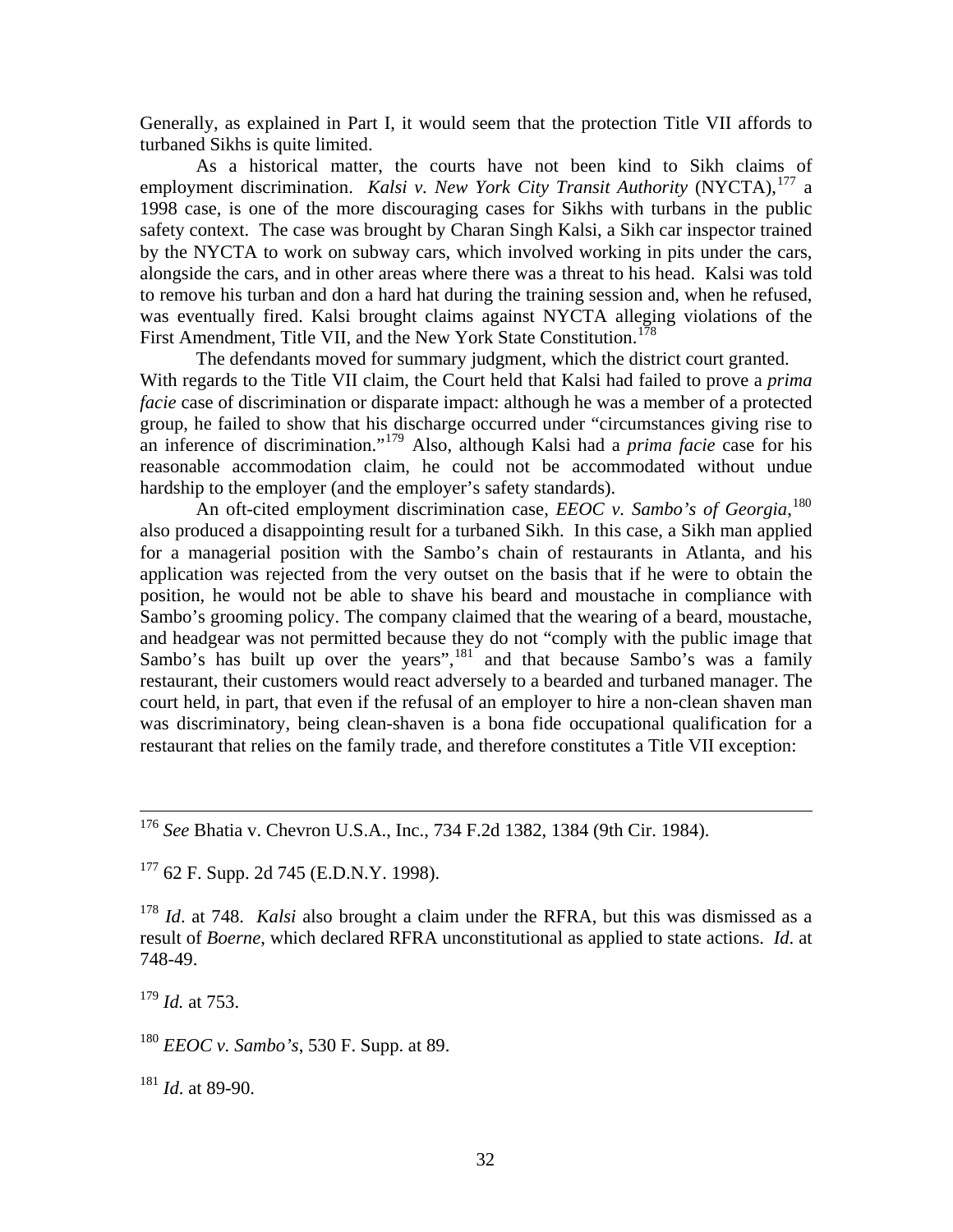The requirement that Sambo's restaurant managers be clean-shaven is tailored to actual business needs, has a manifest and demonstrable relation to job performance, and is necessary to the safe and efficient operation of Sambo's Restaurants.<sup>[182](#page-34-0)</sup>

 The *Sambo's* case is significant because it considered important evidence "prov[ing] that a significant segment of the consuming public would not accept restaurant employees with beards."<sup>183</sup> The appearance-employment discrimination cases are The appearance-employment discrimination cases are particularly salient after 9/11. In 2003, the Subway fast-food chain, for example, began to "crack down" on Sikh men (many of whom are store owners) appearing in front of customers with their turbans on, saying that the turban does not "present a professional image," and requiring employees to wear black hats or visors instead.<sup>[184](#page-34-2)</sup>

 Subsequent to *Sambo's*, however, several courts declared that preferences for personal appearance when an employee is dealing with the public are insufficient to defend a Title VII claim.<sup>[185](#page-34-3)</sup> In addition, in a pamphlet published after 9/11, the EEOC clarified that employment decisions cannot be based on customers being uncomfortable with religious attire. In an example, in the pamphlet the EEOC noted:

Narinder, a South Asian man who wears a Sikh turban, applies for a position as a cashier at XYZ Discount Goods. XYZ fears Narinder's religious attire will make customers uncomfortable. What should XYZ do?

<span id="page-34-2"></span><sup>184</sup> *See* Jill Mahoney, *Sikh says Fast-Food Boss Banned 'Diaper' on Head,* GLOBE AND MAIL, Dec. 11, 2003, *available at* [http://www.globeandmail.com/servlet/story/RTGAM.20031211.wturban1211/BNStory/N](http://www.globeandmail.com/servlet/story/RTGAM.20031211.wturban1211/BNStory/National/) [ational/](http://www.globeandmail.com/servlet/story/RTGAM.20031211.wturban1211/BNStory/National/).

<span id="page-34-3"></span><sup>185</sup> *See* Bryan P. Cavanaugh, *September 11 Backlash Employment Discrimination*, 60 J. MO. B. 186, 192 (2004) (citing Craft v. Metromedia, Inc., 766 F.2d 1205, 1214 (8th Cir. 1985); Lam v. Univ. of Hawaii, 40 F.3d 1551, 1560 n.13 (9th Cir. 1994); Platner v. Cash & Thomas Contractors, Inc., 908 F.2d 902, 905 n.5 (11th Cir. 1990)). This commentator noted that, "a restaurant's customers' anxiety about the manager's Middle Eastern appearance cannot justify national origin discrimination, even with a clear link between the manager's Middle Eastern national origin and the loss of revenue. Although one may empathize with these employers, the law does not permit customers' bias to justify an employer's unlawful discrimination." *Id.*

<span id="page-34-0"></span><sup>1</sup> <sup>182</sup> *Id*.

<span id="page-34-1"></span><sup>183</sup> Brierton, *Reasonable Accommodation*, *supra* note 171.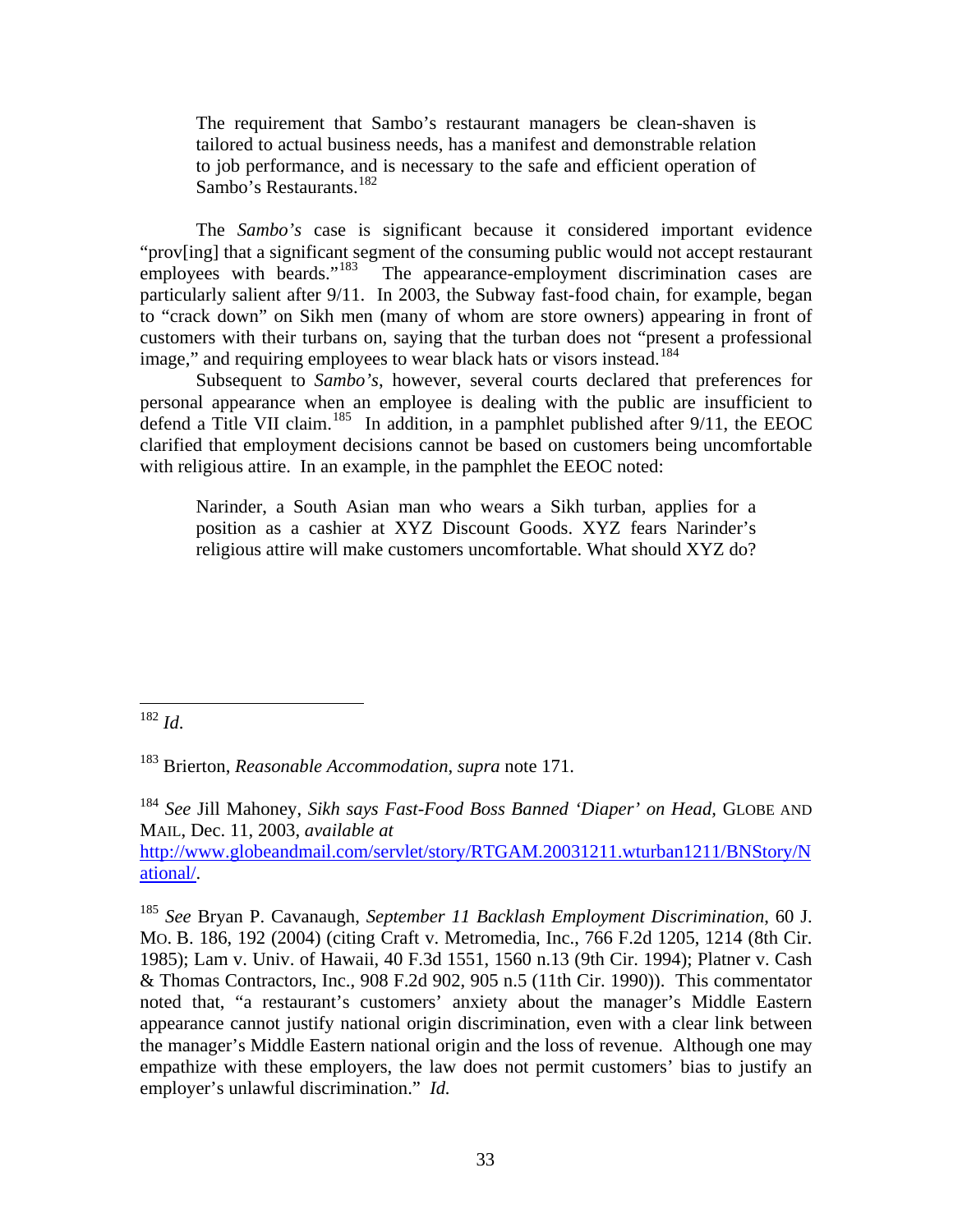XYZ should not deny Narinder the job due to notions of customer preferences about religious attire. That would be unlawful. It would be the same as refusing to hire Narinder because he is a Sikh.<sup>[186](#page-35-0)</sup>

 Accordingly, to the extent that *Sambo's* stands for the proposition that discomfort with, or loss of business associated with public discomfort with, the Sikh turban or general appearance, *Sambo's* may no longer be considered a sound statement on Title VII's protections. Moreover, employers such as Disney and Subway may want to reconsider their employment decisions as they relate to placing turbaned Sikhs in the public eye. On the other end of the spectrum, cases like *Kalsi* have firmly established that an employer may reliably defend a Title VII suit on the grounds that the accommodation will present a health or safety concern.<sup>[187](#page-35-1)</sup>

 The Sat Hari Singh case against the MTA does not appear to be one implicating health or safety, as Singh was instructed to wear a MTA logo on his turban in the course of his saga: a logo hardly serves as a protective tool but instead may have been a means to inform the riding public that Singh indeed was an MTA employee and dissipate any concerns that the turbaned man at the helm of a New York City train was dangerous. The turban itself does not seem to present an undue burden since the employer required that a logo be affixed to the turban, not that the turban be removed or replaced with a hat. In this respect, the MTA case resembles *Sambo's* and the courts may be expected to resolve the case accordingly.

 Aside from the "customer comfort" issue, overall, Sikhs facing alleged discriminatory conduct in the workplace with regards to their turbans may face difficulty in asserting their claims, particularly due to the  $de$  minimus undue burden test<sup>[188](#page-35-2)</sup> and in the cases where public health or safety are at issue.<sup>[189](#page-35-3)</sup> Accordingly, these Sikhs may turn

 $\overline{a}$ 

<span id="page-35-2"></span><sup>188</sup> *See* Cloutier v. Costco Wholesale Corp., 390 F.3d 126 (1st Cir. 2004) (holding that requiring employer to permit an employee, a member of the Church of Body Modification, to wear numerous uncovered facial piercings would be an undue burden).

<span id="page-35-0"></span><sup>&</sup>lt;sup>186</sup> U.S. Equal Employment Opportunity Commission, QUESTIONS AND ANSWERS ABOUT EMPLOYER RESPONSIBILITIES CONCERNING THE EMPLOYMENT OF MUSLIMS, ARABS, SOUTH ASIANS, AND SIKHS (2005), *available at* [http://www.eeoc.gov/facts/backlash](http://www.eeoc.gov/facts/backlash-employer.html)[employer.html](http://www.eeoc.gov/facts/backlash-employer.html).

<span id="page-35-1"></span><sup>187</sup> *See* Huma T. Yunus, Note*, Employment Law: Congress Giveth and the Supreme Court Taketh Away: Title VII's Prohibition of Religious Discrimination in the Workplace*, 57 OKLA. L. REV. 657, 672 (2004) ("Generally, cases that implicate public health or safety regulations have predictable outcomes. Courts have consistently held that any accommodation that requires employers to violate a state or business imposed health or safety procedure constitutes an undue hardship.").

<span id="page-35-3"></span><sup>189</sup> *See* Heather Payne & Norman Doe, *Public Health and the Limits of Religious Freedom*, 19 EMORY INT'L L. REV. 539, 551 (2005) (suggesting that "Sikhs may not enjoy legal protection to wear beards or turbans when an employer's rule is justified in the workplace on grounds of hygiene.") [hereinafter Payne & Doe].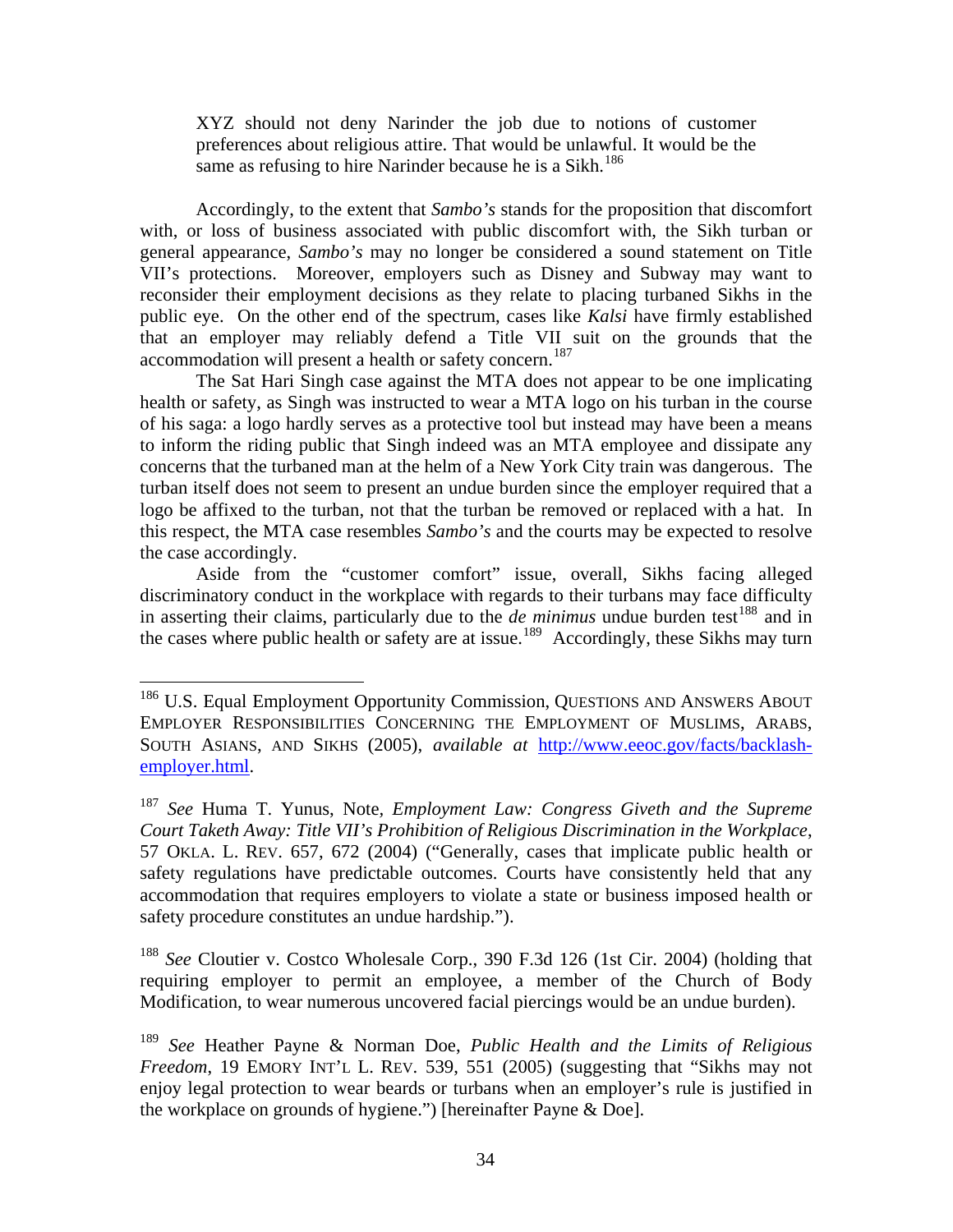to extra-legal remedies, such as the assistance of Sikh action groups in encouraging employers to change their policies before an incident occurs or to settle in case one does arise. In other words, Title VII may be most effective for Sikhs where they are able to convince employers, without formal judicial proceedings, to accommodate the Sikh turban in the workplace.<sup>[190](#page-36-0)</sup> The legal avenues available to Sikhs, though, may improve if a Workplace Religious Freedom Act, which would generally require employers to afford greater protections to religious employees, was finally passed by Congress.<sup>[191](#page-36-1)</sup> Until then, negotiations and settlements may be a more productive route than private litigation for turbaned Sikhs.

### **F. Profiling**

 $\overline{a}$ 

 In 2004, Amnesty International reported that racial profiling of those appearing to be Muslim was still prevalent.<sup>[192](#page-36-2)</sup> An obvious setting for discrimination against Sikhs with turbans after the hijacking of four airliners on 9/11 is airports. Accordingly, one of the most widespread problems for turbaned Sikhs after 9/11 has been airline racial profiling.[193](#page-36-3)

<span id="page-36-1"></span><sup>191</sup> *See* Debbie N. Kaminer, *Title VII's Failure to Provide Meaningful and Consistent Protection of Religious Employees: Proposals for an Amendment*, 21 BERKELEY J. EMP. & LAB. L. 575, 628-629 (2000) (arguing that the Act would broaden Title VII protections for religious employees).

<span id="page-36-2"></span>192 Amnesty International USA, *Racial Profiling: Threat and Humiliation: Racial Profiling, National Security, and Human Rights in the United States*, *available at* [http://www.amnestyusa.org/racial\\_profiling/report.](http://www.amnestyusa.org/racial_profiling/report)

<span id="page-36-0"></span><sup>190</sup> *See* Remarks of Amardeep Singh, Legal Director, *The Sikh Coalition*, Meeting of the U.S. Equal Employment Opportunity Commission, *Employment Discrimination in the Aftermath of September 11*, Dec. 11, 2001 (encouraging the E.E.O.C. to take steps to "inform[] employers on how they can conform their corporate behavior to the requirements of the law when a situation that may possibly involve unlawful bias occurs. [Such measures] can serve as a way to proactively prevent discrimination before it occurs.").

<span id="page-36-3"></span><sup>193</sup> *See* Ellmann, *supra* note 18, at 360 n.43 ("Because Sikh men wear turbans as a matter of religious duty, and because they are Asians, they became the victims of many unpleasant and intrusive incidents in airports after September 11."). *See generally* Albert W. Alschuler, *Racial Profiling and the Constitution*, U. CHI. LEGAL F. 163, 163 (2002) (noting "a shift in sentiment" related to racial profiling after 9/11, with "81 percent of . . . respondents to a 1999 Gallup poll declar[ing] their opposition" to racial profiling and, shortly after 9/11, "58 percent of the respondents to a Gallup poll salving that airlines should screen passengers who appeared to be Arabs more intensely than other passengers.").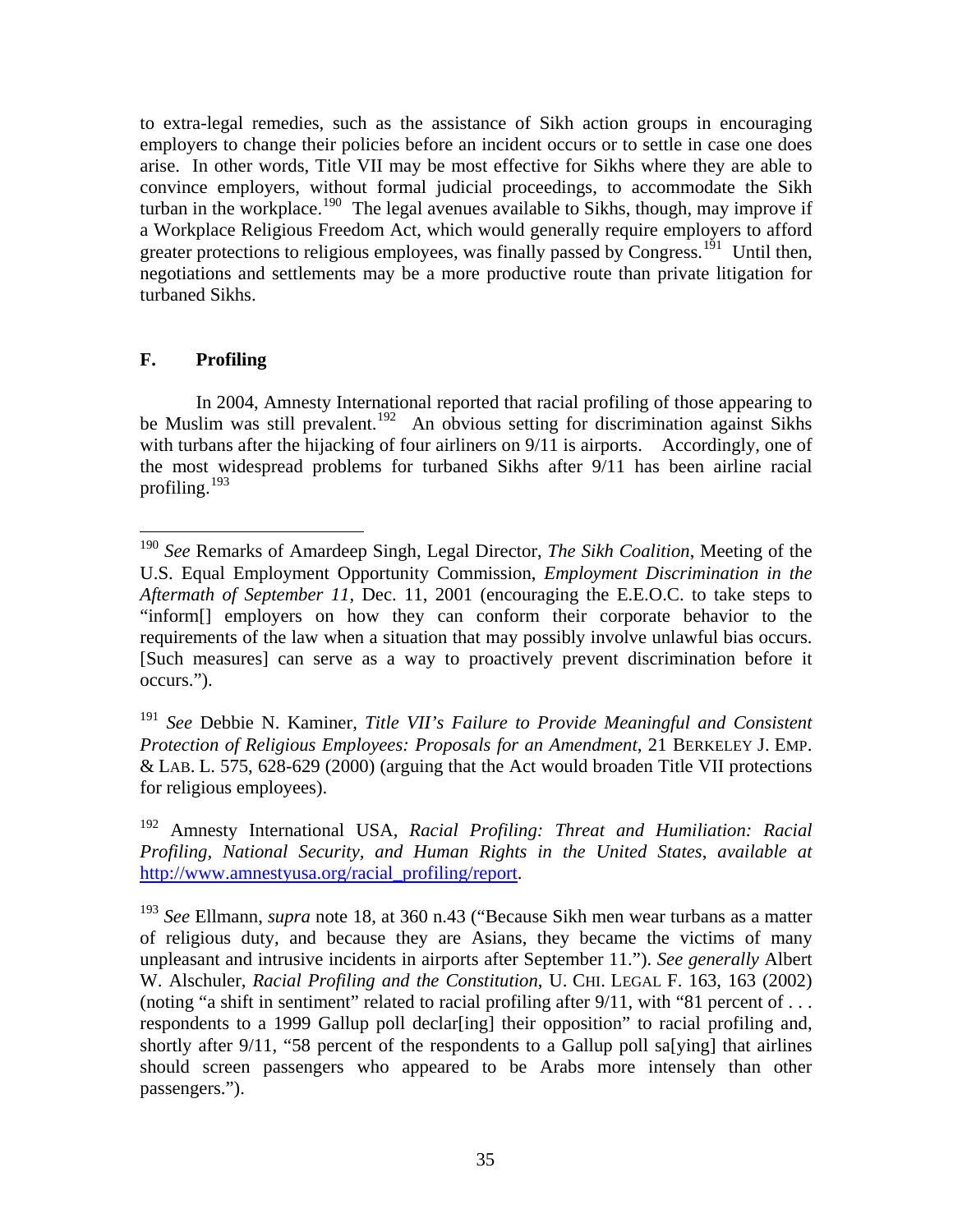The concern of "airport profiling"—or "Flying while Brown"—at airports has generated significant anxiety in the Sikh community, as "airline profiling can be an utterly degrading and humiliating experience."<sup>[194](#page-37-0)</sup>

The case of Hansdip Singh Bindra is particularly illustrative of the mistreatment that Sikhs with turbans have encountered during air travel. On November 26, 2002, Bindra was set to board Delta Airlines Flight # 6237 from Cincinnati, Ohio to Dayton, Ohio.<sup>[195](#page-37-1)</sup> As the passengers made their way to their respective seats, a stewardess told several passengers in the rear of the plane that there may be "trouble" and said of Bindra, who was seated towards the front of the plane, "see the man up front with the turban on, he's the one who is going to cause trouble."<sup>[196](#page-37-2)</sup> The stewardess later told Bindra to keep a "low profile", "stay seated", and not to "cause any problems."[197](#page-37-3) The stewardess also attempted to communicate her views of Bindra and a passenger who came to the aid of Bindra to the pilots as well as to other passengers.<sup>[198](#page-37-4)</sup> Bindra filed suit against Delta in the U.S. District Court for the District of New Jersey.[199](#page-37-5) Despite motions to dismiss filed by the Defendant-airline, the case was eventually settled by the parties. $200$ 

#### **G. Conclusion**

 In sum, while discrimination against Sikhs with turbans in America is nothing new, problems with Sikh turbans in various contexts have escalated rapidly post September 11, 2001. Because of the visual similarity between turbaned male Sikhs and al-Qaeda leadership and the Taliban, Sikhs appear to be singled out for hate crimes, racial profiling, and exclusion from public spaces as a result of their appearance. Given the

<span id="page-37-1"></span>195 Bindra v. Delta Airlines (D.N.J. Sept. 16, 2003) (Complaint).

<span id="page-37-2"></span><sup>196</sup> *Id*.

 $\overline{a}$ 

<span id="page-37-3"></span> $^{197}$  *Id.* 

<span id="page-37-4"></span><sup>198</sup> *Id*.

<span id="page-37-5"></span><sup>199</sup> *Id*.

<span id="page-37-0"></span><sup>194</sup> *See* Chandrasekhar, *supra* note 151, at 224 (offering examples of racial profiling incidents in the airline context as well as remedies being pursued by South Asians against the airlines).

<span id="page-37-6"></span><sup>200</sup> Paige Mudd, *Richbrau shuts out turban wearer*, RICHMOND TIMES DISPATCH, Nov. 25, 2006, *available at*

[http://www.saldef.org/content.aspx?a=1611&z=8&title=RICHMOND%20Brewpub%20s](http://www.saldef.org/content.aspx?a=1611&z=8&title=RICHMOND%20Brewpub%20shuts%20out%20turban%20wearer) [huts%20out%20turban%20wearer](http://www.saldef.org/content.aspx?a=1611&z=8&title=RICHMOND%20Brewpub%20shuts%20out%20turban%20wearer) (four years later, Bindra was denied entry in a Virginia restaurant due to his refusal to remove his turban and comply with the establishment's no-headgear policy).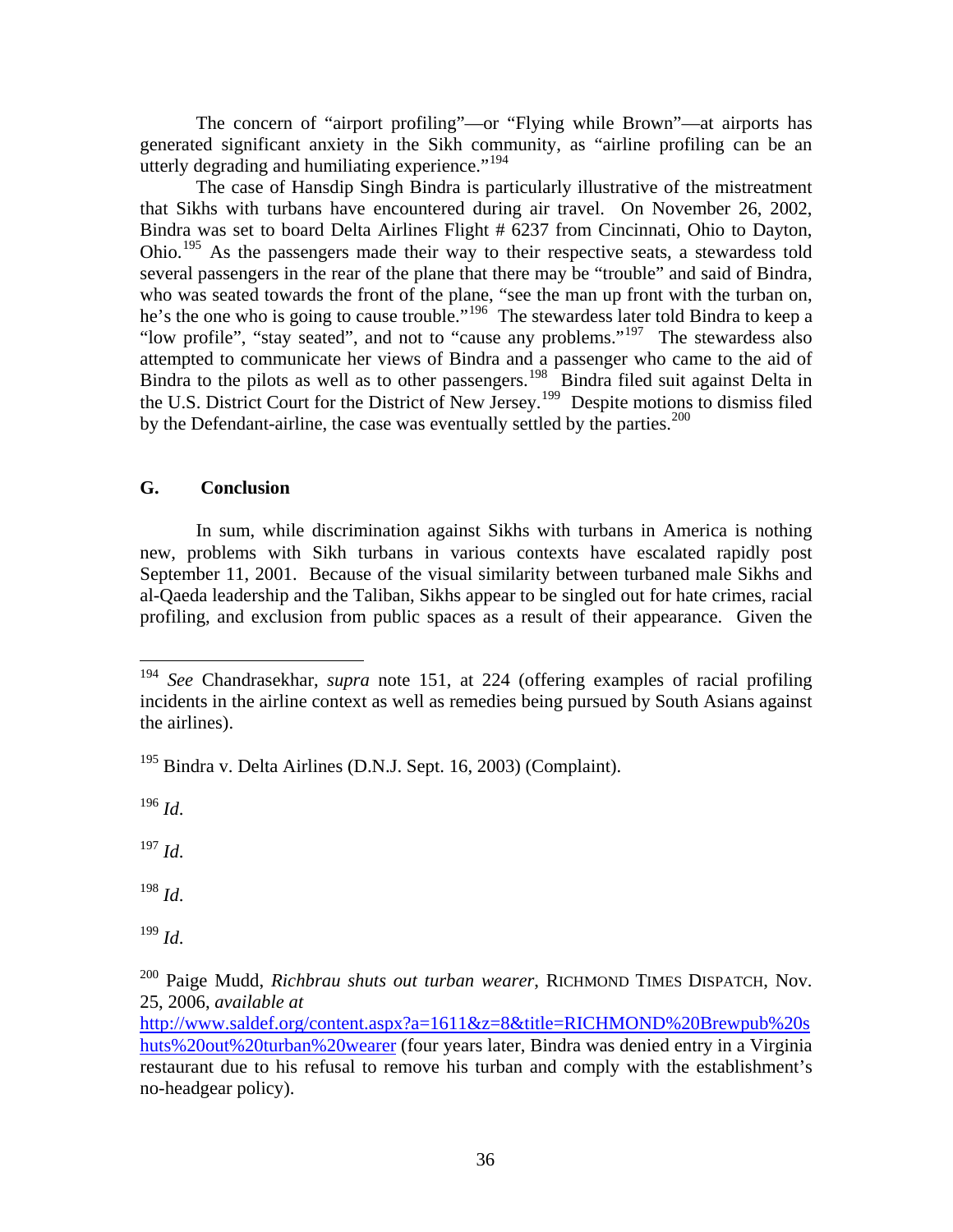continuing nature of the backlash against Sikhs with turbans and the potential for residual hostility after 9/11 to increase with another terrorist attack, the need for legal protections for Sikhs with turbans has become exceedingly urgent, though the availability of legal remedies for Sikhs in various areas, including verbal harassment and most employment discrimination cases, appears limited. Sikh civil rights groups will need to continue to resolve cases through settlements, as the courts may not provide reliable protection where it is necessary.

## **III. The Intellectual Challenge to the Sikh Turban: Assimilation by way of Eliminating Conspicuous Articles of Faith**

*"[O]ur government will do everything we can. . . to treat every human life as dear and to respect the values that made our country so different."*[201](#page-38-0)

- President George W. Bush

#### **A. The Introduction of the Sikh Turban to the West**

 While Sikh turbans are common in India and Pakistan, they are generally an unusual sight for those outside of the South Asian subcontinent.<sup>[202](#page-38-1)</sup> Sikh immigration to other parts of the world, particularly Europe and North America, has forced Sikhs to endure gawks, awkward questions, and resulting attitudes about them.<sup>[203](#page-38-2)</sup> At the same

<span id="page-38-1"></span><sup>202</sup> For example, of the approximately 23 million Sikhs in the world, over 19 million of them are in India. *See Sikhism*, Adherents.com, *available at* [http://www.adherents.com/Na/Na\\_603.html](http://www.adherents.com/Na/Na_603.html) (citing *Census of India 2001*, *Data on Religion*, Office of the Registrar General, India) for figures of Sikhs in India, and [http://www.adherents.com/Na/Na\\_606.html](http://www.adherents.com/Na/Na_606.html) (citing Russell Ash, *The Top 10 of Everything 1999* 77 (1998)) for figures of Sikhs worldwide.

<span id="page-38-2"></span><sup>203</sup> *See, e.g.*, Narinder Singh, Letter, *The Awakened Giant: How Will It Strike Back?; The Faces of America*, N.Y. TIMES, Sept. 24, 2001, *available at* [http://query.nytimes.com/gst/fullpage.html?res=9B02E3DB143AF937A1575AC0A9679](http://query.nytimes.com/gst/fullpage.html?res=9B02E3DB143AF937A1575AC0A9679C8B63&n=Top/Reference/Times%20Topics/Subjects/S/Sikhs%20(Sect)) [C8B63&n=Top/Reference/Times%20Topics/Subjects/S/Sikhs%20\(Sect\)](http://query.nytimes.com/gst/fullpage.html?res=9B02E3DB143AF937A1575AC0A9679C8B63&n=Top/Reference/Times%20Topics/Subjects/S/Sikhs%20(Sect)) ("When I go to a mall or a grocery store, people stare at me[.]"); Ranbir Singh Sandhu, *Sikhs In America: Stress And Survival*, SIKH SPECTRUM, Sept. 2004, *available at* <http://www.sikhspectrum.com/092002/survival.htm> ("A turbaned Sikh is still an unusual figure and children will ask: 'Are you a genie?' People are asked by perhaps wellmeaning strangers: 'Do you plan to go back to your own country?'").

<span id="page-38-0"></span><sup>201</sup> 201 Press Release, *President Welcomes Sikh Leaders to White House Remarks by the President in Meeting with Sikh Community Leaders*, Office of the Press Secretary, The White House, (Sept. 26, 2001), *available at*: [http://www.whitehouse.gov/news/releases/2001/09/20010926-1.html.](http://www.whitehouse.gov/news/releases/2001/09/20010926-1.html)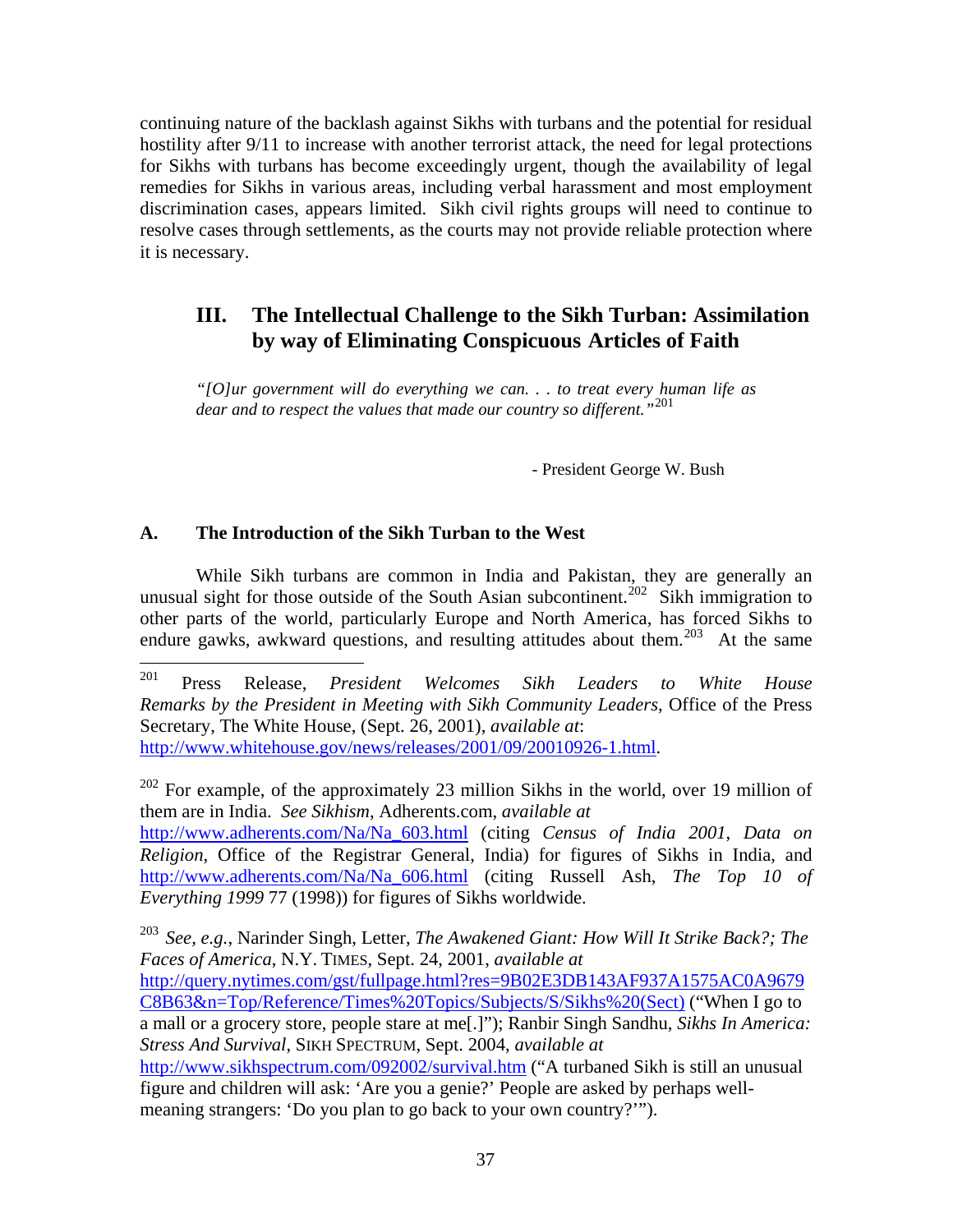time, native residents of those lands are expected to make sense of these newcomers and to determine whether and to what extent their own customs, laws, and principles could absorb this new community and their turbans. [204](#page-39-0)

 The British Empire gave Sikhs their first opportunity to leave India in large numbers, transporting them to places as far flung as Kenya, Fiji, Australia, and Singapore as students, engineers, railway laborers, and entrepreneurs.<sup>[205](#page-39-1)</sup> Turbaned Sikhs also made up regiments in the British Indian Army, and were sent to destinations around the world, including Japan, France, and Trinidad.<sup>[206](#page-39-2)</sup> The recent wave of Sikh immigration into the UK and other Western countries occurred primarily in the form of Sikhs leaving India in search of professional jobs abroad, or as a result of strong anti-Sikh sentiment in India during the mid-1980s.<sup>[207](#page-39-3)</sup> Today there are around 400,000 Sikhs living in the UK alone.<sup>208</sup>

<span id="page-39-1"></span><sup>205</sup> *See* Jasmit Singh, *Our Roots on the North American Soil*, SIKH SPECTRUM, Sept. 2002, *available at* [http://www.sikhspectrum.com/102002/jasmit.htm.](http://www.sikhspectrum.com/102002/jasmit.htm)

<span id="page-39-2"></span><sup>206</sup> *See id*.

1

<span id="page-39-3"></span>207 Human Rights Watch, *See India*: *Arms and Abuses in Indian Punjab and Kashmir*, HUMAN RIGHTS WATCH Sept. 1994 Vol. 6, No.10. (noting that in 1984, "Hindu mobs slaughtered thousands of Sikhs in New Delhi and other cities throughout northern India. The complicity of local officials in the massacres and the failure of the authorities to prosecute the killers alienated many ordinary Sikhs who had not previously supported the militant cause."), *available at* [http://www.hrw.org/campaigns/kashmir/1994/kashmir94-](http://www.hrw.org/campaigns/kashmir/1994/kashmir94-03.htm) [03.htm;](http://www.hrw.org/campaigns/kashmir/1994/kashmir94-03.htm) Daniel C. LaPenta, *Fighting Terrorism Through the Immigration and Nationality Act: Dangers of Limiting the INA's Breadth Under Cheema v. Ashcroft*, 40 NEW ENG. L. REV. 165, 170 (2005) ("According to the Punjab State Magistracy, the Indian government has murdered over 250,000 Sikhs since 1984. Moreover, there are reportedly over 50,000 Sikhs being held in India 'as political prisoners . . . without charge or trial,' some since 1984." (quoting 150 CONG. REC. E1705 (daily ed. Oct. 1, 2004) (statement of Rep. Towns))).

<span id="page-39-4"></span>208 Human Rights Watch, *World Atlas: United Kingdom*, HUMAN RIGHTS WATCH, *available at* [http://go.hrw.com/atlas/norm\\_htm/untdkgdm.htm](http://go.hrw.com/atlas/norm_htm/untdkgdm.htm).

<span id="page-39-0"></span><sup>204</sup> *See, e.g.*, Elyse Amend, *Teachers ask for accommodation guidelines*, Nov. 27, 2007, *available at* [http://www.westislandchronicle.com/article-162144-Teachers-ask-for](http://www.westislandchronicle.com/article-162144-Teachers-ask-for-accommodation-guidelines.html)[accommodation-guidelines.html](http://www.westislandchronicle.com/article-162144-Teachers-ask-for-accommodation-guidelines.html) (noting that members of a teachers' union "said teachers need guidelines to appropriately apply reasonable accommodation in their schools. 'We need to realize the situation teachers are in,' said union president Andrée Aubut, adding the numerous cultures in the West Island and the close interaction with the anglophone population constantly change the face of what 'living together' means. 'There is a heavy responsibility there.' Aubut said teachers are often the 'first line' in integrating immigrants and that they need some sort of guidelines to make sure this is done appropriately.").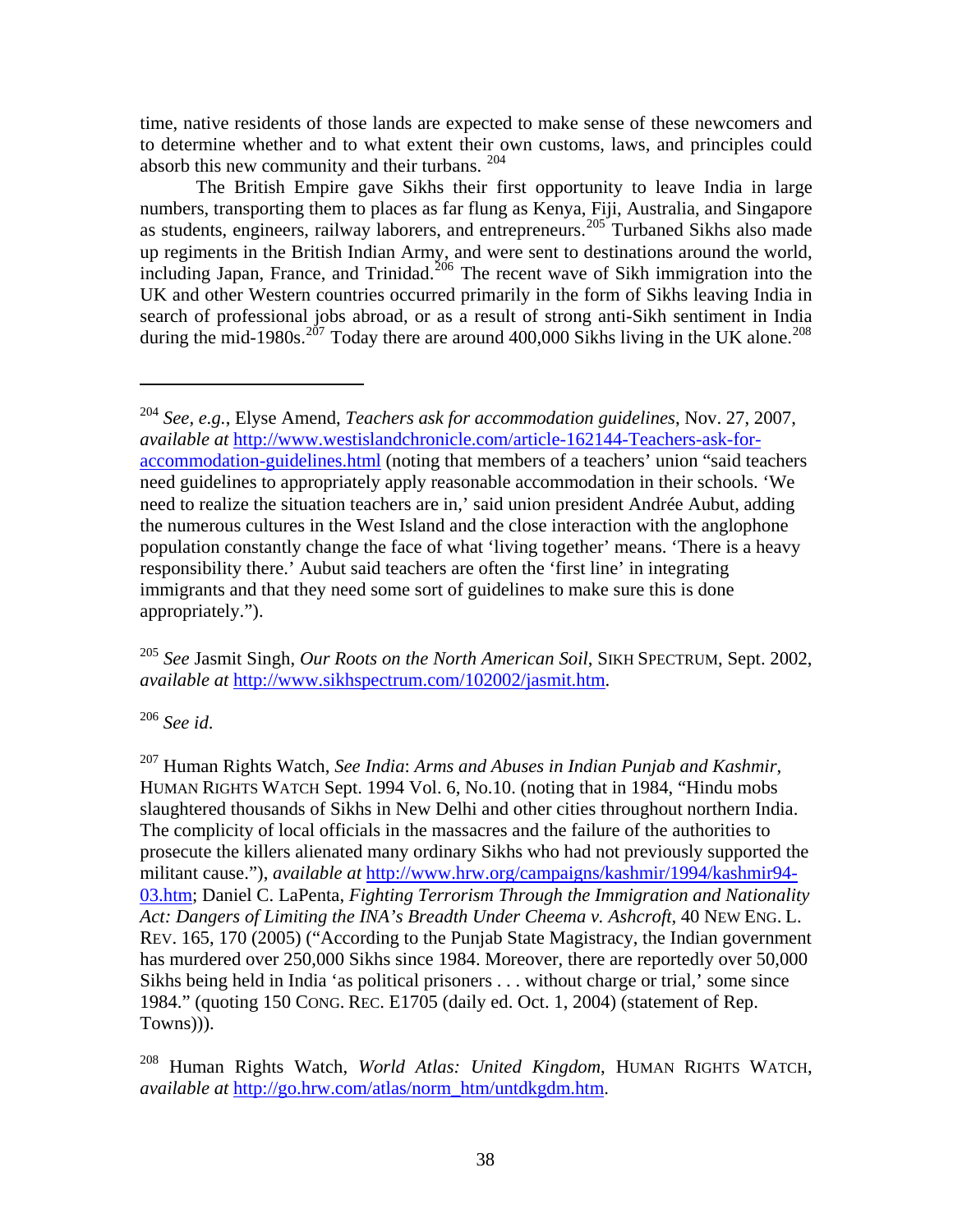Given the relatively large proportion of Sikhs in their population, as well as the long history of Sikh interaction with the British through its Empire, British citizens can generally identify a Sikh, though the backlash against "homegrown terrorists" following the July 7, 2005 bombings in London nonetheless placed British Sikhs in peril.<sup>[209](#page-40-0)</sup> The UK also created a number of accommodations that make it easier for Sikhs to maintain the basic tenets of their religious faith—and especially the turban—while still forging their British identity.[210](#page-40-1) Perhaps the most significant protection for British Sikhs is their inclusion as a separate racial group, on the basis of their unique culture and identity, for purposes of the Race Relations Act of 1976.<sup>[211](#page-40-2)</sup>

 Sikhs first arrived in Canada over a century ago, around 1903, as British colonial subjects seeking to benefit from the economic opportunities of the land.<sup>[212](#page-40-3)</sup> Sikh immigrants to Canada were met with fierce racism from the very start. The anti-Asiatic riots and the Asian Expulsion League, formed in 1907 specifically to target the Sikh community, $^{213}$  $^{213}$  $^{213}$  serve as examples of this almost immediate hostility, which persisted

 $\overline{a}$ 

<span id="page-40-0"></span><sup>209</sup> *See Mistaken identity*, THE GUARDIAN (UK), Sept. 5, 2005 (quoting a Sikh community leader as saying "[t]he turban-wearing Sikh community is under siege" in Britain after the 7/7 attacks), *available at* <http://www.guardian.co.uk/g2/story/0,,1562696,00.html>; *see also* BBC.com, *Attacker pulls off Sikh's turban*, ("A Sikh man had his turban pulled off and was racially abused in a town in Northants[.]"), *available at* [http://news.bbc.co.uk/2/hi/uk\\_news/england/northamptonshire/4157254.stm.](http://news.bbc.co.uk/2/hi/uk_news/england/northamptonshire/4157254.stm)

<span id="page-40-1"></span><sup>210</sup> *See e.g.* John deP. Wright, *Wigs,* 9 GREEN BAG 2d 395 (2006) ("[I]n the latter part of the 1800s, when the first Sikh sought entry to the English Bar, the wearing of the wig by Sikhs was considered something that could be dispensed with."); Payne & Doe, *supra* note 189, at 550 ("In the United Kingdom, Sikhs are exempt from the requirement to wear a crash helmet in place of their turban.").

<span id="page-40-2"></span><sup>211</sup> *See* Steven Vertovec, *Islamophobia and Muslim Recognition* in BRITAIN MUSLIMS IN THE WEST: FROM SOJOURNERS TO CITIZENS 25 (2002) (Yvonne Yazbek Haddad, ed.) ("An important ruling by the House of Lords in 1983 (*Mandla v. Dowell-Lee*, following a head teacher's refusal to allow a Sikh boy to wear a turban in school) established that Sikhs- and, by extension, Jews- are considered an ethnic group and therefore are protected by the 1976 Race Relations Act.").

<span id="page-40-3"></span><sup>212</sup>Hugh Johnston, *Sikhs Origin*, MULTICULTURAL CANADA, *available at* <http://www.multiculturalcanada.ca/ecp/content/sikhs.html>.

<span id="page-40-4"></span><sup>213</sup> *See* Tarik Ali Khan, *Canada Sikhs*, HIMAL SOUTH ASIAN, Dec. 12, 1999, *available at* [http://www.himalmag.com/99Dec/sikhs.htm.](http://www.himalmag.com/99Dec/sikhs.htm) ("The increasing number of Sikhs and other Asian migrants (Chinese and Japanese) created a violent backlash from the white settlers on the west coast. By 1907, the Asian Expulsion League in British Columbia had lobbied successfully to disenfranchise all people arriving from India. They were referred to simply as "Hindus" (although almost all of them were Sikhs), and in spite of their being British citizens and Canada itself being a British dominion, the government of British Columbia stripped them of the right to vote, purchase Crown timber, and work in certain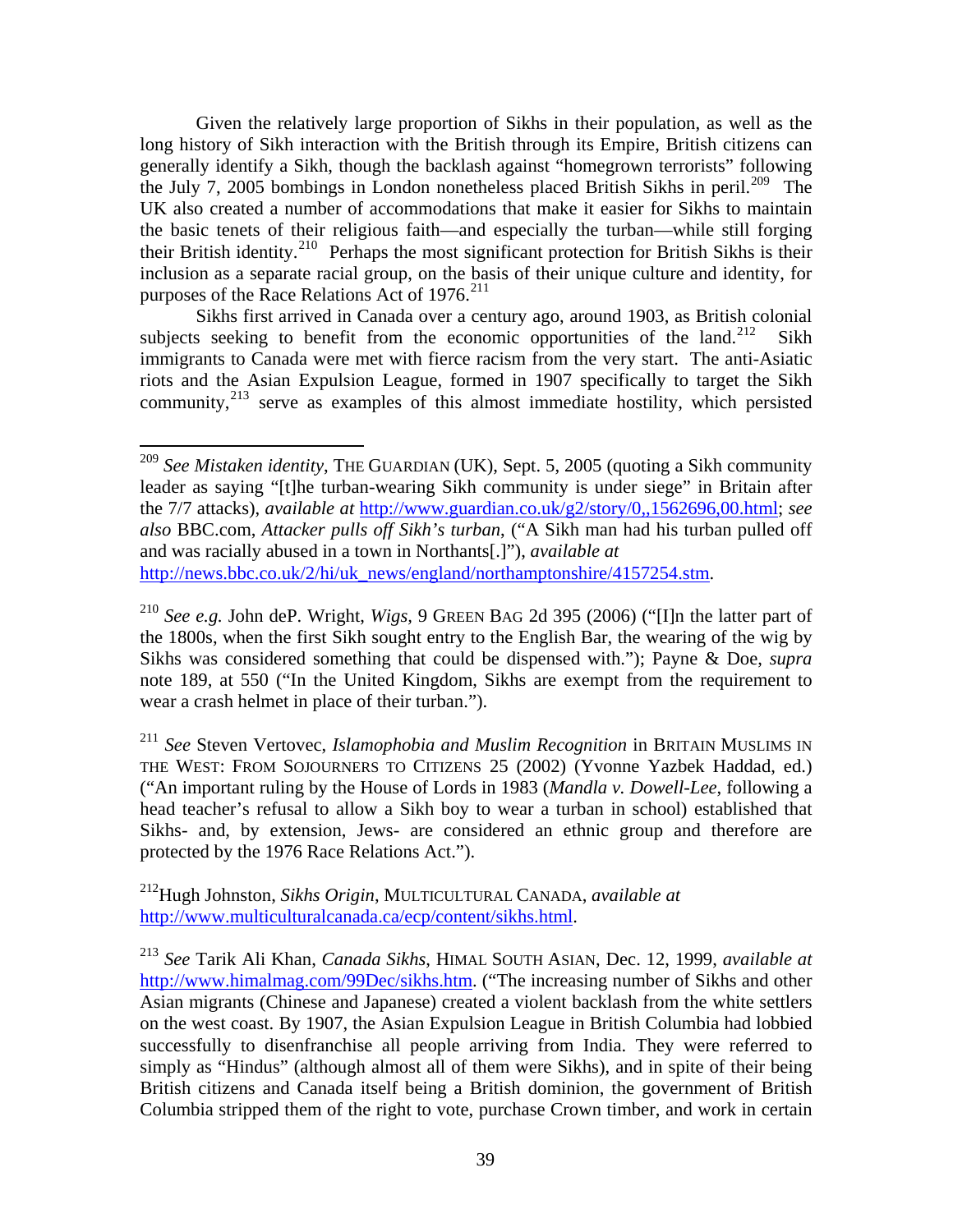decades later. For example, Sikhs were prohibited from voting in British Columbia until 1947.<sup>[214](#page-41-0)</sup> They were not permitted to move into certain neighborhoods because of widespread fear of the "tide of turbans," which many felt needed to be pushed back.<sup>[215](#page-41-1)</sup> Accordingly, Sikhs were disliked and resented by the locals, and those who were willing to give them jobs often did so only in honor of their representation in the British army.<sup>[216](#page-41-2)</sup>

 Conditions changed in the aftermath of World War II, with increased Sikh emigration out of newly independent India. Canadian immigration policies opened up to allow in more Indian citizens after this period.<sup>[217](#page-41-3)</sup> To complement the influx of immigrants, the government stressed a policy of "multiculturalism" and recognized the diversity of its citizens.<sup>[218](#page-41-4)</sup> The Royal Canadian Mounted Police also relaxed its uniform requirements permitting Sikh officers to wear their turbans on the job.<sup>[219](#page-41-5)</sup> Prior to  $9/11$ , Canadians and their government appeared increasingly willing to accommodate the Sikhs that now live in their midst.<sup>[220](#page-41-6)</sup> For example, there have been Sikh members of parliament, including turbaned Sikhs Gurbax S. Malhi and Navdeep S. Bains, in recent

<span id="page-41-0"></span><sup>214</sup> See id. ("The Sikhs eventually won the right to vote in 1947 and the slow integration into the mainstream continued.").

<span id="page-41-1"></span><sup>215</sup> RONALD TAKAKI, STRANGERS FROM A DIFFERENT SHORE: A HISTORY OF ASIAN AMERICANS 294 (1989).

<span id="page-41-2"></span>216 BHAGAT SINGH, CANADIAN SIKHS: THROUGH A CENTURY 181 (2001).

1

<span id="page-41-3"></span><sup>217</sup> NARINDAR SINGH, CANADIAN SIKHS: HISTORY, RELIGION, AND CULTURE OF SIKHS IN NORTH AMERICA 73-74 (1994).

<span id="page-41-4"></span><sup>218</sup>*See generally* Senator Vivienne Poy, *Multiculturalism*, *available at* [http://www.sen.parl.gc.ca/vpoy/english/Special\\_Interests/multiculturalism.htm](http://www.sen.parl.gc.ca/vpoy/english/Special_Interests/multiculturalism.htm). ("In 1971 , Canada became the first country in the world to adopt a multiculturalism policy. In 1986 the government passed the Employment Equity Act and in 1988 it passed the Canadian Multiculturalism Act. These documents affirm Canada's commitment to recognize and respect ethnic and racial diversity.").

<span id="page-41-5"></span><sup>219</sup> *See* Pauline Côté & T. Jeremy Gunn, *The Permissible Scope of Legal Limitations on the Freedom of Religion or Belief in Canada*, 19 EMORY INT'L L. REV. 685, 735 (2005) ("In . . . *Grant v. Canada* (Attorney General), the federal court upheld a RCMP regulation allowing Sikhs to wear their headcovering, the explicit purpose of which was to help recruit minorities.").

<span id="page-41-6"></span><sup>220</sup> *See, e.g*., *Multani c. Marguerite-Bourgeoys*, *supra* note 21, at 82 (affirming the right of a Sikh student to wear a kirpan in a Quebec school).

professions. The same year, farther down the coast in Bellingham, Washington, an "anti-Hindu" riot erupted and angry white sawmill workers fearful for their jobs chased 300 Sikhs out of town.").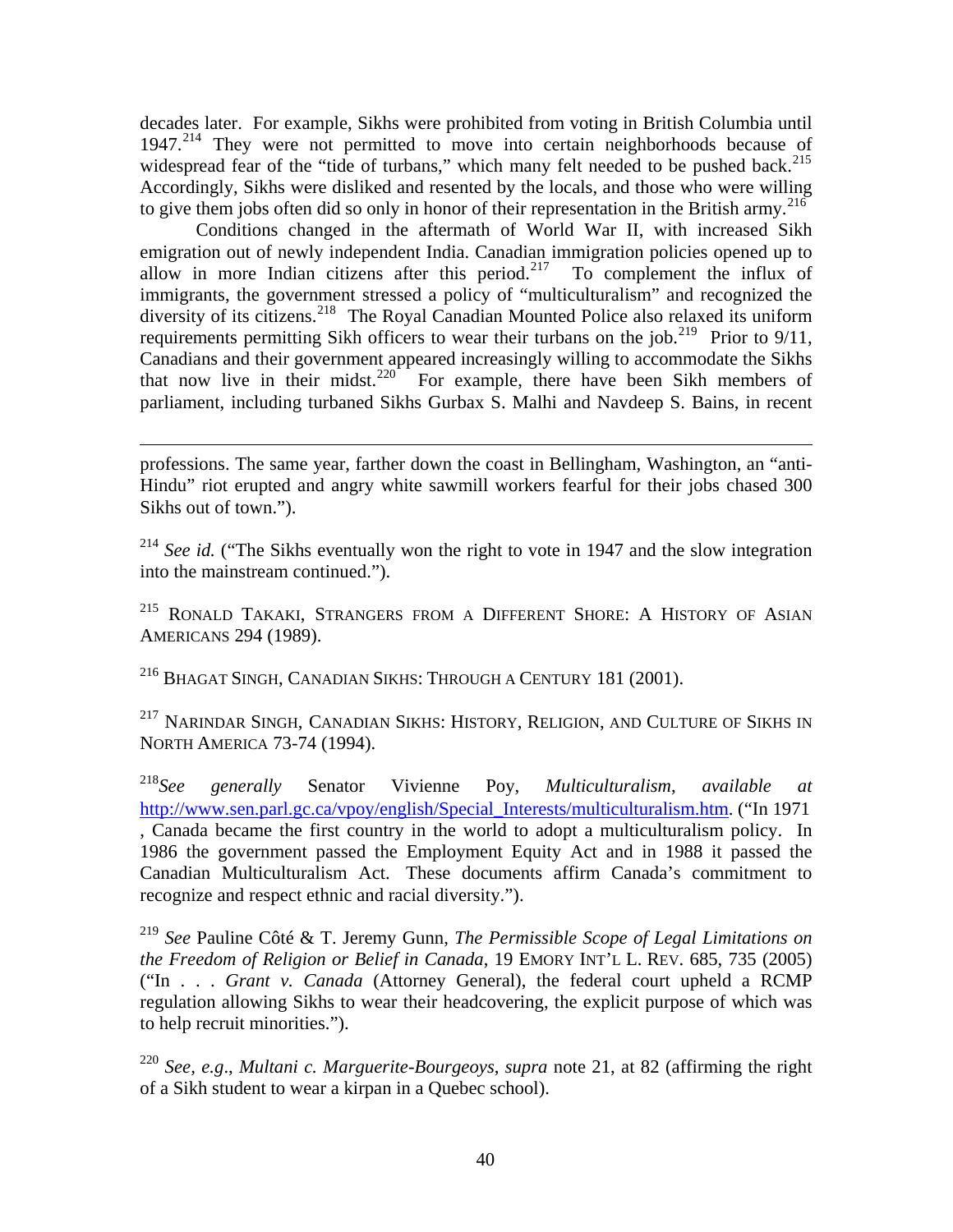years. Sikhs even have their own commemorative stamp, issued on the 300<sup>th</sup> birthday of the year when Guru Gobind Singh created the *Khalsa*.<sup>[221](#page-42-0)</sup>

 Sikhs immigrated to the United States as early as 1899, settling mainly in the West "to build railroads, farm, or work in mills and foundries."<sup>[222](#page-42-1)</sup> Sikh agricultural skills combined with the similarities of the fertile land of California with that of Punjab made the Western region of America a natural home for many Sikhs.<sup>[223](#page-42-2)</sup> Although there has been a vibrant Sikh community in Central California since the late  $19<sup>th</sup>$  century, most of the Sikhs currently living around the country arrived after the 1965 immigration laws nullified immigration quotas.<sup>[224](#page-42-3)</sup> "After 1965 in the United States . . . . immigration laws were revised to admit Indians in numbers equal to those for people of other countries."<sup>[225](#page-42-4)</sup> As a result of the change in laws, which favored professionals, Sikhs were among the approximately "hundred thousand engineers, physicians, scientists, professors, teachers, business people and their dependents [who] had entered the United States by 1975. $12^{226}$  $12^{226}$  $12^{226}$ 

 There are approximately 500,000 Sikhs in the United States today, one third of whom reside in California and New Mexico. Many of them wear turbans and keep long beards as symbols of their faith.<sup>[227](#page-42-6)</sup> Despite the discrimination that Sikhs have faced in the United States, they have prospered in various aspects of American life, including politics and business.<sup>[228](#page-42-7)</sup>

<span id="page-42-2"></span>223 Lea Terhune, *Sikhs Rule in California's Central Valley*, SPAN 2 (May/June 2005), *available at* [http://usembassy.state.gov/posts/in1/wwwfspmayjune4.pdf.](http://usembassy.state.gov/posts/in1/wwwfspmayjune4.pdf)

<span id="page-42-3"></span><sup>224</sup> *See* L. Scott Smith, *From Promised land to Tower of Babel: Religious Pluralism and the Future of the Liberal Experiment in America*, 45 BRANDEIS L.J. 527, 570 (2007); *see also* Stromer, *supra* note 11, at 739-40, 742-43.

<span id="page-42-4"></span>225 Jensen, *supra* note 90, at 280.

<span id="page-42-5"></span><sup>226</sup> *Id*.

 $\overline{a}$ 

<span id="page-42-6"></span>227 SMART, *Who are the Sikhs*, Sikh Media Watch and Resource Task Force, *available at* [http://www.sikhmediawatch.org/pubs/smartpub1.htm.](http://www.sikhmediawatch.org/pubs/smartpub1.htm)

<span id="page-42-0"></span><sup>221</sup>*See* SikhTimes.com (image of stamp) [http://www.sikhtimes.com/300\\_years\\_of\\_khalsa\\_stamp\\_canada\\_1999.jpg.](http://www.sikhtimes.com/300_years_of_khalsa_stamp_canada_1999.jpg)

<span id="page-42-1"></span><sup>222</sup> *See Civil Rights Concerns in the Metropolitan Washington, D.C., Area in the Aftermath of the September 11, 2001, Tragedies*, U.S. Commission on Civil Rights 8 (June 2003) [hereinafter Civil Rights Commission Report].

<span id="page-42-7"></span><sup>228</sup> Civil Rights Commission Report, *supra* note 222 at 8 (*quoting* Patwant Singh, *The Sikhs* 242 (1992)). *See e.g*., Stephanie M. Weinstein, *A Needed Image Makeover: Interest Convergence and the United States' War on Terror*, 11 ROGER WILLIAMS U. L. REV. 403, 427 (2006) ("Religious minorities, such as Sikhs, are also experiencing economic gains. Akal Security, owned by the Sikh Dharma community, is one of America's fastest growing security companies.").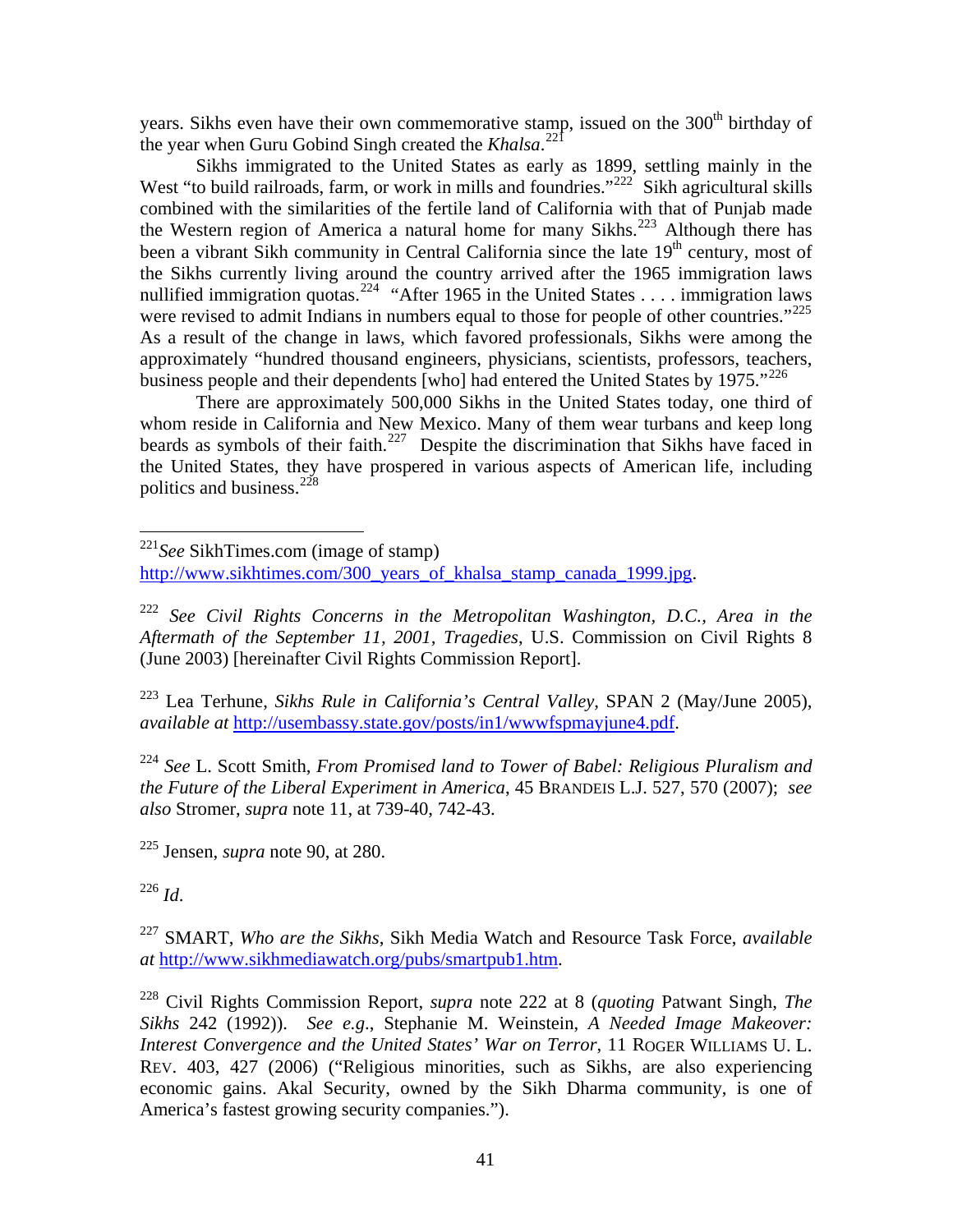#### **B. The Global Call for Assimilation after 9/11**

 The war on terror has not only increased racial violence, harassment, and adverse employment actions against Sikhs with turbans; it has also led to a more abstract questioning of the proper degree to which visible immigrant minority groups should be part of mainstream Western society.<sup>[229](#page-43-0)</sup> Western societies have generally permitted immigrant minority groups to maintain aspects of their identity and heritage.<sup>[230](#page-43-1)</sup> Canada, for example, is famous for advancing this more permissive approach to multiculturalism. Indeed, former Canadian Prime Minister Diefenbaker once said

Canada was not a "melting pot" in which the individuality of each element is destroyed in order to produce a new and totally different element. It is rather a garden into which have been transplanted the hardiest and brightest of flowers from many lands, each retaining in its new environment the best of the qualities for which it was loved and prized in its native land. $^{231}$  $^{231}$  $^{231}$ 

 In a multicultural society, certain pockets of a city may have a large concentration of ethnic or religious immigrants.[232](#page-43-3) The Little Italy's or Chinatowns that are embedded

<span id="page-43-2"></span><sup>231</sup> *See, e.g.,* Singh, *supra* note 113, at 208.

<u>.</u>

<span id="page-43-0"></span><sup>229</sup> *See* Helen Elizabeth Hartnell, *Belonging: Citizenship and Migration in the European Union and in Germany*, 24 BERKELEY J. INT'L L. 330, 339 (2006) ("Questions surrounding tolerance, multiculturalism, and the existence of 'parallel societies' have returned to the forefront of contemporary debates in Germany, particularly since the eruption of ethnic violence in the neighboring Netherlands in the summer of 2004 and in France in October 2005.").

<span id="page-43-1"></span><sup>230</sup> *See, e.g.*, Kenneth Lasson, *Religious Liberty in the Military: the First Amendment under "Friendly Fire",* 9 J.L. & RELIGION 471, 471 (1992) ("most western cultures regard religious liberty as so fundamental that their military establishments routinely develop regulations to accommodate specific religious practices."); Gidon Sapir, *Religion and State- A Fresh Theoretical Start*, 75 NOTRE DAME L. REV. 579, 583 (Dec. 1999) ("The vast majority of Western nations accept the view that people should be granted freedom of religion.").

<span id="page-43-3"></span><sup>232</sup> *See* Barry R. Chiswick & Paul W. Miller, *Immigrant Residential and Mobility Patterns*, (in Reed Ueda, A COMPANION TO AMERICAN IMMIGRATION, 309 (2006)) ("A common characteristic of immigrants in various destinations and in various time periods is that they tend to be geographically concentrated. Immigrants of a particular origin tend to live in areas where others from the same origin live, rather than disturbing themselves across the regions of the destination in the same proportion as the native-born population. The result of this tendency to settle among others from the country of origin is the formation of immigrant and ethnic concentrations or enclaves."); *cf.* Dessa Marie Dal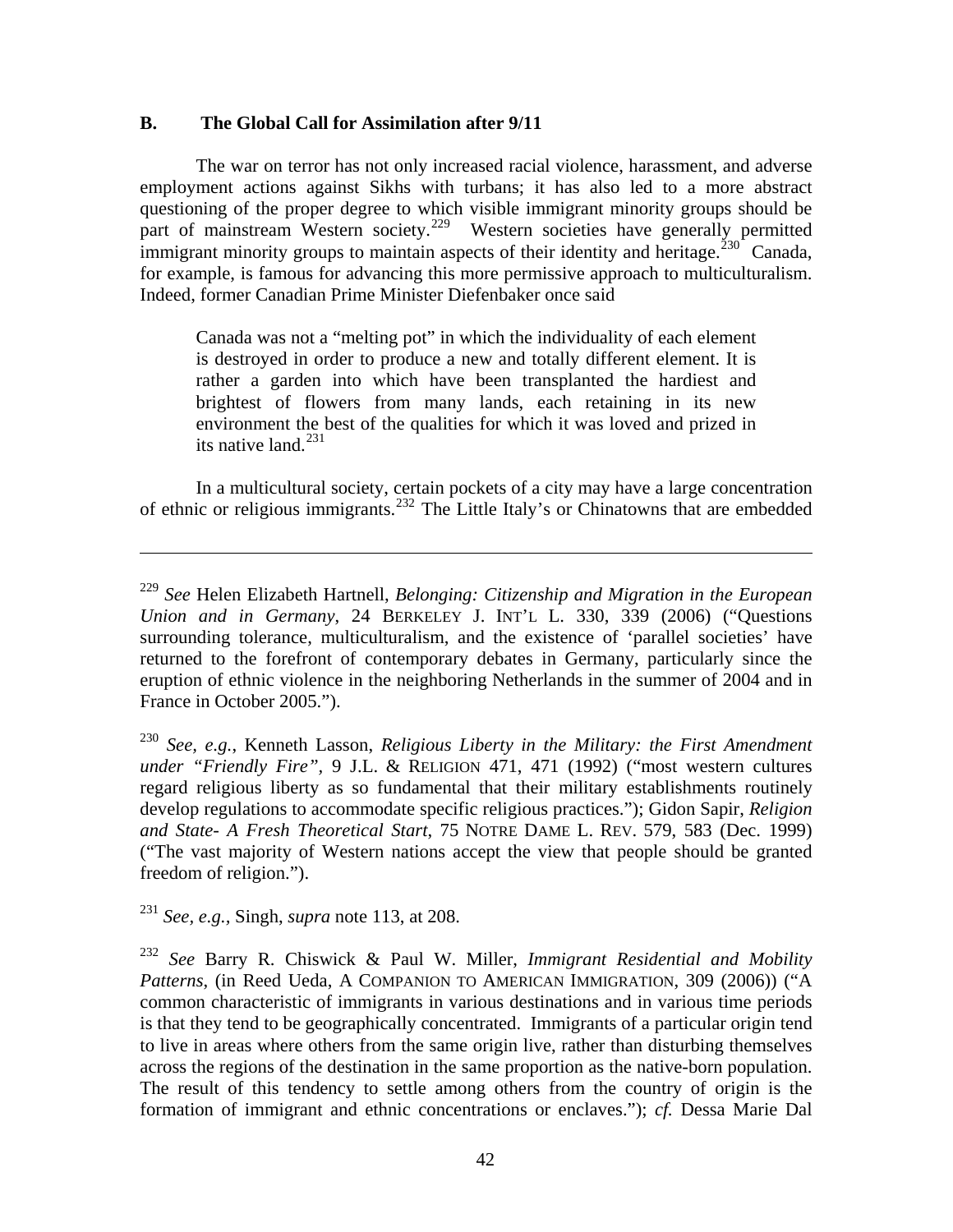in some countries' major metropolitan areas—with restaurants and grocery stores offering traditional food and dual language business signs—are examples of societies exhibiting permissive multiculturalism.<sup>[233](#page-44-0)</sup> While minorities and immigrants may live in these concentrated areas, they nonetheless participate in society, by, for example, taking part in political and civic activities or accepting jobs that some consider undesirable.<sup>[234](#page-44-1)</sup>

 On the other end of the spectrum, perhaps, is France. The French Republic was built on principles of separation of church and state and religious secularism, known in French as laïcité.<sup>[235](#page-44-2)</sup> Laïcité was at the base of the French Revolution, and has been a basic tenet of French government since the  $18<sup>th</sup>$  Century.<sup>[236](#page-44-3)</sup> The separation of Church and State was formally declared in 1905, and the idea holds an almost militant sway over the French to this day.<sup>[237](#page-44-4)</sup> Secularism implies not just neutrality, but is itself a government mandated social norm,<sup>[238](#page-44-5)</sup> leaving little space for identities that might clash with one's role as a politically French citizen. France has a long tradition of secularism. As one commentator noted, "[t]he will of the state to avoid knowledge of citizens' spirituality is  $\ldots$  a guarantee of liberty for the diverse religious confessions."<sup>[239](#page-44-6)</sup> As one writer

Porto, *La Piccola Italia Invisible: Washington D.C.'s Invisible Little Italy*, 11 GEO. PUB. POL'Y REV. 15, 16 (2006) (arguing that "an ethnic community can exist without having an ethnic enclave.").

1

<span id="page-44-0"></span><sup>233</sup> *See* KAREN CHRISTENSEN & DAVID LEVINSON, ENCYCLOPEDIA OF COMMUNITY: FROM THE VILLAGE TO THE VIRTUAL WORLD, 864 (2003) ("Contemporary Italian American neighborhoods are varied but share elements of appearance and traditions such as food preferences that result in the Italian groceries, bakeries, and delicatessens.").

<span id="page-44-1"></span><sup>234</sup> *See* MIN ZHOU, CHINATOWN: THE SOCIOECONOMIC POTENTIAL OF AN URBAN ENCLAVE (1992) (using New York's Chinatown as an example of an immigrant enclave that is distinct, though still inextricably linked to broader American society).

<span id="page-44-2"></span><sup>235</sup> *See* Christine Langenfeld, *Germany: The Teacher Head Scarf Case*, 3 INT'L J. CONST. L. 86, 93 (Jan. 2005) (describing "the principle of laicism (*principe de laïcité* )" as a "core principle of the French Republic, that guarantees the peaceful and equal coexistence of different religions in French society" and which "demands a strict separation between the secular state and religion[.]").

<span id="page-44-3"></span><sup>236</sup> See id. (noting that laïcité was "[m]entioned in France's 1789 Declaration of Human Rights[.]").

<span id="page-44-4"></span><sup>237</sup> *See id.* ("this principle was legally introduced in 1905 as the expression of a long tradition of separation of church and state and is now enshrined in Article 1 of the French Constitution.).

<span id="page-44-5"></span>238 Henri Astier, *The Deep Roots of French Secularism*, BBC NEWS ONLINE, December 18, 2003 *available at* [http://news.bbc.co.uk/1/hi/world/europe/3325285.stm.](http://news.bbc.co.uk/1/hi/world/europe/3325285.stm)

<span id="page-44-6"></span>239 Jacques Robert, *Religious Liberty and French Secularism*, 2003 B. Y. U. L. REV. 637, 643 (2003).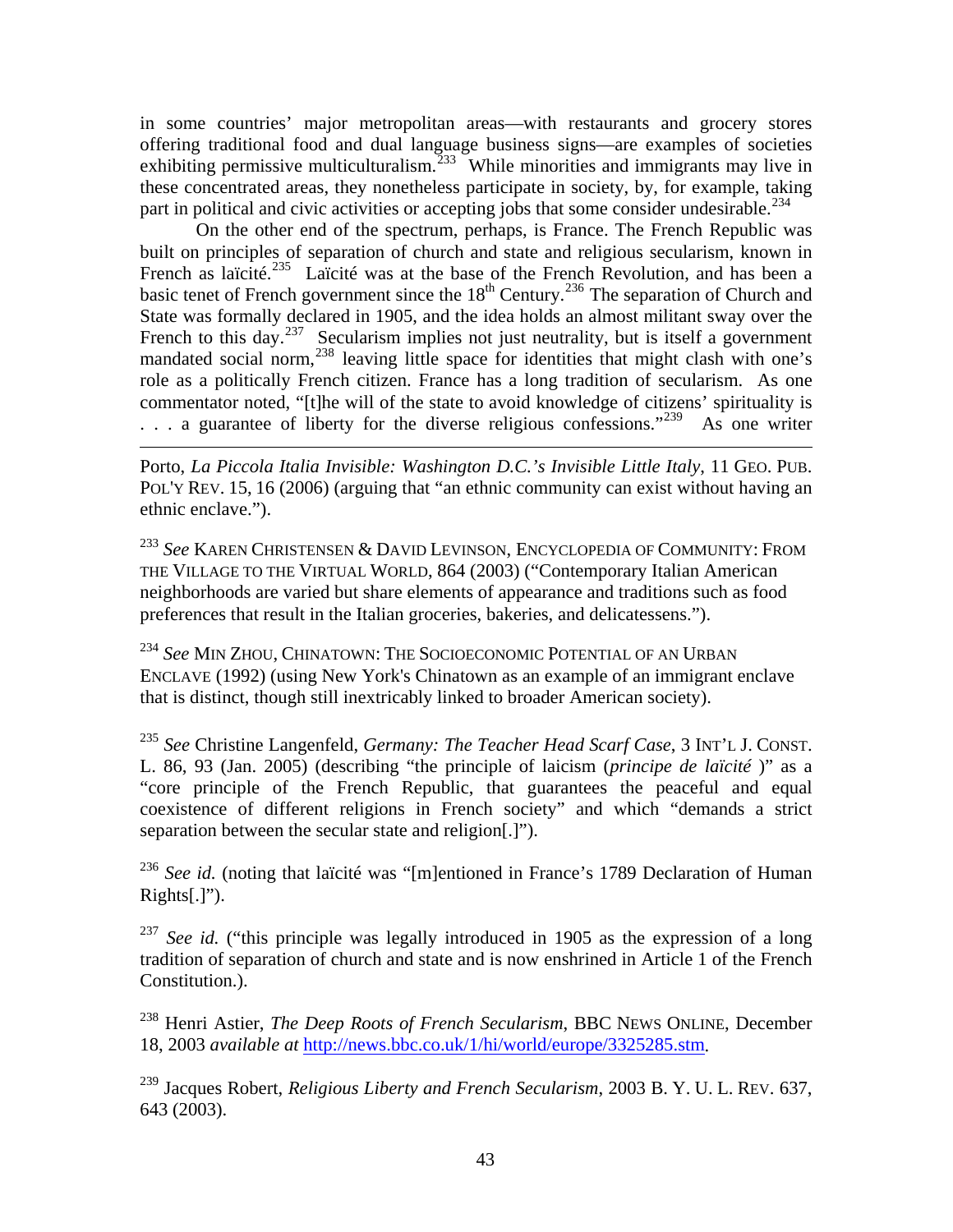describes it, "[t]he Republic has always recognized individuals, rather than groups: [a] French citizen owes allegiance to the nation, and has no officially sanctioned ethnic or religious identity"[240](#page-45-0)—placing France squarely in the "melting pot" category of integrationists.

 With terrorist activity occurring in the United States and throughout Europe, immigrant communities are increasingly coming under attack—there is, as will be described below, an increased call for Western societies to shift to the French side of the assimilation/integration continuum.<sup>[241](#page-45-1)</sup> More specifically, the pockets that are home to immigrants are no longer charming corners of America or Europe; they are considered by some to be isolated societies that serve as breeding grounds for "homegrown terrorists."[242](#page-45-2) Integration, it is argued, prevents a non-Western identity from festering and developing into extremism.<sup>[243](#page-45-3)</sup>

 There are calls, therefore, for members of these self-segregating immigrant communities to sufficiently blend into mainstream society—to adopt more of a Western identity and to consequently shed some of their cultural ties to their homeland and native beliefs.<sup>[244](#page-45-4)</sup> There is a mounting emphasis on the outer, superficial characteristics of citizens as being symbols of loyalty to a particular political regime, as though appearance is almost a proxy for allegiance.<sup>[245](#page-45-5)</sup> In short, there is growing discomfort not only with concentrated areas of immigrants, but also with the clothing of immigrants.  $246$ 

<span id="page-45-0"></span><u>.</u> <sup>240</sup> *Id*.

<span id="page-45-1"></span><sup>241</sup> *See* notes 248-83 and accompanying text, *infra*.

<span id="page-45-2"></span>242 See, e.g., Robert Polner, *A neighborhood in a fishbowl: Little Pakistan has lost plenty of residents since 9/11, and many who stayed behind are struggling to adapt*, Newsday, Aug. 2, 2005 (discussing the impact of post-9/11 scrutiny on Brooklyn's Little Pakistan).

<span id="page-45-3"></span><sup>243</sup> *See,* Muslim Integration A Bar To Extremism, FORBES, Oct. 9, 2006, *available at* [http://www.forbes.com/home/business/2006/10/06/muslim-integration-stops-extremism](http://www.forbes.com/home/business/2006/10/06/muslim-integration-stops-extremism-biz-cx_1009oxford.html)[biz-cx\\_1009oxford.html.](http://www.forbes.com/home/business/2006/10/06/muslim-integration-stops-extremism-biz-cx_1009oxford.html)

<span id="page-45-4"></span><sup>244</sup> *See* European Monitoring Centre on Racism and Xenophobia, *Muslims in the European Union: Discrimination and Islamophobia*, (Dec. 18, 2006); *see also*, Brian Murphy, *EU report: Muslims face 'Islamophobia'*, ASSOC. PRESS, Dec. 18, 2006 ("Muslims feel that acceptance by society is increasingly premised on 'assimilation' and the assumption that they should lose their Muslim identity[.]").

<span id="page-45-5"></span><sup>245</sup> *See* Mark Rice-Oxley, *Taking on the veil: West looks to assimilation: From Britain to Australia, unease grows over the separateness of many of the West's Muslim communities*, CHRISTIAN SCI. MONITOR, Oct. 20, 2006 (noting that, in Australia, "multiculturalism is seen in an increasingly negative light. Prime Minister John Howard, [for example,] has spoken of moving away from 'zealous multiculturalism' toward a reassertion of Australia's *national identity*.") (emphasis added).

<span id="page-45-6"></span><sup>246</sup> *See* notes 248-83 and accompanying text, *infra*.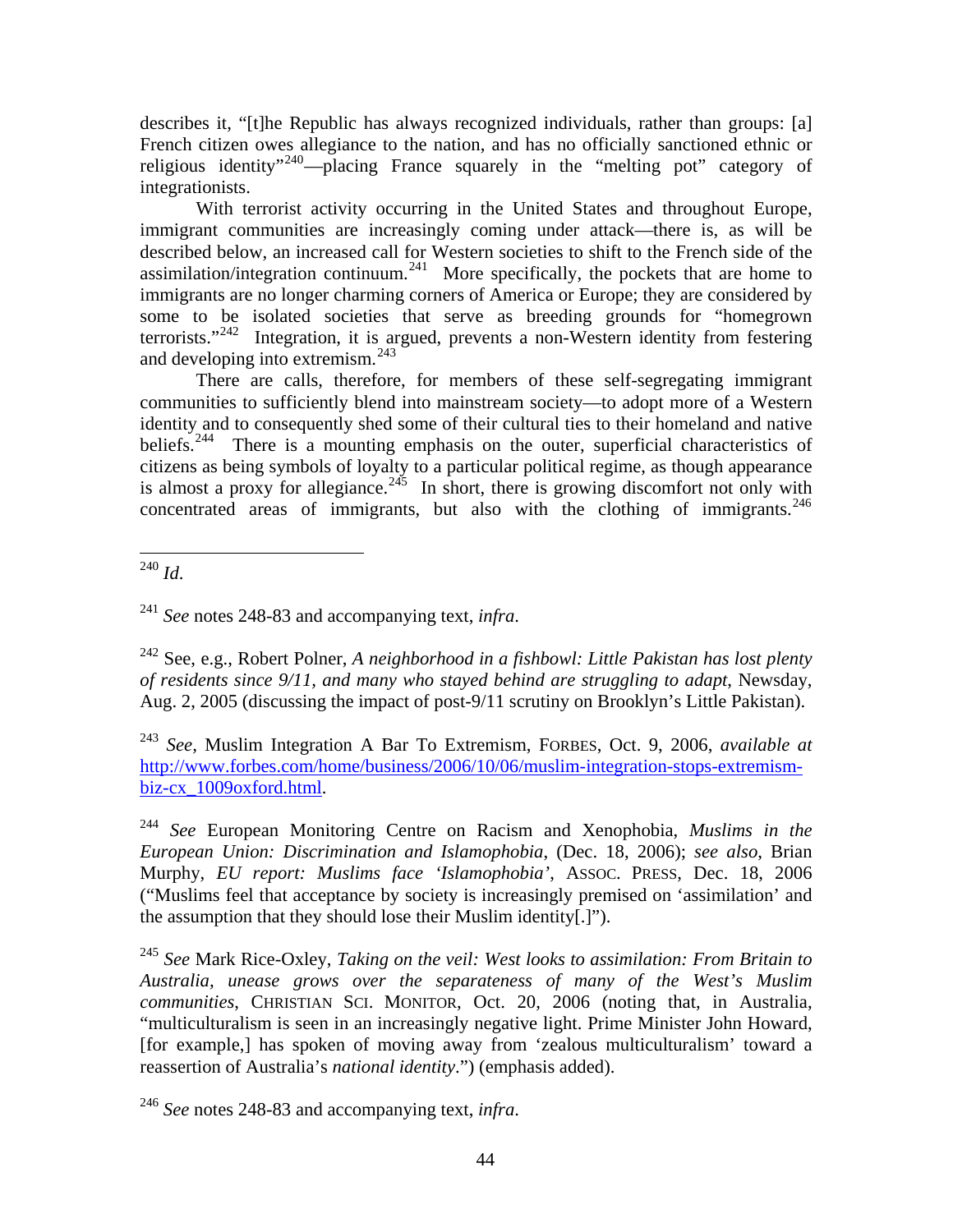Conspicuous articles of faith are manifestations of a "separate" people and are therefore under additional scrutiny. $247$ 

 Perhaps unsurprisingly, the debate regarding assimilation is most pronounced in France.<sup>[248](#page-46-1)</sup> In February 2004, French lawmakers passed a law prohibiting public school students from wearing articles of faith, such as signs or clothes, "that exhibit conspicuously a religious affiliation."<sup>[249](#page-46-2)</sup> The French aimed the law against those religious minorities who are most "visible" amongst them, i.e. those whose appearance itself manifests an alternative "political" identity.[250](#page-46-3) The purpose of the ban was ostensibly to discourage the growth of Islamic fundamentalism and to promote secularism.<sup>[251](#page-46-4)</sup> Although passed explicitly to prevent the wearing of headscarves by

<span id="page-46-0"></span><sup>247</sup> *See* Rice-Oxley, *supra* note 245.

 $\overline{a}$ 

<span id="page-46-1"></span><sup>248</sup> *See* U.S. Department of State, Bureau of Democracy, Human Rights, and Labor, *International Religious Freedom Report 200*5: *France,* Nov. 8, 2005 ("The [French] Constitution provides for freedom of religion, and the Government generally respects this right in practice; however, some religious groups remain concerned about legislation passed in 2001 and 2004, which provided for the dissolution of groups under certain circumstances and banned the wearing of conspicuous religious symbols by public school employees and students."), *available at*

[http://www.state.gov/g/drl/rls/irf/2005/51552.htm.](http://www.state.gov/g/drl/rls/irf/2005/51552.htm)

<span id="page-46-2"></span>249 Law No. 2004-228 of Mar. 15, 2004, Journal Officiel de la République Française [J.O.] [Official Gazette of France] 5190, Mar. 17, 2004.

<span id="page-46-3"></span> $250$  Many of the French arguments for the law have been on the grounds that the presence of headscarves and yarmulkes in schools politicizes the school atmosphere and leads to political incidents between students. *See* Statement by M. Jean-Pierre Raffarin, Prime Minister of France, Feb. 4, 2003, *available at* [http://www.ambafrance](http://www.ambafrance-us.org/news/statmnts/2004/raffarin_secularism_030204.asp)[us.org/news/statmnts/2004/raffarin\\_secularism\\_030204.asp](http://www.ambafrance-us.org/news/statmnts/2004/raffarin_secularism_030204.asp) (noting in a speech entitled, "Bill on the application of the principle of secularity (laicite) in state schools," that, "[i]t has to be recognized that certain religious signs, among them the Islamic veil, are now becoming more frequently seen in our schools. They are in fact taking on a political meaning and can no longer be considered simply personal signs of religious affiliation."); *see also Stasi Commission Report*, [http:// www. Assemblee](http://%20www.%20assemblee-nationale.fr/12/dossiers/laicite.asp)[nationale.fr/12/dossiers/laicite.asp;](http://%20www.%20assemblee-nationale.fr/12/dossiers/laicite.asp) The Sikh Coalition, *Chirac Endorsement- English Translation*, Dec. 17, 2003, [http://www.sikhcoalition.org/frenchban\\_chiracspeech.asp;](http://www.sikhcoalition.org/frenchban_chiracspeech.asp) Caroline Wyatt, *French Headscarf Ban Opens Rift*, BBC, Feb. 11, 2004, [http://newsvote.bbc.co.uk/mpapps/pagetools/print/news.bbc.co.uk/2/hi/europe/3478895.st](http://newsvote.bbc.co.uk/mpapps/pagetools/print/news.bbc.co.uk/2/hi/europe/3478895.stm) [m](http://newsvote.bbc.co.uk/mpapps/pagetools/print/news.bbc.co.uk/2/hi/europe/3478895.stm).

<span id="page-46-4"></span><sup>251</sup> *See* William J. Kole, *French Rue Religious Symbol Ban*, ASSOC. PRESS, Feb. 15, 2004 (describing the ban as "France's response to what many perceive as a rise in Muslim fundamentalism[.]"); Christopher D. Belelieu, *The Headscarf as a Symbolic Enemy of the European Court of Human Rights' Democratic Jurisprudence: Viewing Islam Through a*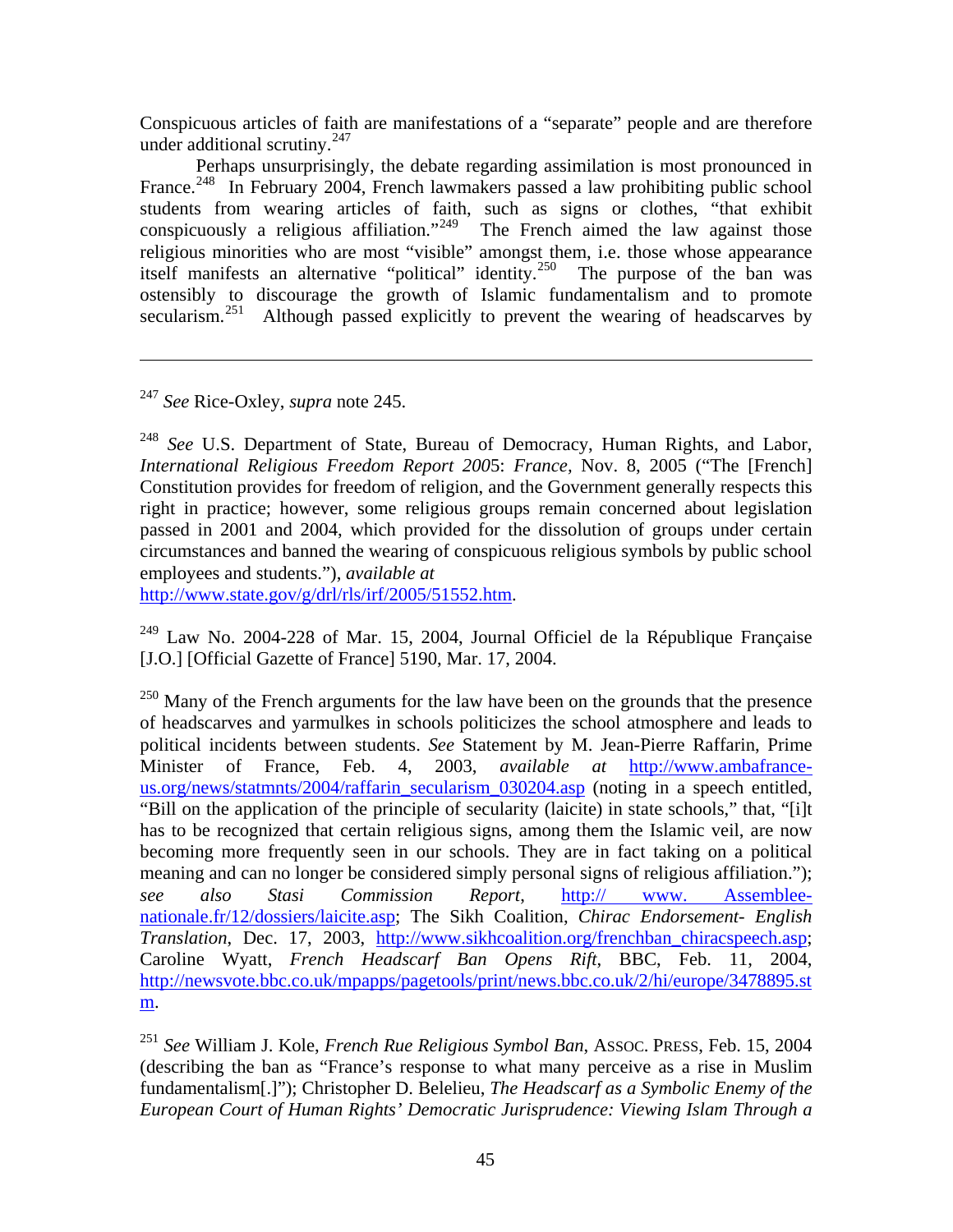young Muslim women, the ban also prohibits Jewish skullcaps, "large" Christian crosses, and the Sikh turban in public schools.<sup>[252](#page-47-0)</sup>

 French Prime Minister Jean-Pierre Raffarin, commenting on the law, noted, "Today, all the great religions in the history of France have adapted themselves to [the principle of secularism] . . . . For the most recently arrived. . . secularism is a chance, the chance to be a religion of France."<sup>[253](#page-47-1)</sup> Secularism under this view implies not just neutrality, but is itself the "state religion" of sorts.<sup>[254](#page-47-2)</sup>

 The ban on conspicuous articles of faith in public school upset minority groups whose religious identities were challenged.<sup>[255](#page-47-3)</sup> They are now required to choose between observing their faith and obtaining an education.  $256$  For example, Sikh boys with turbans

*European Legal Prism in light of the Sahin Judgment*, 12 COLUM. J. EUR. L. 573 (2006) (commenting on the "simplication of the legal debate through a representation of the headscarf as a symbol of Islamic fundamentalism."); Stefanie Walterick, *The Prohibition of Muslim Headscarves from French Public School and Controversies Surrounding the Hijab in the Western World*, 20 TEMP. INT'L & COMP. L.J. 251, 254 (2006) ("While the new law reflects France's particular tradition of laïcité, the law can also be seen as a backlash against France's growing Muslim minority population.").

 $\overline{a}$ 

<span id="page-47-0"></span><sup>252</sup> *See* Walterick, *supra* note 251, n. 251 ("Although the new law contains neutral language that prohibits all religious garb, including large Christian crosses, Jewish yarmulkes, and Sikh turbans, the law was enacted with the specific intent to eliminate the Muslim hijab, or headscarf, from French public school classrooms.").

<span id="page-47-1"></span><sup>253</sup> *Debate Begins in France on Religion in the Schools*, N.Y. TIMES, Feb. 4, 2004, (French Prime Minister Jean-Pierre Raffarin, as quoted in Elaine Sciolino) *available at* [http://query.nytimes.com/gst/fullpage.html?res=9D0CE2DB153BF937A35751C0A9629](http://query.nytimes.com/gst/fullpage.html?res=9D0CE2DB153BF937A35751C0A9629C8B63&n=Top/Reference/Times%20Topics/Subjects/C/Church-State%20Relations) [C8B63&n=Top/Reference/Times%20Topics/Subjects/C/Church-State%20Relations.](http://query.nytimes.com/gst/fullpage.html?res=9D0CE2DB153BF937A35751C0A9629C8B63&n=Top/Reference/Times%20Topics/Subjects/C/Church-State%20Relations)

<span id="page-47-2"></span>254 Henri Astier, *The Deep Roots of French Secularism*, BBC NEWS, Dec. 18, 2003, *available at* [http://news.bbc.co.uk/1/hi/world/europe/3325285.stm.](http://news.bbc.co.uk/1/hi/world/europe/3325285.stm)

<span id="page-47-3"></span>255 For example, demonstrations were held in response to the ban. *See, e.g*., Delfin Vigil, *Worldwide Protests over Ban on Religious Symbols: French Proposal Would Apply to all its Public Schools*, Jan. 18, 2004.

<span id="page-47-4"></span> $256$  In the words of one 17-year-old Sikh student, "I'm 100 percent French, I speak French, I was born here." He continued, "[b]ut it's impossible for me to take off my turban. If they force me, I'll have to drop out, and never be able to do anything except a job that no one else wants." Elaine Sciolino, *Bobigny Journal; French Sikhs Defend Their Turbans and Find Their Voice*, N.Y. TIMES, Jan. 12, 2004, *available at* [http://query.nytimes.com/gst/fullpage.html?res=9E05EFDE1530F931A25752C0A9629C](http://query.nytimes.com/gst/fullpage.html?res=9E05EFDE1530F931A25752C0A9629C8B63&n=Top/Reference/Times%20Topics/Subjects/S/Sikhs%20(Sect)) [8B63&n=Top/Reference/Times%20Topics/Subjects/S/Sikhs%20\(Sect\)](http://query.nytimes.com/gst/fullpage.html?res=9E05EFDE1530F931A25752C0A9629C8B63&n=Top/Reference/Times%20Topics/Subjects/S/Sikhs%20(Sect)).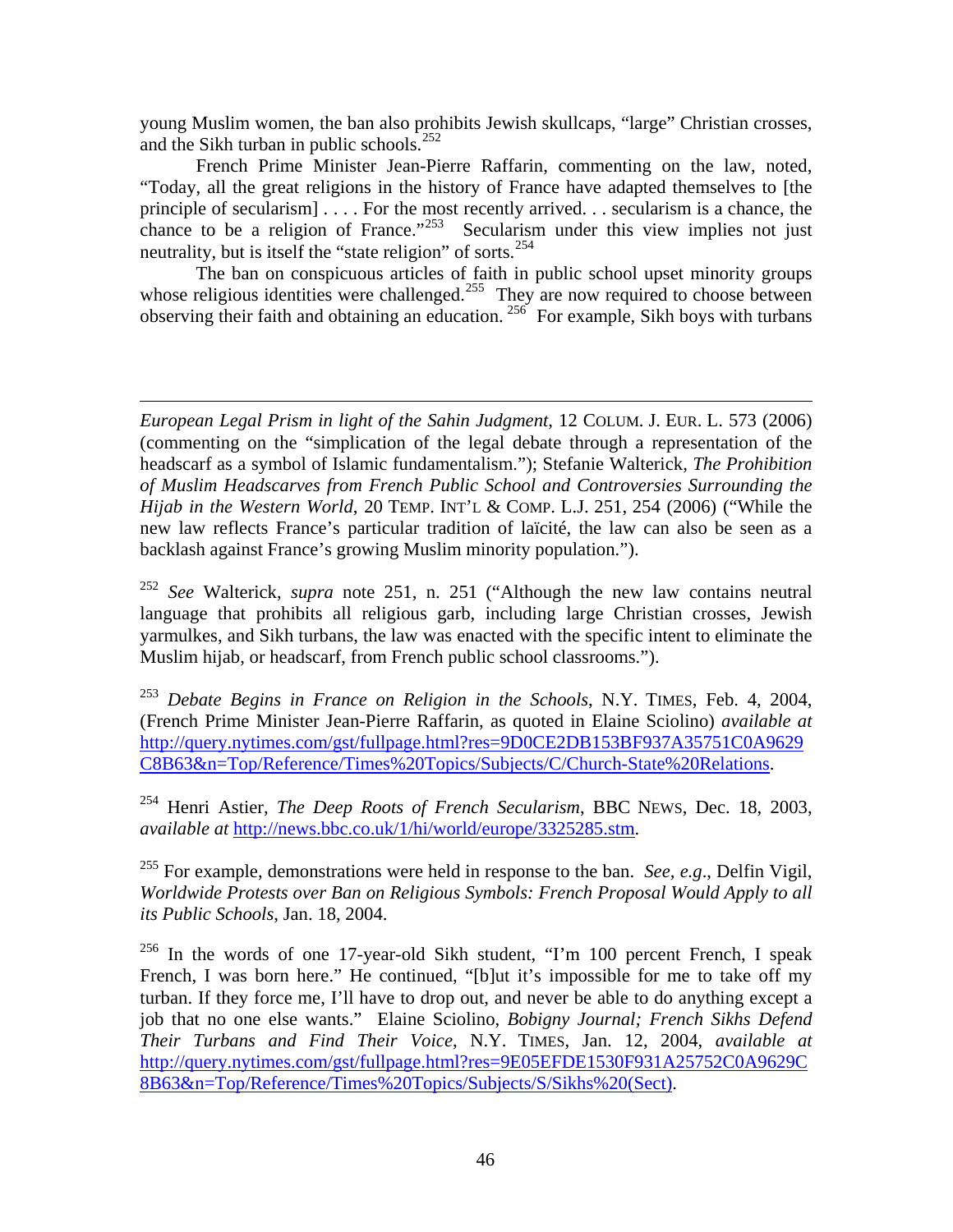are uniformly forbidden to enroll in public schools.<sup>[257](#page-48-0)</sup> Accordingly, a number of students from these minority communities have been forced to find alternative forms of basic education, such as private or religious schooling, or home-schooling.<sup>[258](#page-48-1)</sup> The accepted form of integration, for these individuals who rejected the ostensible call to shed religious attire, was one in which each culture adds to the identity of a nation by being able to express its own diverse characteristics, including, but not limited to, turbans.<sup>[259](#page-48-2)</sup> As prominent Sikh scholar I. J. Singh points out, "the only desirable integration for a small minority such as ours lies in a mosaic where our identity is sacrosanct."<sup>[260](#page-48-3)</sup>

 The Sikh perspective was completely overlooked in the lead up to the French legislation.<sup>[261](#page-48-4)</sup> When initially faced with Sikh objections after the bill's passage, one Ministry of Education official replied, "What? There are Sikhs in France? I know nothing about the Sikh problem. Are there many Sikhs in France?"<sup>[262](#page-48-5)</sup> This is despite the fact that approximately  $\overline{5,000}$  to 7,000 Sikhs live in France,<sup>[263](#page-48-6)</sup> far more than the 1,200 veiled Muslim schoolgirls in the country.<sup>[264](#page-48-7)</sup>

<span id="page-48-3"></span><sup>260</sup> I. J. SINGH, SIKHS AND SIKHISM: A VIEW WITH A BIAS 112 (The Centennial Foundation 1998) (1993).

<span id="page-48-4"></span><sup>261</sup> *UK Sikhs join 'headscarf' protest*, BBC NEWS, Feb. 21, 2004, *available at* [http://news.bbc.co.uk/2/hi/uk\\_news/3508677.stm.](http://news.bbc.co.uk/2/hi/uk_news/3508677.stm)

<span id="page-48-5"></span>262 Sciolino, *supra* note 256.

<span id="page-48-6"></span><sup>263</sup> *French Sikhs lambast school ban*, BBC NEWS, Sept. 7, 2004, *available at* [http://news.bbc.co.uk/2/hi/europe/3635768.stm.](http://news.bbc.co.uk/2/hi/europe/3635768.stm)

<span id="page-48-7"></span>264 Elizabeth C. Jones, *Muslim girls unveil their fears*, BBC NEWS, Mar. 28, 2005, *available at* [http://news.bbc.co.uk/2/hi/programmes/this\\_world/4352171.stm.](http://news.bbc.co.uk/2/hi/programmes/this_world/4352171.stm)

<span id="page-48-0"></span> $\overline{a}$  $^{257}$  Although the ban officially affects only primary and secondary education (elementary through high school), there have been reports that universities too are refusing to accept Sikh men with turbans. Karamvir Singh, 19 year old French-Sikh and French citizen, was rejected from 5 French universities in October in anticipation of the ban. He was told that they were willing to accept him, if he took off his turban. Press Release, United Sikhs, *Right To Turban Petition*, Jan. 3, 2004 *available at* [http://www.sikhpride.com/france.htm.](http://www.sikhpride.com/france.htm)

<span id="page-48-1"></span><sup>258</sup> *See, e.g.*, Emma Jane Kirby, *Sikh school sidesteps French ban*, BBC NEWS, Sept. 15, 2007.

<span id="page-48-2"></span><sup>259</sup> *See* Robin Cook, *France need not fear schoolgirls in headscaves*, THE INDEPENDENT (U.K.), Dec. 19, 2003 (arguing that the British form of multiculturalism has "judged that we are more likely to reduce friction and to promote harmony if we respect religious and cultural diversity and tolerate rather than suppress its outward expressions. While France has acted to ban headscarves, we adapted our law to permit Sikhs to wear their turbans when others may be required to wear helmets. . . . Our lives are enriched by the consequent diversity of cultures, heritage and, most popularly, cuisine.").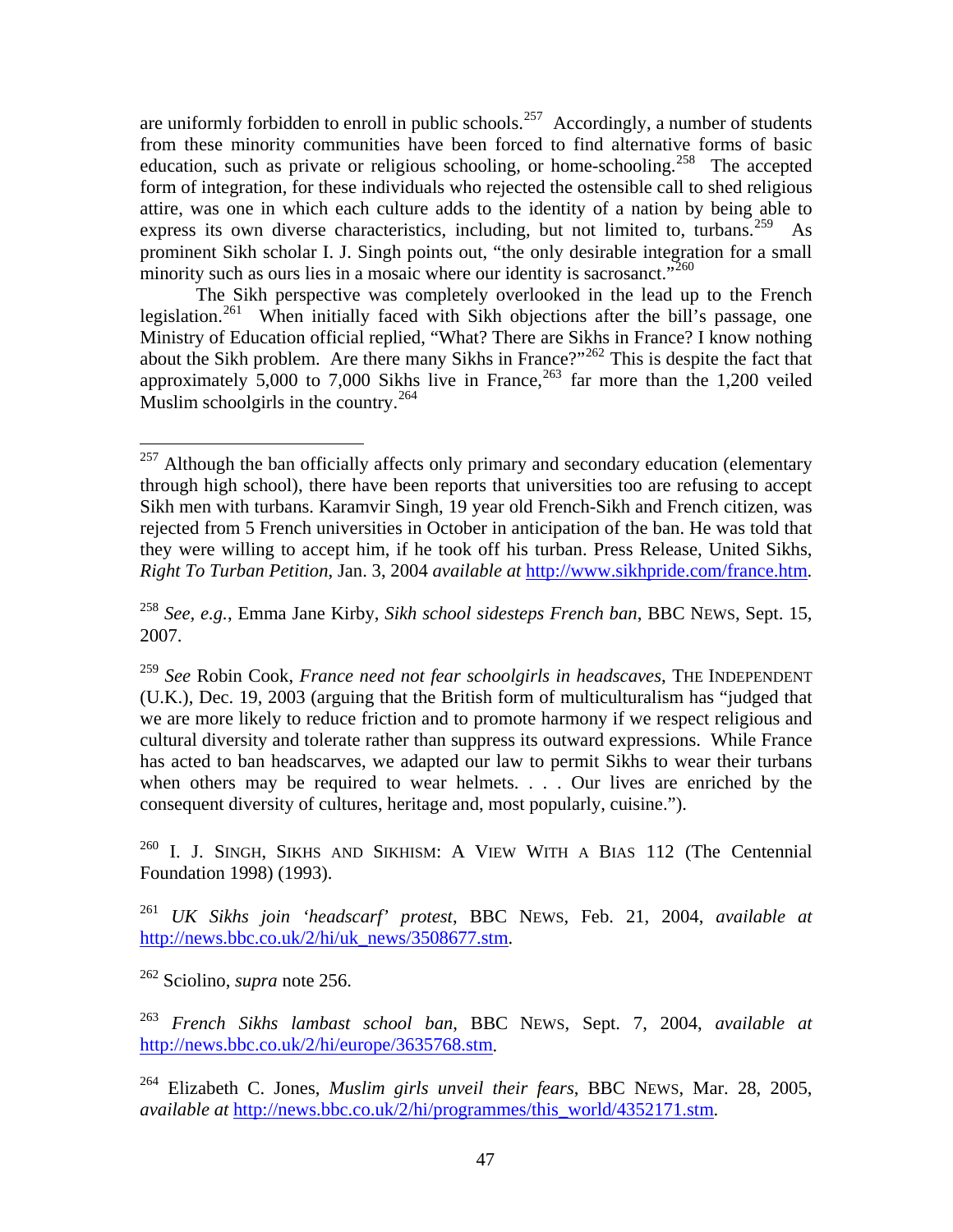Despite protests from Sikhs, France's highest administrative body, the Council of State, upheld the ban as it applied to Sikhs.<sup>[265](#page-49-0)</sup> According to reports of the ruling, the Council of State concluded that the ban was "justified on the grounds of public security," an apparent allusion to the concern regarding the spread of religious fundamentalism, "and was not a restriction on freedom of faith."[266](#page-49-1) The Council of State also ruled that a Sikh can wear his turban in drivers' license and passport photos, reasoning on procedural grounds, rather than reasoning respecting the rights of Sikhs with turbans.<sup>267</sup> Specifically, the Council stated that the transport minister, not the local interior officials, could establish regulations regarding such conditions or restrictions.<sup>[268](#page-49-3)</sup>

 France's actions have set an example for advancing a largely integrationist agenda in Europe. Belgium imposed a similar ban in 2005, specifically disallowing Sikh turbans in public educational institutions.<sup>[269](#page-49-4)</sup> The Netherlands is contemplating "a total ban on the wearing of burqas and other Muslim face veils in public, justifying the move on security grounds."<sup>[270](#page-49-5)</sup> Moreover, Germany

has increased its integration efforts regarding immigrants but grapples with sensitive issues such as headscarves. Amid heightened fears that wearing a veil is a symbol of fundamentalist Islam, the headscarf issue on another level also reflects sensitive topics such as the modern secular identities of European states, the compatibility of Islam with largely Christian Europe, the acceptance of immigrants, integration and religious rights. $^{271}$  $^{271}$  $^{271}$ 

<span id="page-49-1"></span><sup>266</sup> *Id*.

 $\overline{a}$ 

<span id="page-49-2"></span><sup>267</sup> *See* Rediff.com, *France rules Sikh turbans legal*, REDIFF.COM, Dec. 5, 2005, a*vailable at* <http://in.rediff.com/news/2005/dec/05paris.htm>.

<span id="page-49-3"></span><sup>268</sup> *Id*.

<span id="page-49-4"></span>269 The Tribune, *Belgium bans turban in schools*, THE TRIBUNE, Sept. 5, 2005, *available at* [http://wwww.tribuneindia.com/2005/20050905/punjab1.htm#10.](http://wwww.tribuneindia.com/2005/20050905/punjab1.htm#10)

<span id="page-49-5"></span>270 Alexandra Hudson, *Dutch to ban wearing of Muslim burqa in public*, REUTERS, Nov. 17, 2006 *available at* [http://www.reuters.com/article/topNews/idUSL1720620620061117.](http://www.reuters.com/article/topNews/idUSL1720620620061117)

<span id="page-49-6"></span><sup>271</sup> *German State Bans Hijab-clad Teachers*, JUDEOSCOPE, June 1, 2006 (noting that the *hijab* "has been the subject of growing debate in several parts of Europe for more than a decade. But it especially intensified following the Sept. 11 terrorist attacks in New York and Washington.").

<span id="page-49-0"></span><sup>265</sup> *French Sikhs appeal on turban ban*, BBC NEWS, Mar. 7, 2006, *available at* [http://news.bbc.co.uk/2/hi/europe/4782420.stm.](http://news.bbc.co.uk/2/hi/europe/4782420.stm)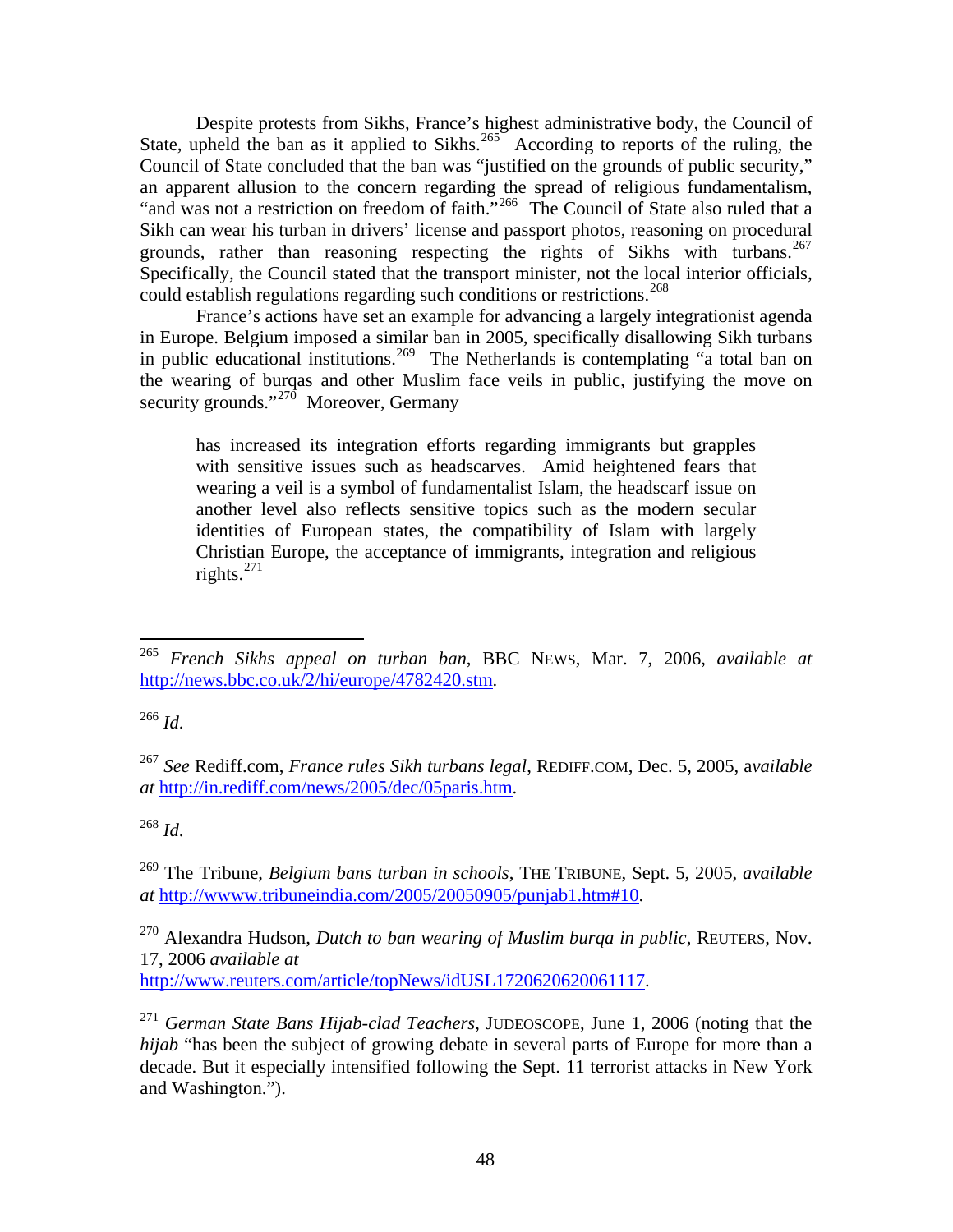Accordingly, now half of Germany's states prohibit Muslim schoolteachers from wearing headscarves.<sup>[272](#page-50-0)</sup> In addition, a school in Berlin has not allowed "370 pupils... to speak in their native tongue" even though "[n]inety percent of the school's students have foreign-born parents . . . and each class features between eight and ten different languages." $273$  The school's headmaster explained, "We have introduced this ban to enable our students to take part in German society through speaking and understanding the language properly[.]"<sup>[274](#page-50-2)</sup>

 The row over integration and articles of faith is perhaps most fervent in England, where former Foreign Secretary Jack Straw claimed that Muslim attire that covers women from head-to-toe, exposing only the eyes, hinders communication: "Communication requires that both sides see each other's face . . . . You not only hear what people say, but you also see what they mean."<sup>[275](#page-50-3)</sup> Moreover, he stated that the Muslim veil "separates people," suggesting that its use contributes to the erosion of British society.<sup>27 $\delta$ </sup> He added:

Simply breathing the same air as other members of society isn't integration. Britishness is thus an identity available to Anglicans, Catholics, Jews, Muslims, Sikhs, Hindus and those of other religions and none, and a central element of that identity is the principle that everyone has the freedom to practice their faith not as a matter of tolerance but of right. $^{277}$  $^{277}$  $^{277}$ 

 To wear a headscarf, therefore, is to refuse to adopt British identity, a decision Straw does not find acceptable. Following Foreign Secretary Straw's foray into the subject, Prime Minister Tony Blair affirmed Straw's view that the veil is a "mark of separation" that makes "people from outside the community feel uncomfortable."<sup>278</sup>

<span id="page-50-0"></span>1 <sup>272</sup> *Id*.

<span id="page-50-2"></span><sup>274</sup> *Id*.

<span id="page-50-5"></span><sup>277</sup> *Id*.

<span id="page-50-6"></span><sup>278</sup> *Id*.

<span id="page-50-1"></span><sup>273</sup> Stefan Nicola, *German school bans foreign languages*, UNITED PRESS INT'L., Jan. 26, 2006, *available at* [http://www.upi.com/archive/view.php?archive=1&StoryID=20060126](http://www.upi.com/archive/view.php?archive=1&StoryID=20060126-011259-7812r) [-011259-7812r](http://www.upi.com/archive/view.php?archive=1&StoryID=20060126-011259-7812r).

<span id="page-50-3"></span><sup>275</sup> Fareena Alam, *Beyond the Veil*, NEWSWEEK, Nov. 27, 2006, *available at* <http://www.msnbc.msn.com/id/15789437/site/newsweek/> (noting also that "British Muslims immediately wondered how Straw's former cabinet colleague, ex-Home Secretary David Blunkett- blind since birth- ever did his job.").

<span id="page-50-4"></span><sup>276</sup> *Muslims must feel British—Straw*, BBC NEWS, Nov. 2, 2006, *available at* [http://news.bbc.co.uk/2/hi/uk\\_news/politics/6110798.stm](http://news.bbc.co.uk/2/hi/uk_news/politics/6110798.stm).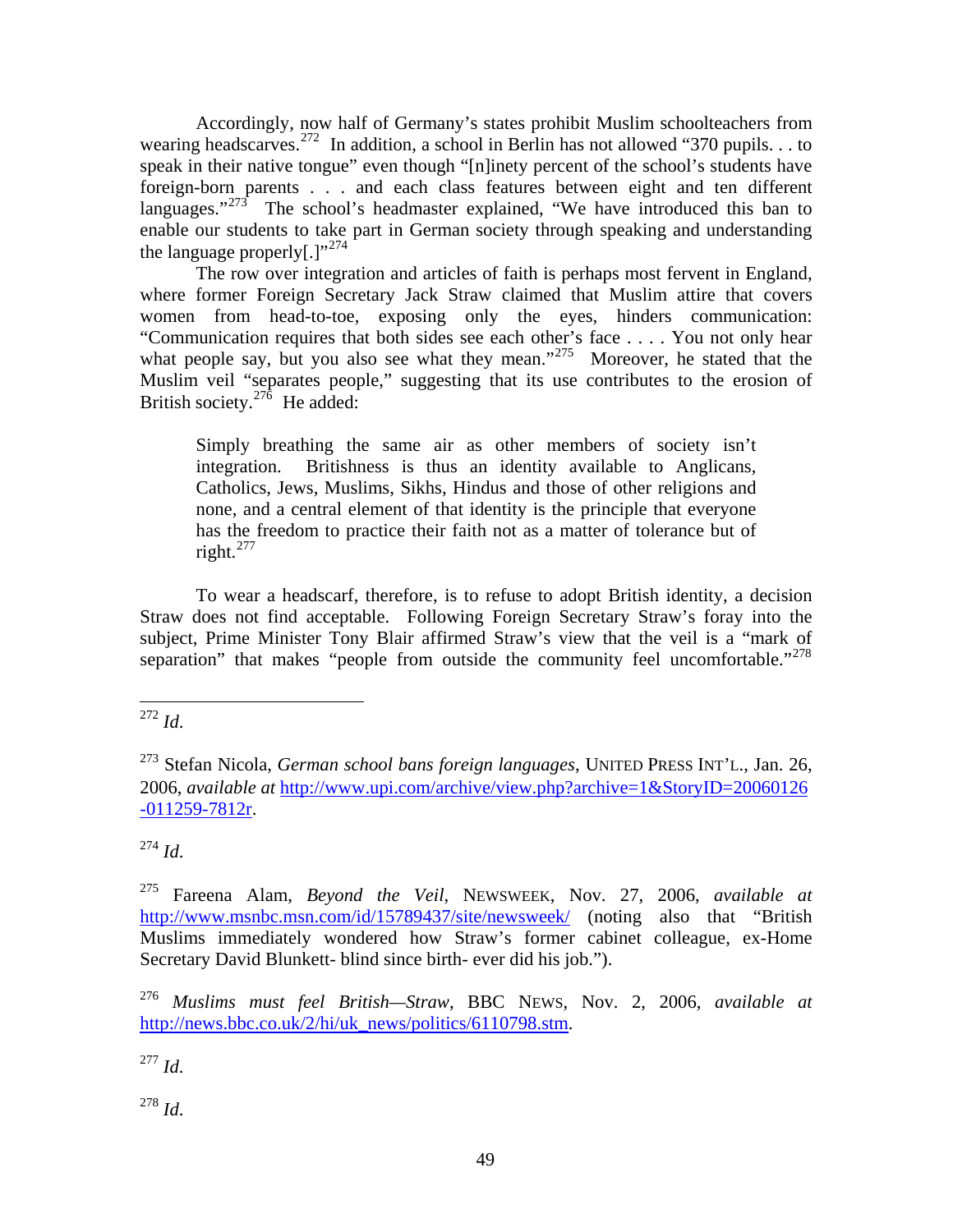Moreover, on March 22, 2006, the House of Lords ruled that a Muslim girl's "right to manifest her belief in practice or observance" was not infringed when her high school excluded her for wearing a *jilbab*, or a long shapeless black gown, instead of the school's uniform.<sup>[279](#page-51-0)</sup> The lords reasoned, in part, that "there were three schools in the area at which the wearing of the *jilbab* was permitted . . . . There is, however, no evidence to show that there was any real difficulty in her attending one or other of these schools[.]"<sup>[280](#page-51-1)</sup>

 To be sure, not all Western nations have responded to the terrorist activity and subsequent concern for the spread of fundamentalist Islam by clamping down on the wearing of articles of faith. For example, in 2005, the Australian government rejected a proposal "to ban Muslim girls from wearing traditional headscarves in state schools."<sup>281</sup> In discussing why he disliked the proposal, the Prime Minister stated, "If you ban a headscarf you might, for consistency's sake, have to ban a . . . turban,"<sup>[282](#page-51-3)</sup> which the Prime Minister apparently was not willing to do. Moreover, an official in opposition to the proposal said, "We're at war with terror, not young girls wearing scarves or (people wearing) crucifixes or skull caps."<sup>[283](#page-51-4)</sup>

 Canada traditionally has been lenient towards minority groups. Former Prime Minister Pierre Trudeau, for example, instituted a policy of multiculturalism that sought to assist members of all cultural groups to overcome cultural barriers, promote encounters between different groups, and support all of Canada's cultures.<sup>[284](#page-51-5)</sup> Canada's commitment to multiculturalism has been hotly debated and opposed since the nation's inception. Opponents to the policy feel that it leads to the erosion of a unified Canadian identity.[285](#page-51-6)

[http://www.publications.parliament.uk/pa/ld200506/ldjudgmt/jd060322/begum-4.htm.](http://www.publications.parliament.uk/pa/ld200506/ldjudgmt/jd060322/begum-4.htm)

<span id="page-51-1"></span><sup>280</sup> *Id*.

1

<span id="page-51-2"></span>281 Brendan Nicholson, *PM rejects headscarves ban*, THE AGE, Aug. 30, 2005, *available at* [http://www.theage.com.au/news/national/pm-rejects-headscarves](http://www.theage.com.au/news/national/pm-rejects-headscarves-ban/2005/08/29/1125302511538.html)[ban/2005/08/29/1125302511538.html.](http://www.theage.com.au/news/national/pm-rejects-headscarves-ban/2005/08/29/1125302511538.html)

<span id="page-51-3"></span><sup>282</sup> *Id*.

<span id="page-51-4"></span><sup>283</sup> *Id*.

<span id="page-51-5"></span><sup>284</sup> *See* A. Wayne MacKay & M. Chantal Richard, *Multiculturalism: Who Needs It?*, 8 EDUC. & L.J. 265, 282 (1998).

<span id="page-51-6"></span><sup>285</sup> *Id.* at 270 (pointing out that multiculturalism cannot be blamed for everything, since these groups would be demanding certain rights whether or not an official governmental policy on the issue had been articulated).

<span id="page-51-0"></span> $^{279}$  R v. Headteacher and Governors of Denbigh High School, (2006) UKHL 15, *available at*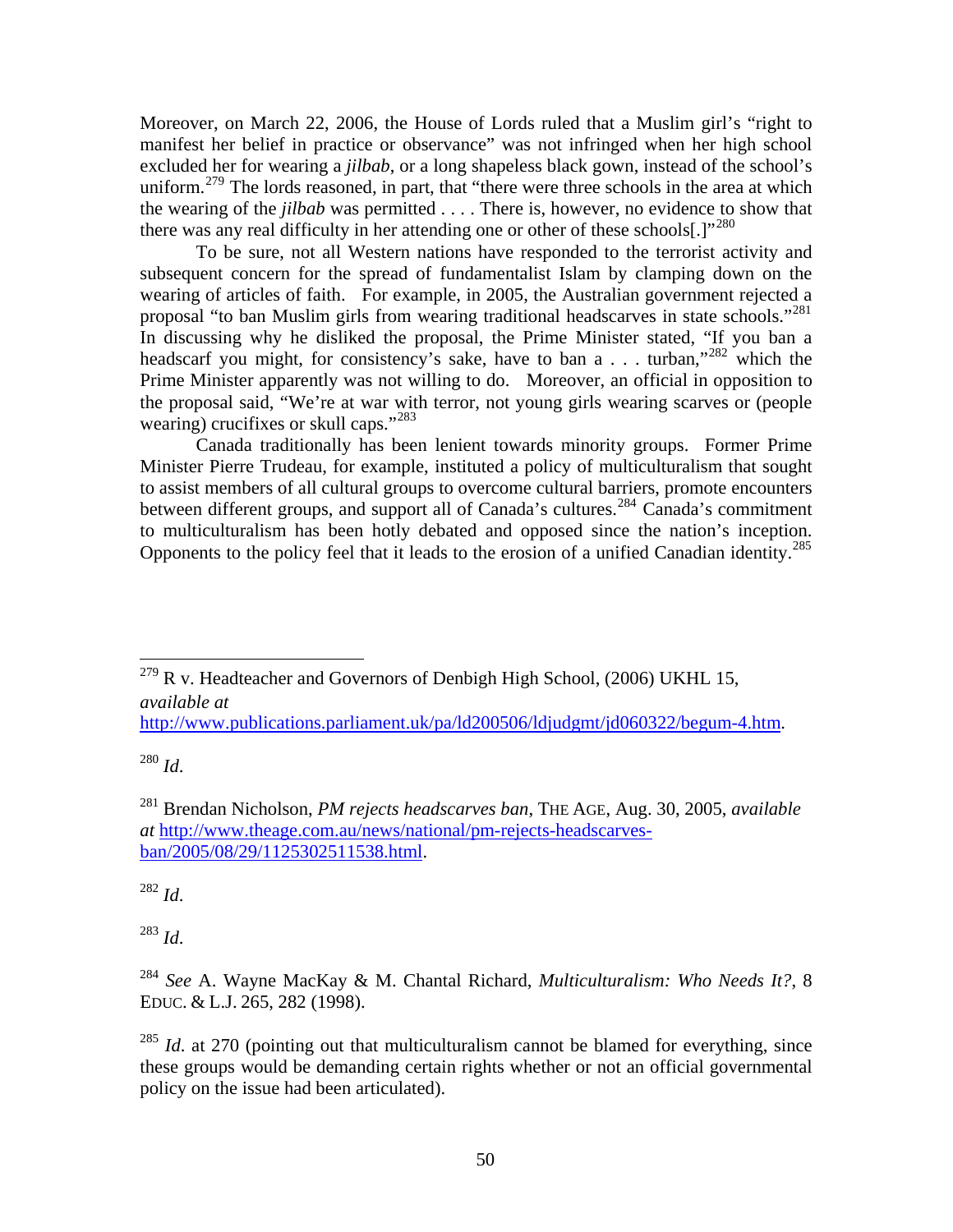Despite the opposition, the government supports visible minorities in their integration into Canadian society.[286](#page-52-0)

 After 9/11, the Canadian courts have ruled consistently with this approach. The Supreme Court of Canada concluded that Sikh students can carry *kirpans* to schools.<sup>287</sup> The Court specifically held

an absolute prohibition against wearing a kirpan infringes the freedom of religion of the student in question under [section] 2(a) of the Canadian Charter of Rights and Freedoms [hereinafter Canadian Charter]. The infringement cannot be justified under [section] 1 of the Canadian Charter, since it has not been shown that such a prohibition minimally impairs the student's rights.<sup>[288](#page-52-2)</sup>

 Similarly, a postsecondary student in Quebec, Canada, "was told to remove her *hijab* at College Jean-Eudes[.]"<sup>[289](#page-52-3)</sup> In response, the Quebec Human Rights Commission ruled that "religious schools admitting students from more than one faith must make reasonable efforts to accommodate all their pupils' beliefs"—irrespective of whether they are public or private institutions.<sup>[290](#page-52-4)</sup>

 A 2006 shooting spree in French-speaking Montreal, Canada by an immigrant Sikh challenged Canada's multicultural ideal. On September 16, 2006, *Globe and Mail* columnist Jan Wong argued that the young man killed because of an alienation from Quebec's francophone society, which explains not only this rampage, but also others that occurred in Quebec's recent past.[291](#page-52-5) The *Montreal Gazette* rejected Wong's argument in clear terms:

The foolishness of her deduction was confirmed by the lack of evidence to support it. In none of the cases . . . was there even the slightest tangible

<span id="page-52-2"></span><sup>288</sup> *Id*.

<span id="page-52-4"></span><sup>290</sup> *Id*.

<span id="page-52-0"></span><sup>286</sup> <sup>286</sup> *See* M. Neil Browne & Michael D. Meuti, *Individualism and the Market Determination of Women's Wages in the United States, Canada, and Hong Kong*, 21 LOY. L.A. INT'L & COMP. L.J. 355, 383-386 (July, 1999); Jason R. Wiener, Note, *Neighbors up North: Nunavut's Incorporation in Canada as a Model for Multicultural Democracy*, 28 SUFFOLK TRANSNAT'L L. REV. 267, 297-98 (2005).

<span id="page-52-1"></span><sup>287</sup> *Multani v. Comm'n Scolaire Marguerite-Bourgeoys*, *supra* note 21.

<span id="page-52-3"></span><sup>289</sup> *Private schools can reject hijab*, MONTREAL GAZETTE, Oct. 5, 2005, at A5.

<span id="page-52-5"></span><sup>291</sup> Jan Wong, *Get under the desk*, GLOBE AND MAIL, Sept. 16, 2006, at A8.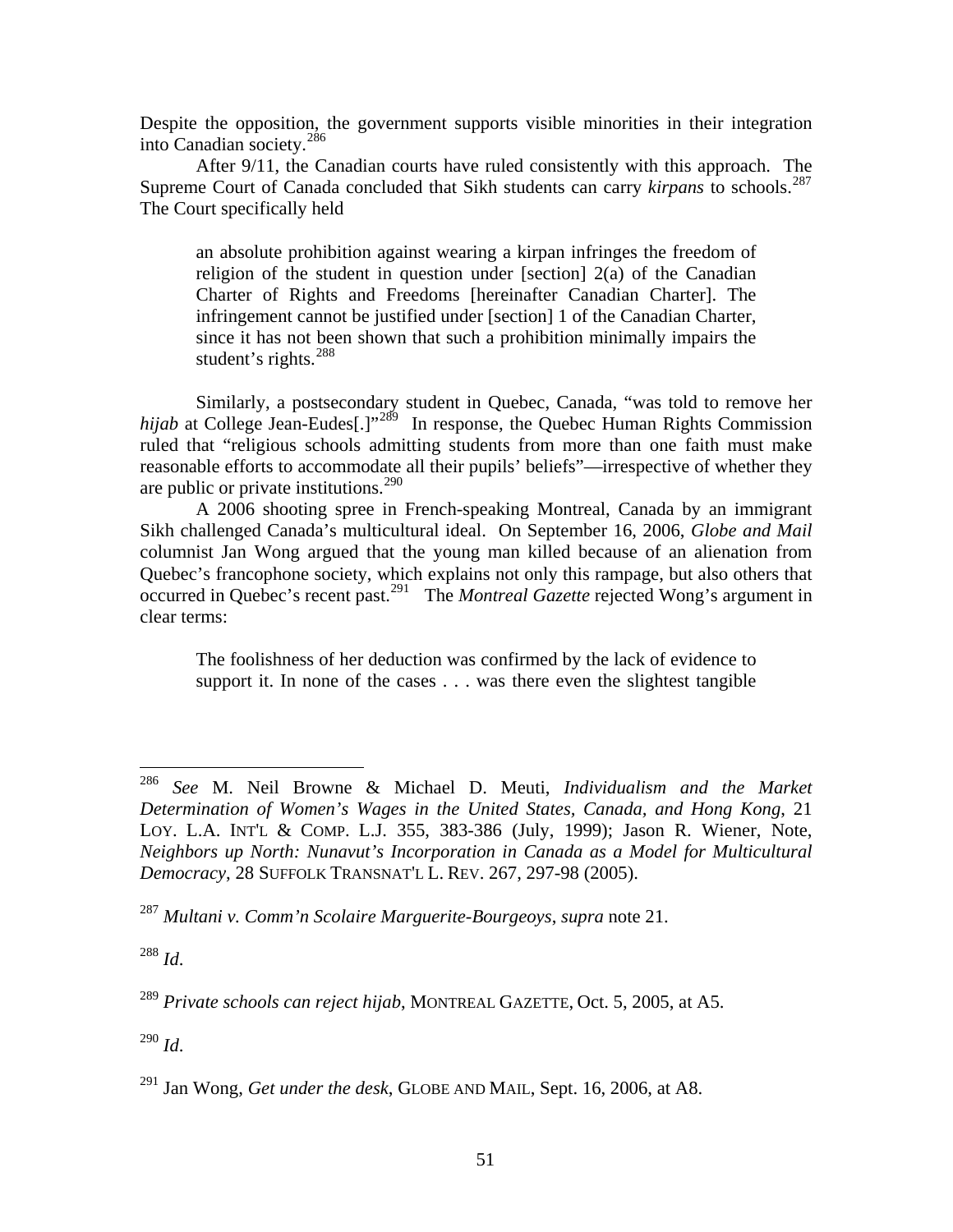hint that their actions were spurred by alienation from mainstream Quebec society.  $\ldots$  In each case the ethnicity factor was purely incidental.<sup>[292](#page-53-0)</sup>

#### **C. The State of the Multicultural Union**

 In the United States, "as in other industrialized democracies, we are seeing the 'return of assimilation.'"<sup>[293](#page-53-1)</sup> In Detroit, Michigan, home to a sizable Muslim population, a Muslim woman's case was dismissed after she refused to remove her veil.<sup>[294](#page-53-2)</sup> The judge, Paul Parah, explained that he needed to see the woman's face in order to assess her truthfulness<sup>[295](#page-53-3)</sup>, an argument similar to the one made by Britain's Jack Straw, who claimed that the Muslim veil hindered effective communication.

 A court in Florida upheld a state law requiring an individual's full face to be shown on his or her driver's license photo. [296](#page-53-4) A Muslim woman who wanted to wear her veil for her license photo, sued, arguing in the main that the state law infringed upon her First Amendment right to free exercise of religion.<sup>[297](#page-53-5)</sup> In ruling against the Muslim woman, the court wrote:

We recognized the tension created as a result of choosing between following the dictates of one's religion and the mandates of secular law . . . . However, as long as the laws are neutral and generally applicable to the citizenry, they must be obeyed.[Moreover, the law] did not compel [her] to engage in conduct that her religion forbids—her religion does not forbid all photographs.[298](#page-53-6)

<span id="page-53-2"></span>294 Zachary Gorchow, *Veil costs her claim in court*, DETROIT FREE PRESS, Oct. 22, 2006, at 1B.

<span id="page-53-3"></span><sup>295</sup> *Id.* (noting that the judge in question stated that, "[m]y job in the courtroom is to make a determination as to the veracity of somebody's claim . . . . Part of that, you need to identify the witness and you need to look at the witness and watch how they testify.").

<span id="page-53-5"></span><sup>297</sup> *Id*.

 $\overline{a}$ 

<span id="page-53-6"></span><sup>298</sup> *Id*.

<span id="page-53-0"></span><sup>292</sup> Hubert Bauch, *Jan Wong was misguided, maybe. But why the fuss?* MONTREAL GAZETTE, Oct. 1, 2006, at A15.

<span id="page-53-1"></span><sup>293</sup> *See* Yoshino, *supra* note 131.

<span id="page-53-4"></span><sup>296</sup> *Florida appeals court won't allow veil in driver's license photo*, ASSOC. PRESS, Sept. 7, 2005, *available at* [http://www.firstamendmentcenter.org/%5Cnews.aspx?id=15748.](http://www.firstamendmentcenter.org/%5Cnews.aspx?id=15748)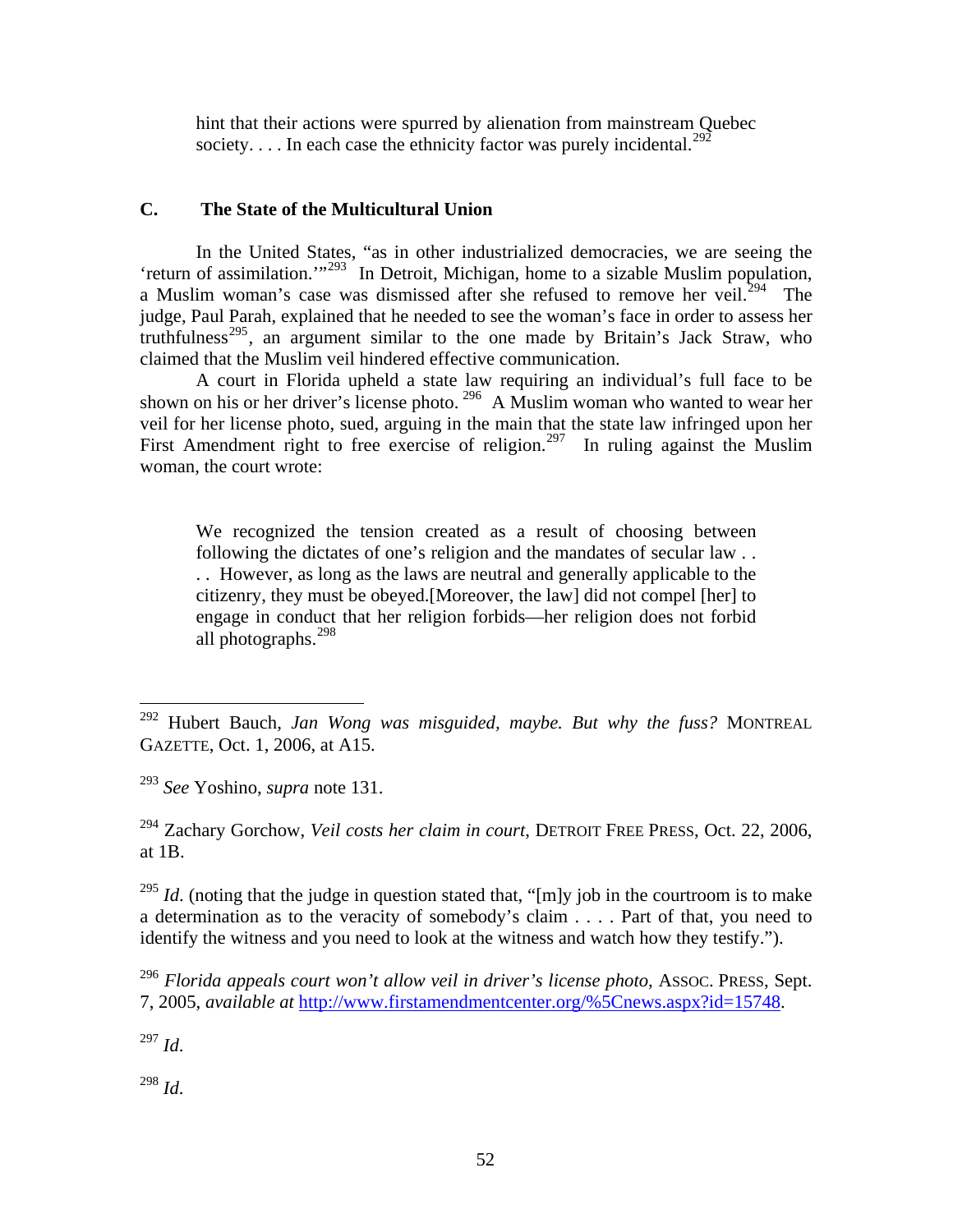On October 24, 2006, in one of the leading newspapers in the world, *The Washington Post*, a columnist argued that Muslim women in America should not wear a full-faced veil in public because "it [is] considered rude, in a Western country, to hide one's face."<sup>[299](#page-54-0)</sup> While what is considered "rude" is inherently subjective (and thus may be based on bias, unfounded stereotypes, or class distinctions), the columnist nevertheless expressed the underlying notion that Western society is uncomfortable with certain articles of faith and that it is incumbent, therefore, on religious minorities to shed this attire rather than continue insulting the host majority—a line of thinking again consistent with recent statements made by British leadership.  $300$ 

 The editors of *The Washington Post*, one day later, struck a different tone. Responding to the European fixation and discomfort with the Muslim veil, the editors noted:

It's hard to believe that veils are the biggest obstacle to communication between British politicians and the country's Muslims; and it's even harder to imagine Mr. Straw raising similar objections about Sikh turbans or Orthodox Jewish dress. True, the Labor Party MP was reflecting—or maybe pandering to—the concern of many in Britain about the selfsegregation of some Muslims. But veils . . . are not the cause of that segregation, much less of terrorism. Attacks on Muslim custom by public officials are more likely to reinforce than to ease the community's alienation.<sup>[301](#page-54-2)</sup>

 As noted in the previous section, Sikh Americans have struggled with the legal system to uphold their religious rights.<sup>[302](#page-54-3)</sup> What if Congress banned the wearing of conspicuous articles of faith, including Sikh turbans, in public schools? The Supreme Court has never ruled on such a question. While the legal remedies, particularly constitutional protections, available to Sikhs if legislation similar to that passed in France

1

<span id="page-54-2"></span>301 Editorial, *Europe's Muslims*, WASH. POST, Oct 25, 2006, at A16, *available at* [http://www.washingtonpost.com/wp](http://www.washingtonpost.com/wp-dyn/content/article/2006/10/24/AR2006102401148.html)[dyn/content/article/2006/10/24/AR2006102401148.html.](http://www.washingtonpost.com/wp-dyn/content/article/2006/10/24/AR2006102401148.html)

<span id="page-54-0"></span><sup>299</sup> Anne Applebaum, *Veiled Insult*, WASH. POST, Oct. 24, 2006, A19, *available at* [http://www.washingtonpost.com/wp](http://www.washingtonpost.com/wp-dyn/content/article/2006/10/23/AR2006102300976.html?nav=rss_opinion/columns)[dyn/content/article/2006/10/23/AR2006102300976.html?nav=rss\\_opinion/columns.](http://www.washingtonpost.com/wp-dyn/content/article/2006/10/23/AR2006102300976.html?nav=rss_opinion/columns)

<span id="page-54-1"></span><sup>300</sup> *See* Amna Saadat, *Jack Straw and "Unveiling" Britain*, THE GLOBALIST, Oct. 13, 2006 ("Britain's former foreign secretary Jack Straw . . . recently argued that the traditional veil worn by Muslim women is a visible statement of their separation from society. . . . [T]his implies that the multicultural experiment in Britain has failed—and the blame has been candidly laid at the feet of Muslims.").

<span id="page-54-3"></span><sup>302</sup> *See* Section II. G., *supra* (concluding that "the availability of legal remedies for Sikhs in various areas, including verbal harassment and most employment discrimination cases, appears limited.").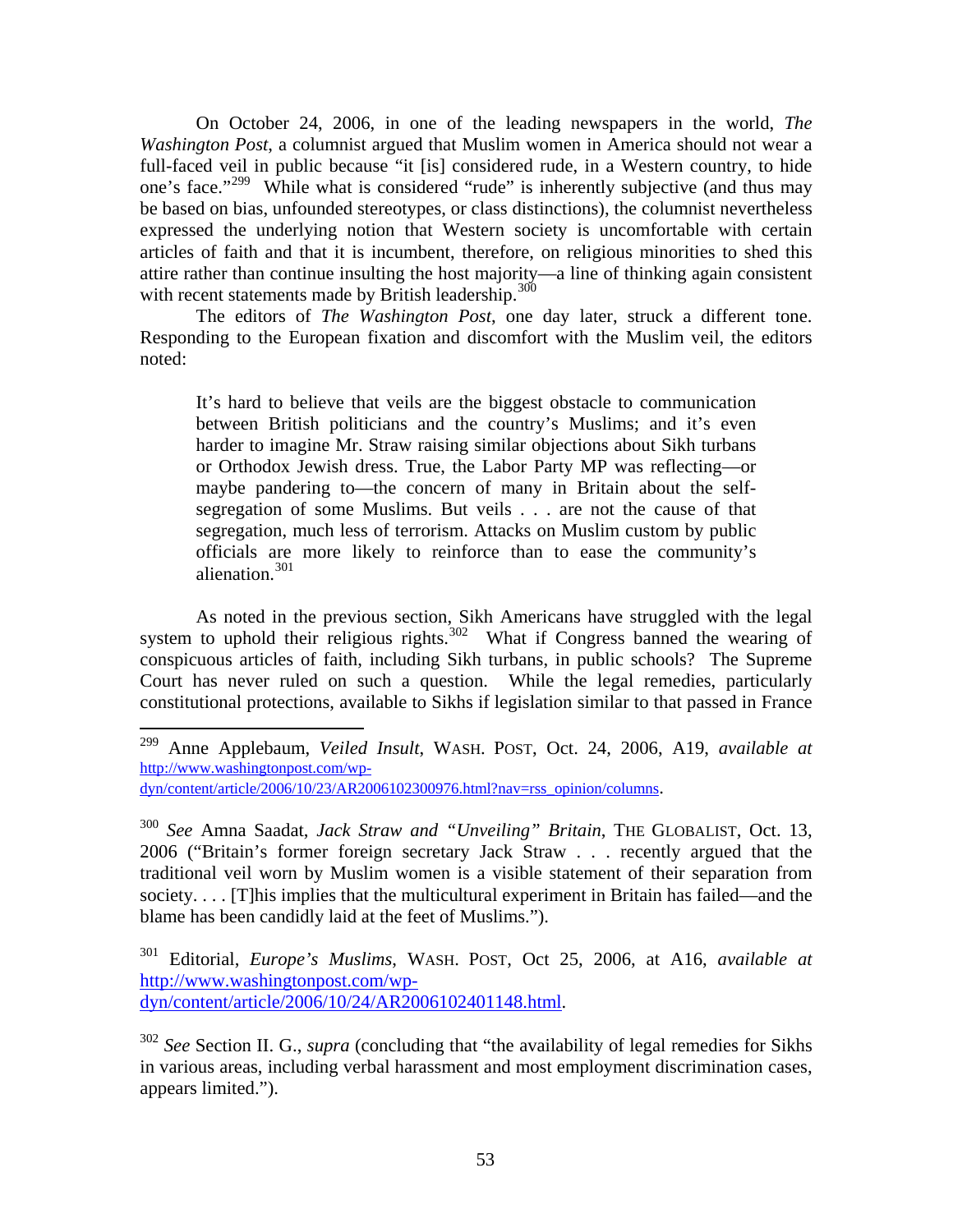was enacted in the United States are unclear, there is reason for optimism following recent Supreme Court pronouncements.

 The First Amendment of the United States Constitution provides that "Congress shall make no law  $\ldots$  prohibiting the free exercise [of religion]."<sup>[303](#page-55-0)</sup> The Free Exercise Clause has been interpreted to generally mean that, "the government is prohibited from interfering with or attempting to regulate any citizen's religious beliefs, from coercing a citizen to affirm beliefs repugnant to his or her religion or conscience, and from directly penalizing or discriminating against a citizen for holding beliefs contrary to those held by anyone else." $304$ 

In the 1963 case of *Sherbert v. Verner*<sup>[305](#page-55-2)</sup>, the Court identified "strict scrutiny" as being the appropriate standard by which to examine a Free Exercise claim.<sup>306</sup> Accordingly, for the government to prevail in a Free Exercise claim, it would have to prove that the law is supported by a "compelling state interest" and that alternative forms of regulation that are less restrictive of the Free Exercise right are unavailable.  $307$  It would therefore seem that Sikhs, who wear their turban as an expression of their religious identity, generally enjoy the highest level of protection under the First Amendment for the manifestation of their faith.<sup>[308](#page-55-5)</sup>

 After *Sherbert*, however, "the Court has started to move toward a narrower conception" of the free exercise clause.<sup>[309](#page-55-6)</sup> In 1990, in *Employment Division, Department of Human Resources of Oregon v. Smith*, [310](#page-55-7) the Court upheld a state statute that prohibited the use of peyote for religious purposes by Native Americans, ruling in part that the law was generally applicable, neutral on its face, and evidenced no intent to discriminate against particular religious groups.<sup>[311](#page-55-8)</sup> Although the Court did not expressly overturn *Sherbert*, it limited *Sherbert*'s ruling to cases regarding the denial of unemployment compensation: "even if *Sherbert* possessed any vitality beyond the

<span id="page-55-2"></span> $305$  374 U.S. 398 (1963).

<span id="page-55-3"></span><sup>306</sup> *Id*. at 403.

<span id="page-55-4"></span><sup>307</sup> *Id*.

 $\overline{a}$ 

<span id="page-55-7"></span> $310$  494 U.S. 872 (1990).

<span id="page-55-8"></span><sup>311</sup> *Id*. at 878-82.

<span id="page-55-0"></span> $303$  U.S. CONST. amend. I.

<span id="page-55-1"></span><sup>304</sup> Donald Kramer, 16A AM. JUR. 2D, CONSTITUTIONAL LAW §424 (1998).

<span id="page-55-5"></span><sup>308</sup> *See* Kathleen Sullivan, *The New Religion and the Constitution*, 116 HARV. L. REV. 1397 (2003) (providing an in-depth discussion of interpretations of the Free Exercise and Establishment Clauses).

<span id="page-55-6"></span><sup>309</sup> *See* Walterick, *supra* note 251, at 264.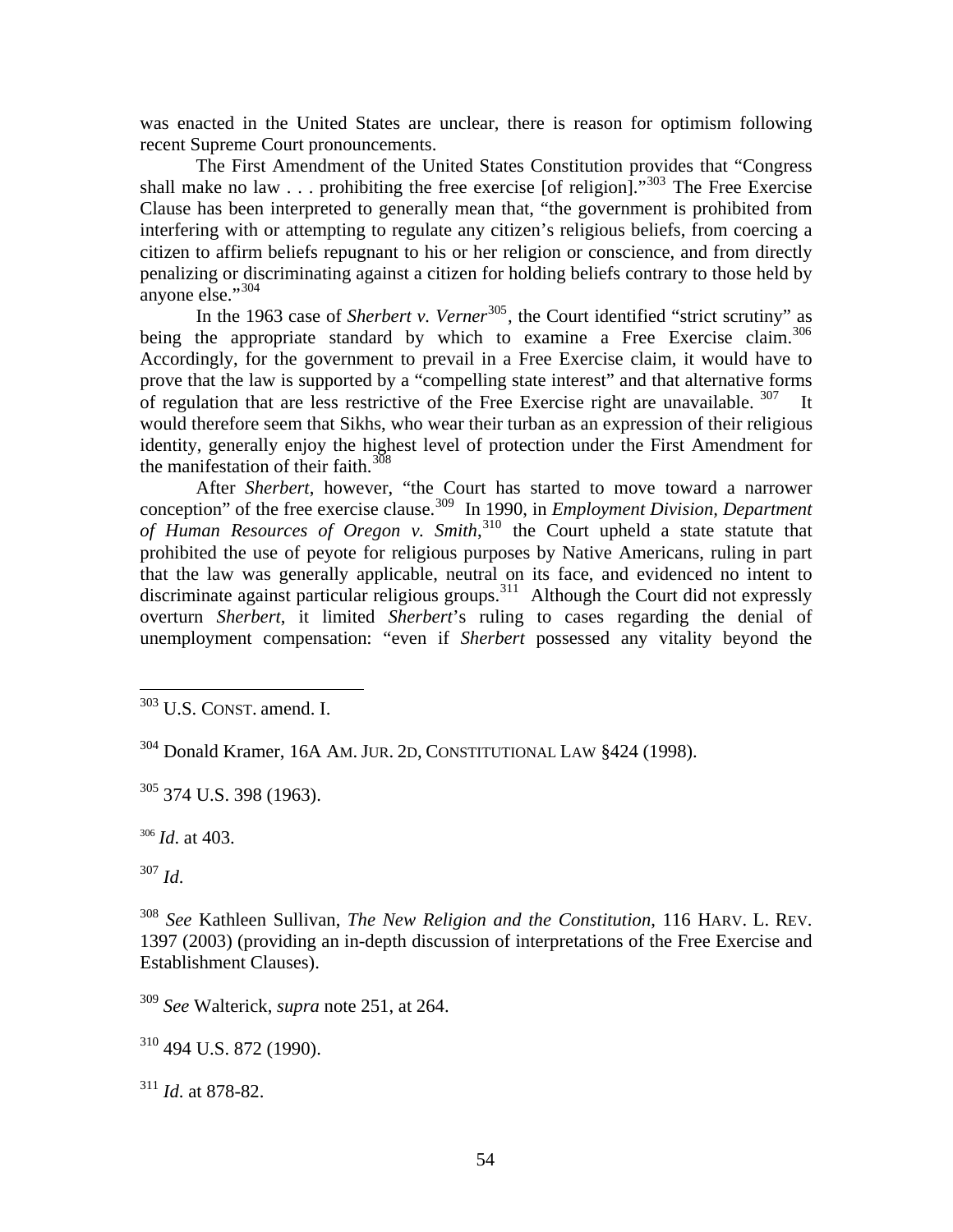unemployment compensation field . . . we would not apply it to require exemptions from a generally applicable law."[312](#page-56-0)

 As one legal commentator noted, the *Employment Division* decision leaves "religious conduct little protection from the effect of a law that is neutral and generally applicable."<sup>[313](#page-56-1)</sup> Since a ban on conspicuous articles of faith in public schools would not intentionally target Sikhs, and Sikhs would thus be seeking an exemption from generally applicable policy, one would suspect that any First Amendment right that they could claim to allow them to wear the turban may fail under the *Employment Division* standard.<sup>[314](#page-56-2)</sup>

 A state court case in which the appeal was dismissed by the United States Supreme Court, *Cooper v. Eugene School District*, <sup>315</sup> highlights the limitations of [religious dress statutes enacted for public employees when applied specifically to Sikhs.](#page-56-3)  [Janet Cooper was a public school teacher, who converted to Sikhism and began to wear a](#page-56-3)  [white turban and white clothes while teaching her sixth and eighth grade classes.](#page-56-3)<sup>316</sup> She was disciplined and her teaching license revoked as a result of a state statute that [prohibited teachers in public schools from wearing any religious dress while engaged in](#page-56-4)  [the performance of duties as a teacher.](#page-56-4)<sup>317</sup> The Supreme Court of Oregon held that the [religious dress statute did not violate, among other things, the First Amendment, stating](#page-56-5)  ["If such a law is to be valid, it must be justified by a determination that religious dress](#page-56-5)  [necessarily contravenes the wearer's role or function at the time and place beyond any](#page-56-5)  [realistic means of accommodation."](#page-56-5)318 [The court maintained that by excluding teachers](#page-56-6)  [whose dress is a constant visual reminder of their religious commitment, the law seeks to](#page-56-6)  [respect the right of free exercise of the](#page-56-6) *students*. 319 [Although the court admitted that](#page-56-7)  [Cooper had not been trying to proselytize to her students, it felt that the repetitive and](#page-56-7) 

<span id="page-56-3"></span>315 723 P.2d 298 (Or. 1986), (*appeal dismissed,* 480 U.S. 942 (1987)).

<span id="page-56-4"></span><sup>316</sup> *Id*. at 312.

 $\overline{a}$ 

<span id="page-56-5"></span><sup>317</sup> *Id*. at 300.

<span id="page-56-6"></span><sup>318</sup> *Id*. at 307.

<span id="page-56-7"></span><sup>319</sup> *Id*. at 311.

<span id="page-56-0"></span><sup>312</sup> Amarsect S. Bhachu, *A Shield for Swords*, 34 AM. CRIM. L. REV. 197, 204 (1996).

<span id="page-56-1"></span><sup>313</sup> Thomas Berg, *The New Attacks on Religious Freedom Legislation, And Why They Are Wrong*, 21 CARADOZO L. REV. 415, 415 (1999).

<span id="page-56-2"></span><sup>314</sup> As we will see in our discussion, *infra*, this standard has made it more difficult for Sikhs to successfully assert First Amendment claims.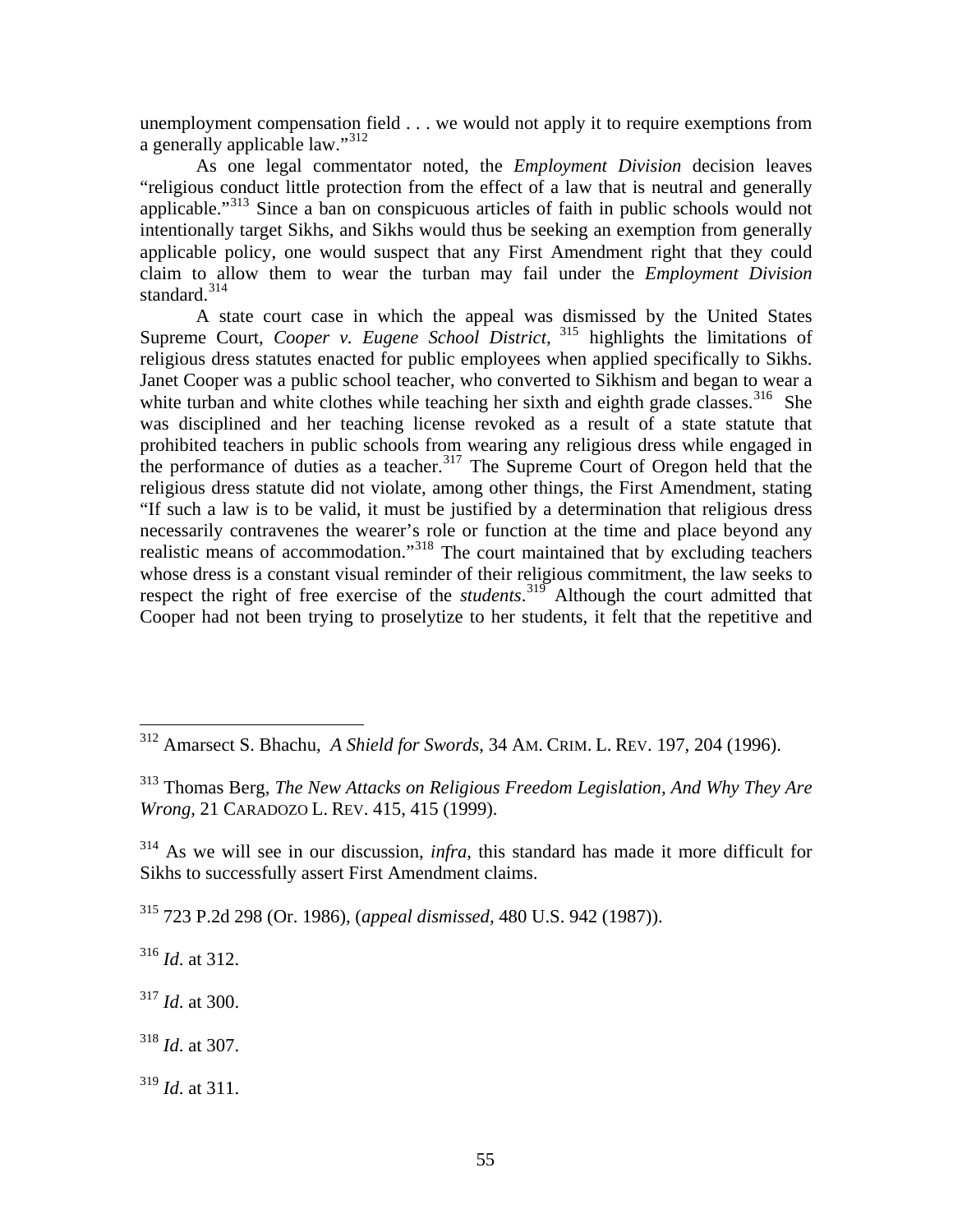[constant nature of her appearance could have more of a proselytizing effect than she](#page-56-7)  [imagined, and therefore her Sikh regalia should not be permitted in schools.](#page-56-7)<sup>320</sup>

 To those that doubt the weight of a State Supreme Court decision such as *Cooper*, it should be noted that the U.S. Court of Appeals for the Third Circuit relied on *Cooper* in 1990, following the Supreme Court's dismissal of the appeal, in reaching its analysis of a case brought by Muslim public school teacher under Title VII.<sup>[321](#page-57-1)</sup> Accordingly, as one commentator noted, prevailing case law "suggest[s] that states can prohibit public school teachers from wearing religious garb in the interest of preserving religious neutrality without violating the free exercise rights of teachers as long as the prohibition applies equally to all religious dress and does not target or burden one religious group over others."[322](#page-57-2) It may not be surprising, then, that some argue that a ban on conspicuous articles of faith in public schools is "not completely unthinkable in the United States," and that the religious rights of a turbaned Sikh public student after 9/11 are "tentative" at  $best.<sup>323</sup>$  $best.<sup>323</sup>$  $best.<sup>323</sup>$ 

 In 1993, however, Congress passed the Religious Freedom Restoration Act (RFRA), which was designed to reinstate the "compelling interest" *Sherbert* test for free exercise claims.<sup>[324](#page-57-4)</sup> The RFRA states that the "Government shall not substantially burden a person's exercise of religion even if the burden results from a rule of general applicability," $325$  unless the government demonstrated that the burden is "in furtherance" of a compelling governmental interest" and "is the least restrictive means of furthering that compelling governmental interest."[326](#page-57-6) In 1997, the U.S. Supreme Court, in *City of* 

<span id="page-57-1"></span> $321$  U.S. v. Bd. of Educ. for Sch. Dist. of Philadelphia, 911 F.2d 882, 884 (3d Cir. 1990).

<span id="page-57-2"></span>322 Walterick, *supra* note 251, at 267.

 $\overline{a}$ 

<span id="page-57-3"></span><sup>323</sup> *Id*. at 269. *See also* Elliot Taubman, *Headscarves, Skullcaps and Crosses: Does Banning Religious Symbols in Public Schools Deny Human Rights?* 53-Jun R.I. B.J. 9, 34 (2005) ("Even with a compelling interest test, when applied in a public school context, with at least equality of treatment of all religions, then Justice Scalia may say that taking the entire balance into account, there is a legitimate basis for a ban on obvious religious symbolism.").

<span id="page-57-4"></span>324 City of Boerne v. Flores, 521 U.S. 507, 515 (1999).

<span id="page-57-5"></span> $325$  42 U.S.C.A. §2000bb-1(a).

<span id="page-57-6"></span> $326$  42 U.S.C.A. §2000bb-1(b).

<span id="page-57-0"></span><sup>&</sup>lt;sup>320</sup> *Id.* at 312-13. Interestingly, Cooper's decision to manifest her faith at school could have been recognized by the court as an educational benefit, namely of teaching her students about the diversity of the society they inhabited and, as such, teaching them to appreciate and respect those who may not appear to be the same as themselves. The court, however, assumed that visible religious minorities that are active in their communities are in essence imposing their faith on others by simply adopting the symbols of their own personal beliefs.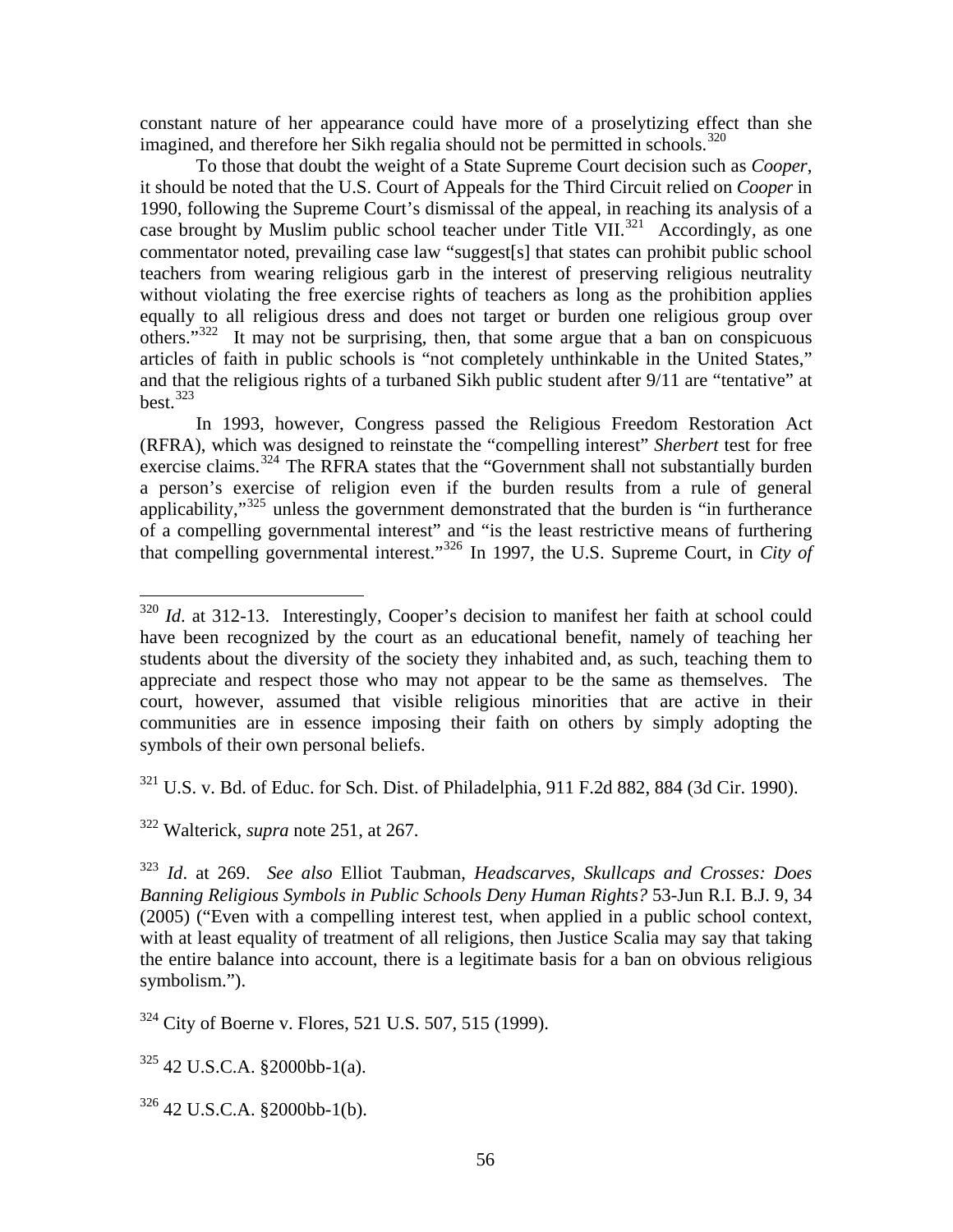*Boerne v. Flores*, declared that RFRA was unconstitutional as applied to individual states.<sup>[327](#page-58-0)</sup> However, it held that it is still applicable to First Amendment violations alleged against the federal government.<sup>[328](#page-58-1)</sup>

 In 2006, the Supreme Court may have marked an expansion of free exercise protection. In *Gonzales v. O Centro Espirita Beneficente Uniado Do Vegetal,*[329](#page-58-2) a church that uses hallucinogenic tea in religious ceremonies claimed the enforcement of the Controlled Substances Act infringed on the church's free exercise rights. The Court unanimously sided with the church, noting that the government must "demonstrate a compelling interest in uniform application of a particular program by offering evidence that granting the requested religious accommodations would seriously compromise its ability to administer the program," and rejecting the government's "slippery-slope concerns that could be invoked in response to any RFRA claim for an exception to a generally applicable law," namely, "If I make an exception for you, I'll have to make one for everybody, so no exceptions."<sup>[330](#page-58-3)</sup> The Court indicated that a case-by-case approach to evaluating exemptions to generally applicable religious laws was appropriate,<sup>[331](#page-58-4)</sup> as was the case in the 2005 decision of *Cutter v. Wilkinson*.<sup>[332](#page-58-5)</sup> Acknowledging that "there may" be instances in which a need for uniformity precludes the recognition of exceptions to generally applicable laws under RFRA," the Court did not find that the Controlled Substances Act was immune from exemptions "given the longstanding exemption from the Controlled Substances Act for religious use of peyote, and the fact that the very reason Congress enacted RFRA was to respond to a decision denying a claimed right to sacramental use of a controlled substance."<sup>[333](#page-58-6)</sup>

 To the extent that the government may pass a ban on conspicuous articles of faith to promote secularity or a national identity, such an interest would likely not pass under *Pierce v. Society of the Sisters of the Holy Names of Jesus and Mary*,<sup>[334](#page-58-7)</sup> which soundly

<span id="page-58-2"></span>329 Gonzales v. O Centro Espirita Beneficente Uniado Do Vegetal, 546 U.S. 418 (2006).

<span id="page-58-3"></span><sup>330</sup> *Id*. at 421.

1

<span id="page-58-4"></span><sup>331</sup> *Id*. at 436.

<span id="page-58-6"></span><sup>333</sup> *Gonzales*, 546 U.S. at 436.

<span id="page-58-7"></span><sup>334</sup> *Pierce v. Society of the Sisters of the Holy Names of Jesus and Mary*, 268 U.S. 510 (1925).

<span id="page-58-0"></span> $327$  City of Boerne v. Flores, 521 U.S. 507, 536 (1997).

<span id="page-58-1"></span><sup>328</sup> *See* Kikimura v. Hurley, 242 F.3d 950, 959 (10th Cir. 2001) (noting that "the separation of powers concerns expressed in *Flores* do not render RFRA unconstitutional as applied to the federal government" and that "when a portion of a statute is declared unconstitutional the constitutional portions of the statute are presumed severable").

<span id="page-58-5"></span><sup>332</sup> Cutter v. Wilkinson, 544 U.S. 709, 724-26 (2005).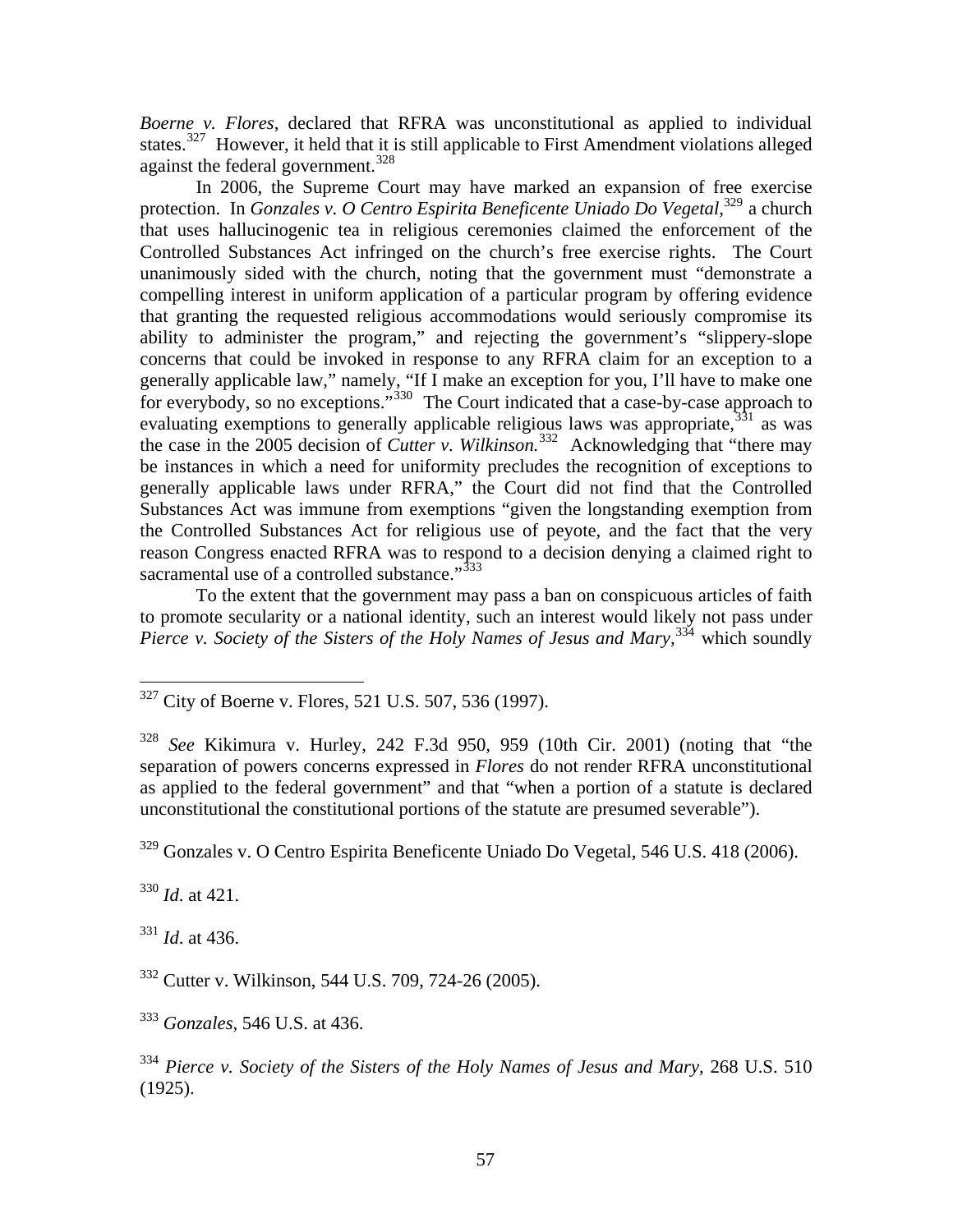rejected a state interest in ensuring homogeneity of American children and achieving assimilation in public schools. The Court stated, "The fundamental theory of liberty upon which all governments in this Union repose excludes any general power of the state to standardize its children<sup>[1]"[335](#page-59-0)</sup> To the extent that a government interest may be based on fear of fundamental Islam, that interest may be construed as discriminatory animus or perpetuating stereotypes, which would not please the Court either.<sup>[336](#page-59-1)</sup>

 Assuming that the federal government can proffer a compelling state interest, which is highly unlikely, Sikhs may be able to obtain an exemption from a ban on conspicuous articles of faith without having to run into the "slippery slope" concern of the government in part because of the fact that Sikhs have been permitted to wear turbans in the United States since their arrival. An interesting situation arises, however, if Sikhs are presented with the option of covering their hair, for example, with a school hat as opposed to the Sikh's turban. In this instance, a Sikh's case against the ban may not be as strong because he is still given an option to cover his *kes*.

#### **D. Conclusion**

 In sum, the debate regarding whether conspicuous articles of faith are permissible in Western society due to security and/or more pragmatic concerns, such as enabling accurate identification and facilitating effective communication, is primarily a European phenomenon focused on Muslims and Muslim religious clothing. From this analysis it is evident that a number of sophisticated countries are engaged in this debate, and that serious infringements of the ability of Muslims, Sikhs, and others to wear insignias of their faith have occurred in the years following the 9/11 terrorist attacks.

The United States, as a host for hundreds of thousands of Muslims and Sikhs, is necessarily involved in the enterprise of determining where on the integration-passive multiculturalism spectrum its society lies—and consequently determining the extent to which the Sikh turban will be tolerated or challenged not only as a symbol of terrorism, but as an assault on American identity and solidarity. From the Sikh perspective, the legal framework available to Sikhs is still emerging, though recent developments support the contention that this framework may adequately protect Sikhs if Congress were to pass a ban on conspicuous articles of faith in public schools, as the French did in 2004.

 $\overline{a}$ 

<span id="page-59-0"></span><sup>335</sup> *Id*. at 535.

<span id="page-59-1"></span><sup>336</sup> *See* Larson v. Valente, 456 U.S. 228, 252-54 (1982).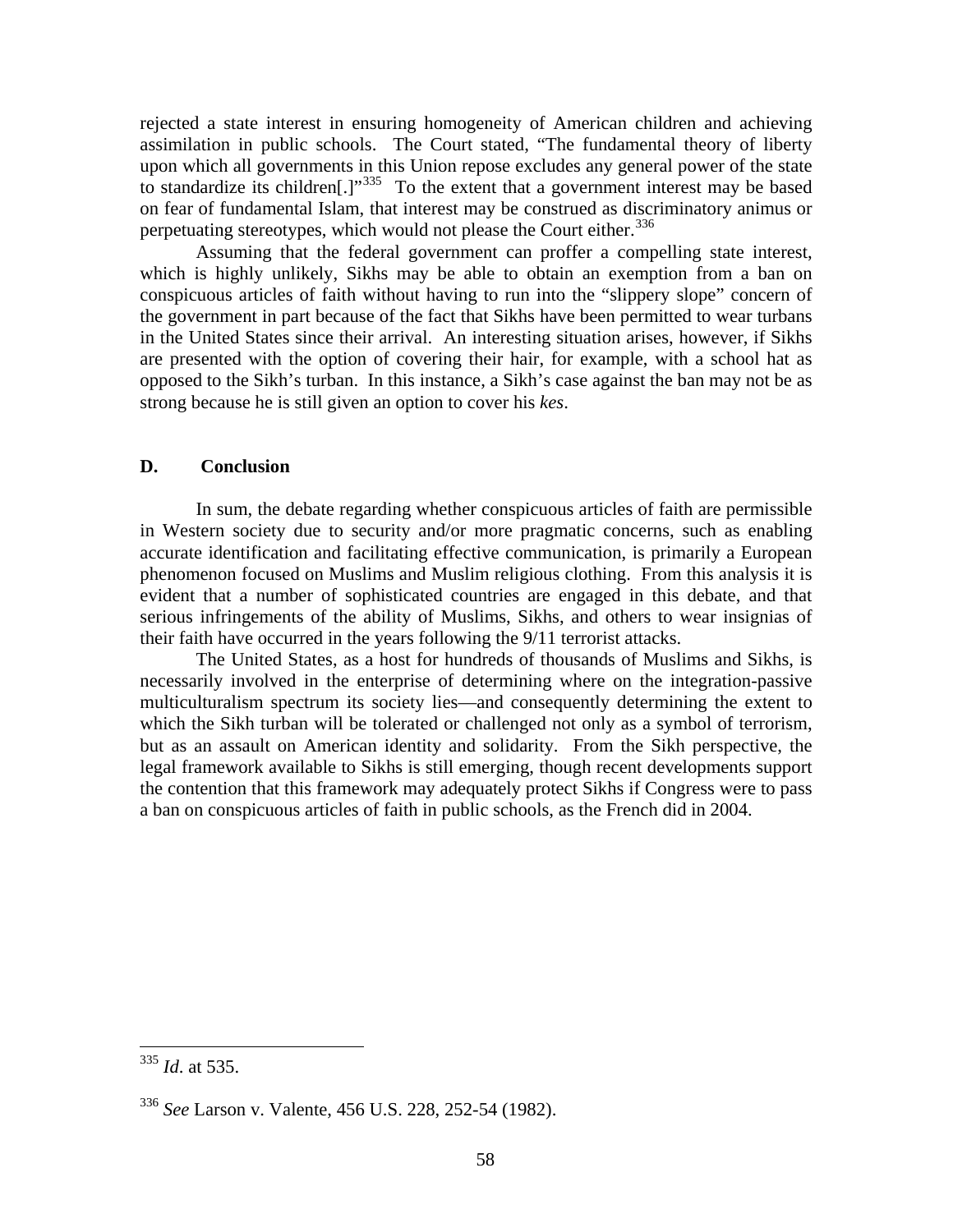#### **IV. Conclusion**

 $\overline{a}$ 

 As noted at the outset, this Article aims to draw attention to the state of the Sikh turban through an analysis of how the turban has transformed from an article of religious devotion to a cue for violence and object of marginalization. Indeed, in various contexts and settings, Sikh-Americans have been subject to an unfortunate backlash in which their distinct appearance has been used as a proxy for the identity of a terrorist or terroristsympathizer. Broader efforts to achieve integration by eliminating conspicuous articles of faith from the public sphere have also challenged the Sikh identity on indirect grounds.

 In this Article, we have observed that the American legal system is unlikely to protect Sikhs from the most common form of discrimination—verbal insults such as "bin Laden," "raghead," and "terrorist"—though the nation's laws may protect Sikhs from a more drastic and wide-reaching policy of prohibiting Sikhs from wearing turbans in public schools. Sikhs, however, must continue to utilize non-legal methods to ensure that discriminatory activities do not occur in the first place, primarily by educating individuals who are unfamiliar with the Sikh turban or who are likely to associate it with terrorism. Because redress through the courts takes significant time and is not certain to produce desired results, a preventative approach—where Sikhs educate others of their identity and commitment to fundamental American principles—is likely to be the more effective means by which Sikhs are seen as a distinguishable, but still a welcomed, part of the American race.<sup>[337](#page-60-0)</sup>

<span id="page-60-0"></span><sup>337</sup> *See* Adarand Constructors, Inc. v. Pena, 515 U.S. 200, 239 (1995) (Scalia, J., concurring in part and concurring in the judgment) ("In the eyes of government, we are just one race here. It is American.").